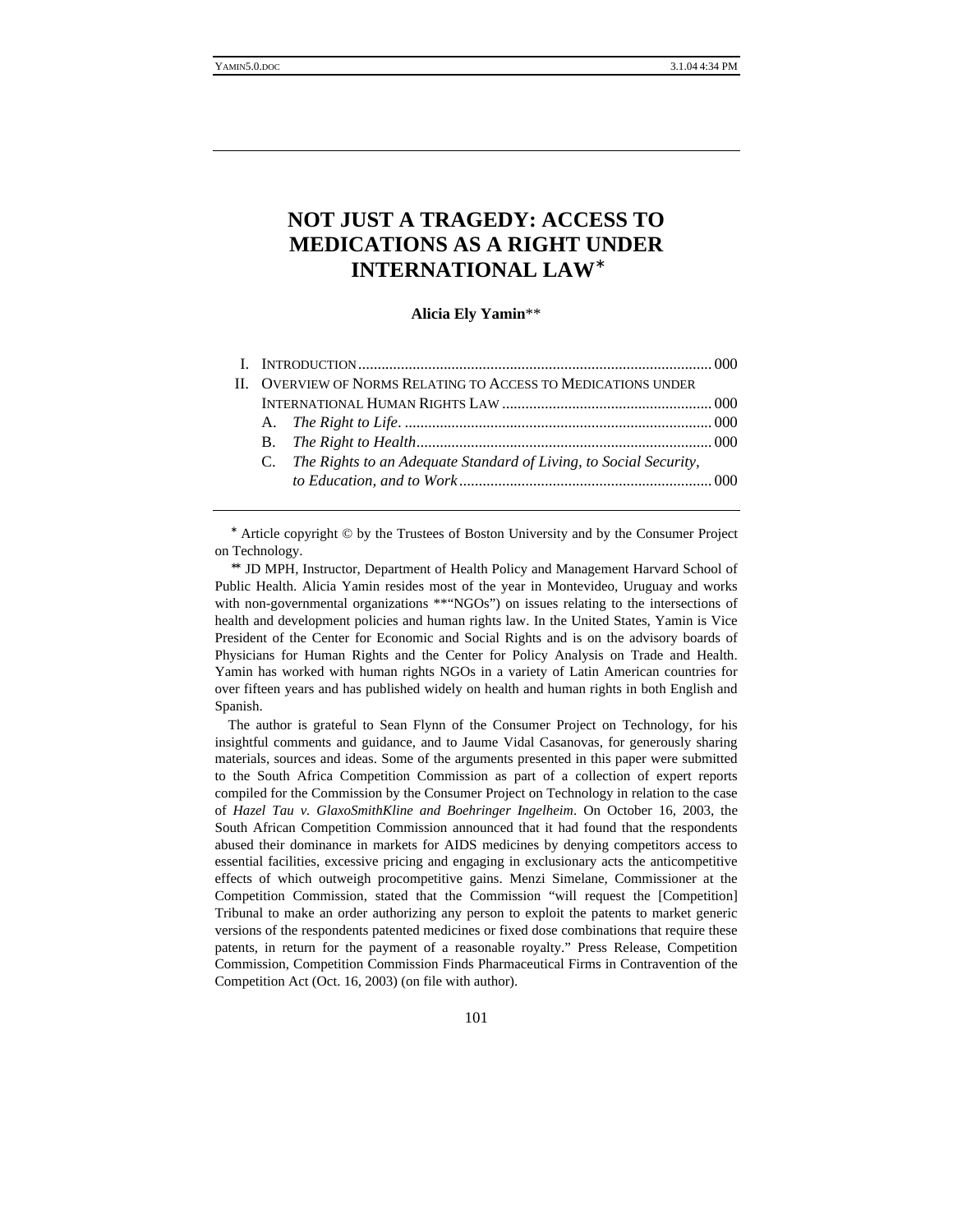| D.                                                                |                                                             |                                                          |  |  |
|-------------------------------------------------------------------|-------------------------------------------------------------|----------------------------------------------------------|--|--|
| Е.                                                                | Disproportionate Effects on Children of Denial of Access to |                                                          |  |  |
|                                                                   |                                                             |                                                          |  |  |
| F.                                                                | The Principle of Non-discrimination and Protection for      |                                                          |  |  |
|                                                                   |                                                             |                                                          |  |  |
| ANALYSIS OF ACTORS' OBLIGATIONS UNDER INTERNATIONAL HUMAN<br>III. |                                                             |                                                          |  |  |
|                                                                   |                                                             |                                                          |  |  |
|                                                                   |                                                             |                                                          |  |  |
|                                                                   |                                                             |                                                          |  |  |
|                                                                   |                                                             |                                                          |  |  |
|                                                                   |                                                             |                                                          |  |  |
| B.                                                                |                                                             |                                                          |  |  |
|                                                                   |                                                             |                                                          |  |  |
|                                                                   |                                                             | Obligations of Other Actors under International Law  000 |  |  |

#### I. INTRODUCTION

# *The miserable have no other medicine But only hope.<sup>1</sup>*

For millions around the world not much has changed since the Bard penned these famous lines; many do not even have hope. Nowhere is this more starkly true than in Sub-Saharan Africa where an estimated 29.4 million adults and children are living with HIV/AIDS. Many of these 29.4 million languish dying simply because they lack access to life-saving and sustaining medications.<sup>2</sup> Despite the fact that new combinations of antiretroviral ("ARV") therapy and other medications have enabled HIV-positive people in much of the Western world to live productive lives for many years, HIV/AIDS is now the largest contributor to mortality in South Africa and in several other Sub-Saharan African countries.<sup>3</sup> Similarly, tuberculosis and malaria are global killers that overwhelmingly affect the developing world where access to appropriate medications is not available.<sup>4</sup> The recent establishment of the Global Fund to Fight AIDS, Tuberculosis and Malaria, together with countless other official and non-governmental initiatives, demonstrates that these diseases—especially the HIV/AIDS pandemic—have garnered attention due to

 $^{\rm 1}$  WILLIAM SHAKESPEARE, MEASURE FOR MEASURE act 3, sc. 1.

<sup>&</sup>lt;sup>2</sup> Joint United Nations Programme on HIV/AIDS & World Health Org., AIDS Epidemic Update at 6 (Dec. 2002), *available at* http://www.unaids.org/html/pub/Publications/IRCpub03/epiupdate2002\_en\_pdf.pdf (last visited Sept. 25, 2003).

<sup>&</sup>lt;sup>3</sup> SOUTH AFRICAN MEDICAL RESEARCH COUNCIL, THE IMPACT OF HIV/AIDS ON ADULT MORTALITY IN SOUTH AFRICA (2001), *in* Charles Ngwena, Access to Antiretroviral Therapy to Prevent Mother-to-Child Transmission of HIV as a Socio-economic Right: An Application of Article 27 of the Constitution (May 2003) (unpublished manuscript, on file with the author).

<sup>4</sup> *See, e.g.,* The Global Fund to Fight AIDS, Tuberculosis & Malaria, *at* http://www.globalfundatm.org/overview.html (last visited Sept. 25, 2003).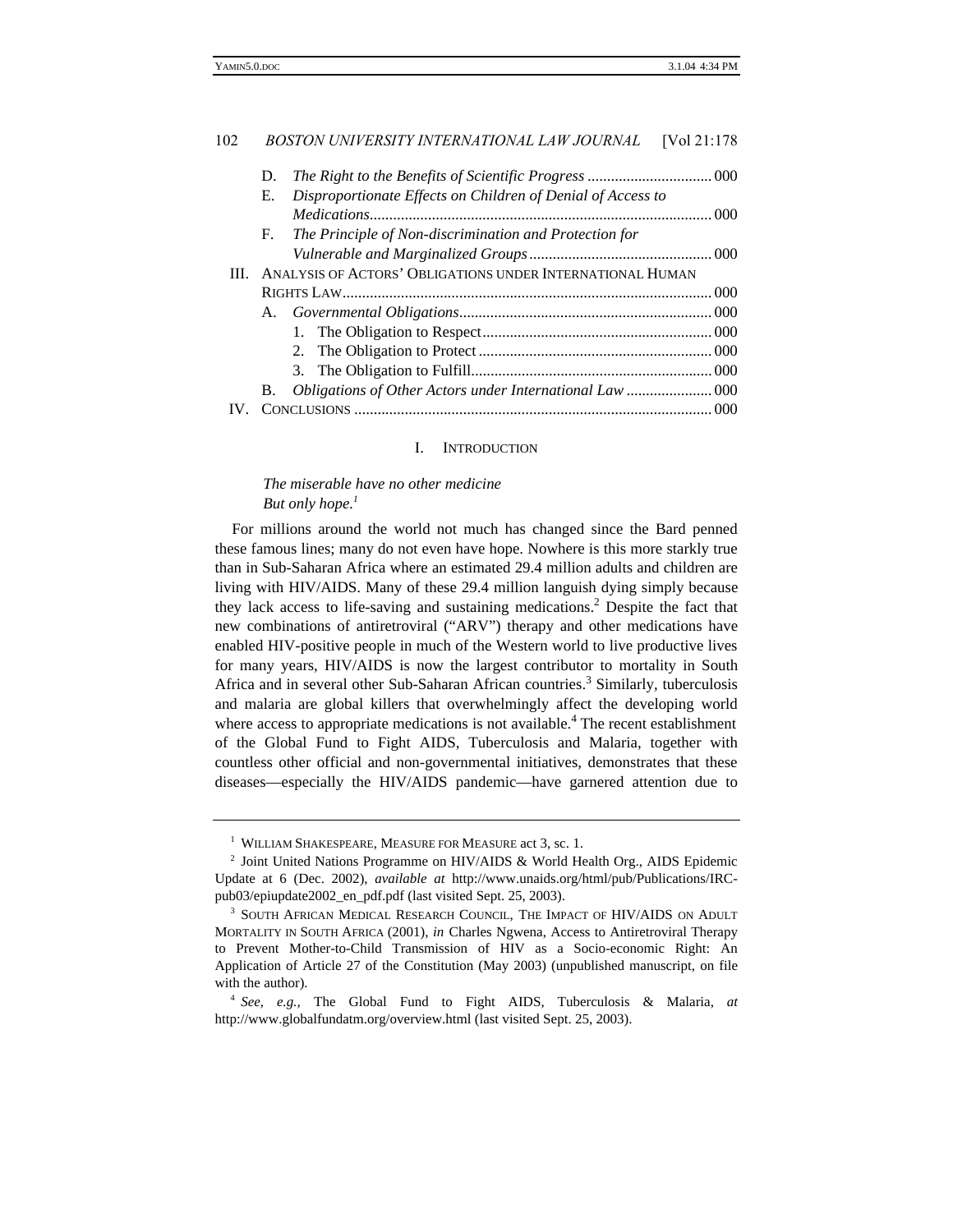their economic and social consequences, as well as because of the human tragedies they represent.<sup>5</sup> However, what is frequently omitted in discussions regarding pharmaceutical policy, trade, and intellectual property issues—in the HIV/AIDS context and beyond—is that access to medications is also a matter of rights under international law. Human rights law not only offers an alternative paradigm for understanding issues relating to the availability and distribution of medications, it also provides a workable framework for influencing the way in which adjudicative and legislative bodies, as well as other actors, make decisions that affect access to medications.

From a public health perspective, access to essential drugs depends on: (1) rational selection and use of medicines; (2) sustainable adequate financing; (3) affordable prices; and (4) reliable health and supply systems.<sup>6</sup> Understanding access to basic medications as a human rights issue means, first, that governments have not only moral or humanitarian responsibilities to undertake such measures to ensure access to essential drugs, but also have legal obligations. These legal obligations require access to medications to be reflected as a budgetary priority and taken into account in not only the organization of the health system, but also, inter alia, in competition, pricing, licensing, and other laws. Legal responsibilities, in turn, imply the need for accountability when obligations are not met by states.

Second, in a human rights framework, cost-effectiveness concerns are balanced with other priorities and the state has a critical role to play both in ensuring basic health care goods and services, and in regulating the inequities of the market. Indeed, the central question at issue from the human rights perspective is whether the government is taking steps by *all appropriate means* to make medications accessible, physically and economically, and to make information relating to medications accessible as well.<sup>7</sup> Complying with the *all appropriate means* requirement may require the adoption of laws and policies as well as the effective implementation of programs, as universal access to medications cannot be achieved in isolation from a functioning health care system. However, treaties and statutes relating to trade, competition, intellectual property, or other factors bearing on access to medications can often be ambiguous; in such cases, a human rights

<sup>5</sup> The Global Fund to Fight AIDS, Tuberculosis & Malaria (Global Fund) was created to "attract, manage, and disburse additional resources [to fight these three diseases] through a new public-private partnership." *Id.* The reasoning behind the creation of the Global Fund, which supports the Millennium Development Goals, is that good health is fundamental to economic growth and poverty reduction and vice versa. "The health crisis faced by the developing world created by the unchecked spread of HIV/AIDS, TB, and malaria threatens to reverse the hard won development gains of the last 50 years." *Id.*

<sup>6</sup> *Technical Cooperation Activities: Information from Other Intergovernmental Organizations,* WHO Doc. IP/C/W/305/Add.3, *at* http://www.who.int/medicines/ organization/ood/techcoop.shtml (last modified May 15, 2002).

<sup>7</sup> *General Comment 14: The Right to the Highest Attainable Standard of Health*, U.N. Comm. on Econ., Soc. & Cultural Rts., 20th Sess., ¶ 12, U.N. Doc. E/C.12/2000/4 (2000).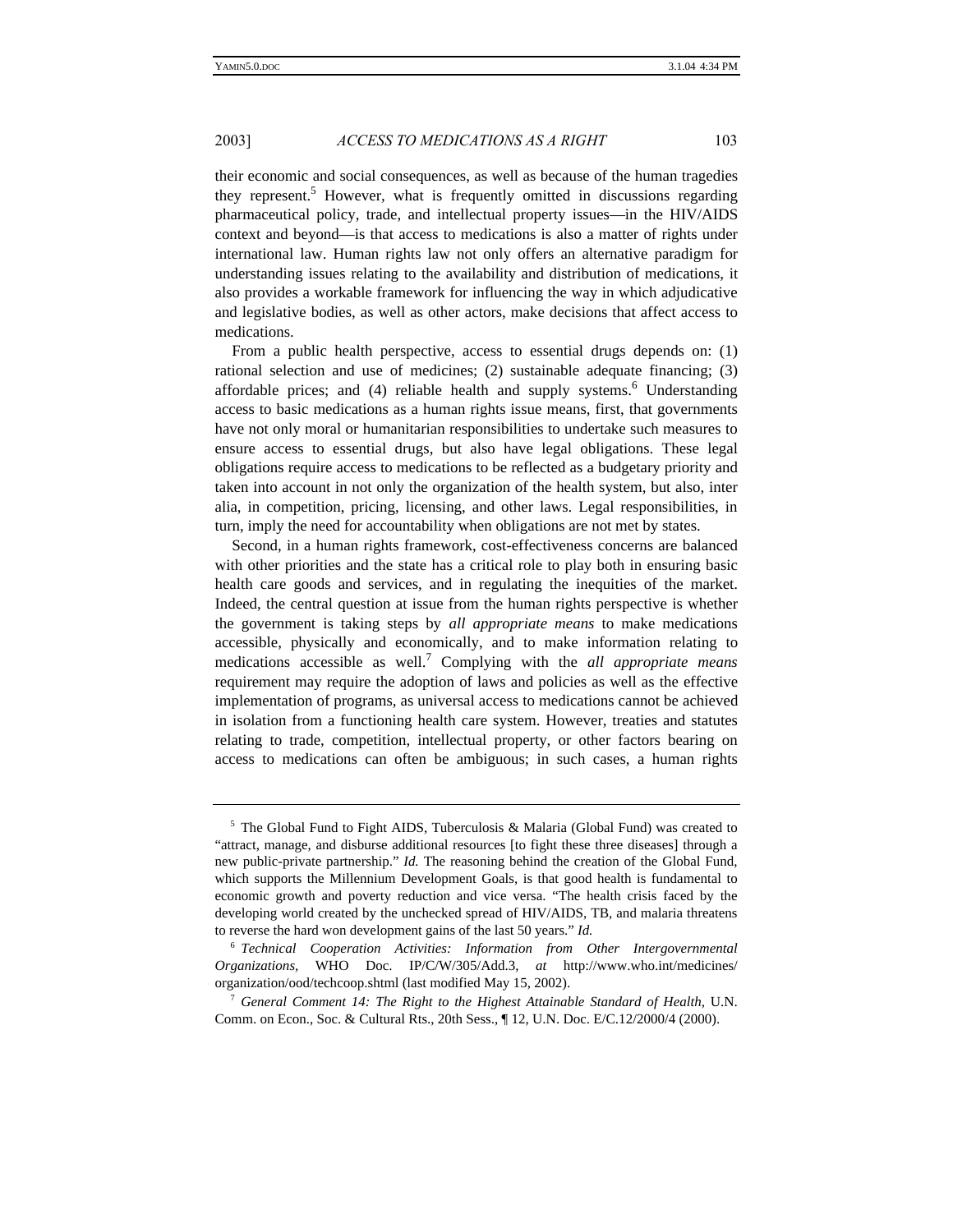framework imposes an obligation to interpret such treaties and legislation in the manner that most fully advances the public's health interests.<sup>8</sup>

Further, in accordance with human rights principles, access to medications—which in practice often accompanies access to health care facilities and trained personnel—must be realized on a non-discriminatory basis, without distinction of any kind based on race, ethnic group, color, sex, language, religion, political or any other opinion, national or social origin, property, birth, or other status. Discrimination based on any of the above that has the purpose or effect of nullifying or impairing the enjoyment or exercise of people's rights to life and to health constitutes a violation of international law.<sup>9</sup>

This article first sets out the principal norms under international human rights law that relate to access to medications. No issue more starkly illuminates the egregious inequalities that exist in the world today between and within countries and demands that we address such inequalities as urgent matters of social justice in accordance with international human rights law. At the same time, no issue more clearly demonstrates the indivisibility of civil/political and economic/social/cultural rights and challenges national courts and international human rights bodies to evolve in their definitions and approaches toward different rights categories. Part II discusses how the right to life has increasingly been expansively interpreted to include conditions that promote and sustain life with dignity, as well as both the minimum core content and progressive realization of the right to health. Part II also sets out the connections between access to medications and the rights to an adequate standard of living, to work, and to education, as well as between access to medications and the right to enjoy the benefits of scientific progress and the disproportionate effects on children and marginalized groups of failure to ensure access to medications.

In Part III, the article examines the obligations that flow from those human rights provisions, which could provide the practical basis for policy-making and legislation. Primarily focusing on the right to health, as defined by the International Covenant on Economic, Social and Cultural Rights ("ICESCR"), the article analyzes governmental obligations according to the tripartite framework of duties that is now well-established under international law: to respect, to protect, and to fulfill.<sup>10</sup> That is, first, states have obligations to respect the right to health by refraining from adopting laws or measures that directly infringe upon people's health. Second, states have obligations to adopt measures to protect the population

<sup>8</sup> *See, e.g., Human Rights and Intellectual Property,* U.N. Comm. on Econ., Soc. & Cultural Rts., 27th Sess., ¶ 12, U.N Doc. E/C.12/2001/15 (2001) [hereinafter Statement on *Human Rights and Intellectual Property*].

<sup>9</sup> *E.g*., U.N. Comm. on Econ., Soc. & Cultural Rts., *General Comment 14*, *supra* note 7, ¶¶ 11-12.

<sup>10</sup> *Id.* ¶¶ 34-36; *General Recommendation No. 24,* Comm. on the Elimination of Discrimination Against Women, 20th Sess., ¶¶ 14-17, U.N. Doc. CEDAW/C/1999/I/WG.II/WP.2/Rev.1 (1999) [hereinafter CEDAW *Gen. Recom. No. 24*].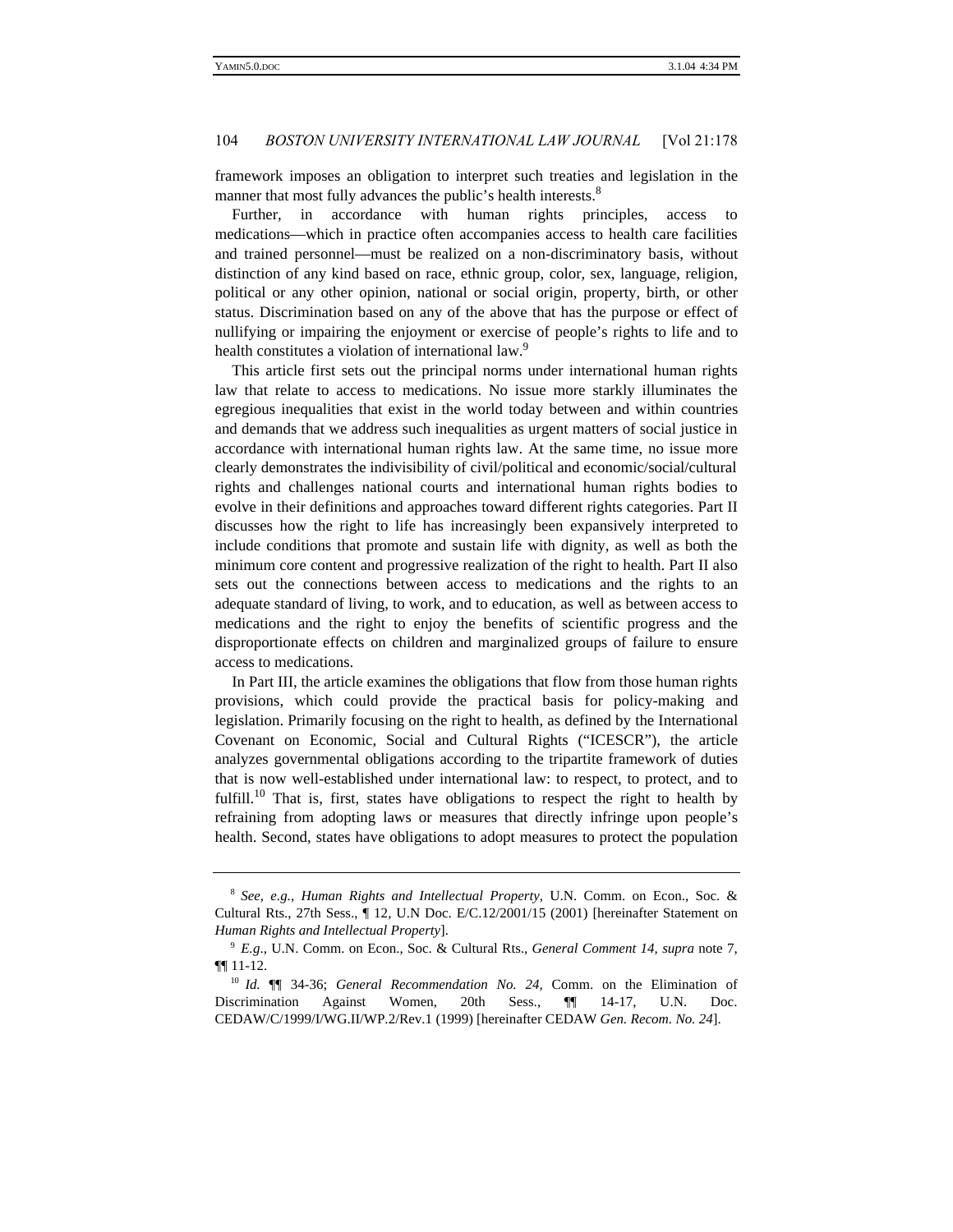from the effects of policies imposed upon states by pharmaceutical companies, third-party states, and international institutions, such as the World Trade Organization ("WTO").<sup>11</sup> Third, the normative framework of human rights requires adequate progress to fulfill universal access to essential medications. At a minimum in this regard, international human rights law requires a clear plan to be made and deliberate steps to be taken toward the progressive realization of the right to health and does not permit policies or acts, even under pressure from other actors, which would entail regression in terms of availability or affordability of medications.<sup>12</sup>

The article further considers the obligations of third-party states and international institutions. Discussions and examples relating to HIV/AIDS are intended as illustrative; other life-threatening diseases and conditions pose many of the same rights issues but, due to the unparalleled scale of the HIV/AIDS pandemic, these simply have not received the same attention from national courts or from international bodies.

The article concludes that transforming our understanding of access to medications into a human rights issue leads us to ask not *if* life-saving medications can be provided to the millions of destitute sick people around the world, but *how* governments, third-party states and international organizations can facilitate that process and ensure that they are. Further, human rights provides a set of principles according to which laws, policies and programs can be evaluated and reformed.

# II. OVERVIEW OF NORMS RELATING TO ACCESS TO MEDICATIONS UNDER INTERNATIONAL HUMAN RIGHTS LAW

Discussions of "compassion fatigue" or debates about the cost-effectiveness of prevention versus treatment relating to the HIV/AIDS pandemic and other global scourges fail to take into account the central question of the human rights of those people who are already ill. As Paul Farmer writes, "The self-appointed guardians of international health cannot *ethically* erase the tens of millions already sick with HIV disease. . . . The millions already dying during childbirth or from diseases such as HIV and drug-resistant malaria and tuberculosis face other challenges beyond prevention."<sup>13</sup> The fundamental premise underlying the notion of universal human rights is that people are not expendable; those people's avoidable deaths are not just a tragic shame. Thus, adopting a human rights view of access to medications changes how we think about this crucial issue, and therefore what we do about it.

Although citing legal instruments will not by itself lead to changes in paradigms

<sup>11</sup> U.N. Comm. on Econ., Soc. & Cultural Rts., *General Comment 14*, *supra* note 7, ¶ 35.

<sup>12</sup> Victor Dankwa et al., *The Maastricht Guidelines on Violations of Economic, Social and Cultural Rights*, 20 HUM. RTS. Q. 691, 694 (1998) [hereinafter *Maastricht Guidelines*]; U.N. Comm. on Econ., Soc. & Cultural Rts., *General Comment 14*, *supra* note 7, ¶ 36.

<sup>&</sup>lt;sup>13</sup> PAUL FARMER, PATHOLOGIES OF POWER: HEALTH, HUMAN RIGHTS, AND THE NEW WAR ON THE POOR 206 (2003).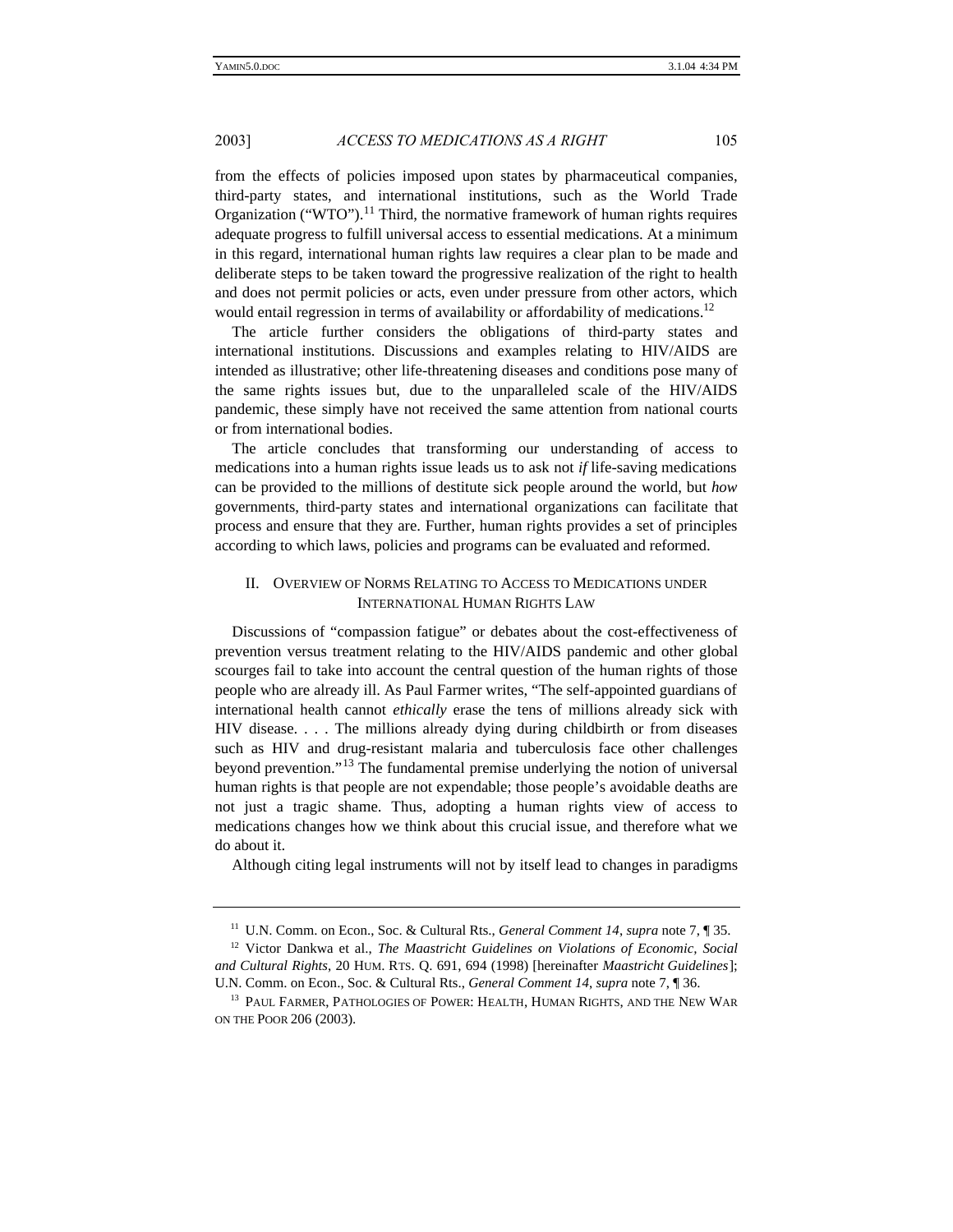or policies, understanding how norms relating to access to medications have been interpreted at the international and national levels can lead us to think differently both about the issue itself as well as about the normative evolution of rights concepts. International and national jurisprudence has developed particularly rapidly in this area in recent years. The right to life—the classic, non-derogable, civil right—has increasingly been interpreted broadly and applied in cases involving access to medications. Further, a recent General Comment on the Right to the Highest Attainable Standard of Health and a General Statement on "Human Rights and Intellectual Property," both of which were issued by the U.N. Committee on Economic Social and Cultural Rights ("ESCR Committee"), coupled with statements by other international and regional bodies and jurisprudence from national tribunals, have gone far in clarifying the normative content of the right to health and in eroding arguments that the right to health cannot be a fundamental, and enforceable, principle in law and policy making in this realm.<sup>14</sup>

This section analyzes how access to medications implicates the rights to life, to health, and to the benefits of scientific progress, and how it also affects the rights to education, to work, and to an adequate standard of living. A human rights framework also places great emphasis on the principles of non-discrimination and concern for vulnerable and marginalized groups, which have implications for policies and laws relating to access to medications.

# A*. The Right to Life*

The right to life is the most basic of all rights; indeed, some international tribunals have pointed out that the right to life has attained jus cogens status under international law.<sup>15</sup> Given that medications can be indispensable for life, it is foreseeable that state policies likely to lead directly to diminished physical accessibility and affordability of certain medications will, in effect, deprive people of life. Article 6(1) of the International Covenant on Civil and Political Rights ("ICCPR") clearly sets forth a right to life and states that "this right shall be

<sup>14</sup> *See generally* U.N. Comm. on Econ., Soc. & Cultural Rts., *General Comment 14*, *supra* note 7 (setting out, in General Comment No. 14, the scope of norms and obligations flowing therefrom with the aim of assisting states and other parties in compliance). *See also* James Thuo Gathii, *Rights, Patents, Markets and the Global AIDS Pandemic*, 14 FLA J. INT'L L. 261, 271 (2002).

<sup>&</sup>lt;sup>15</sup> Jus cogens refers to a peremptory norm, which is defined under the Vienna Convention on the Law of Treaties as "a norm accepted and recognized by the international community of states as a whole as a norm from which no derogation is permitted and which can be modified only by a subsequent norm of general international law having the same character." Vienna Convention on the Law of Treaties, May 23, 1969, art. 53, 1155 U.N.T.S. 331, 340, 8 I.L.M. 679, 692 [hereinafter Vienna Convention]. For an example of the right to life being cited as jus cogens, see Street Children Case (Morales v. Guatemala), Judgment of Nov. 19, 1999 Inter-Am. Ct. H.R. (Ser. C) No. 63, ¶ 139, *available at* http://www.corteidh.or.cr/ seriecing/serie\_c\_63\_ing.doc.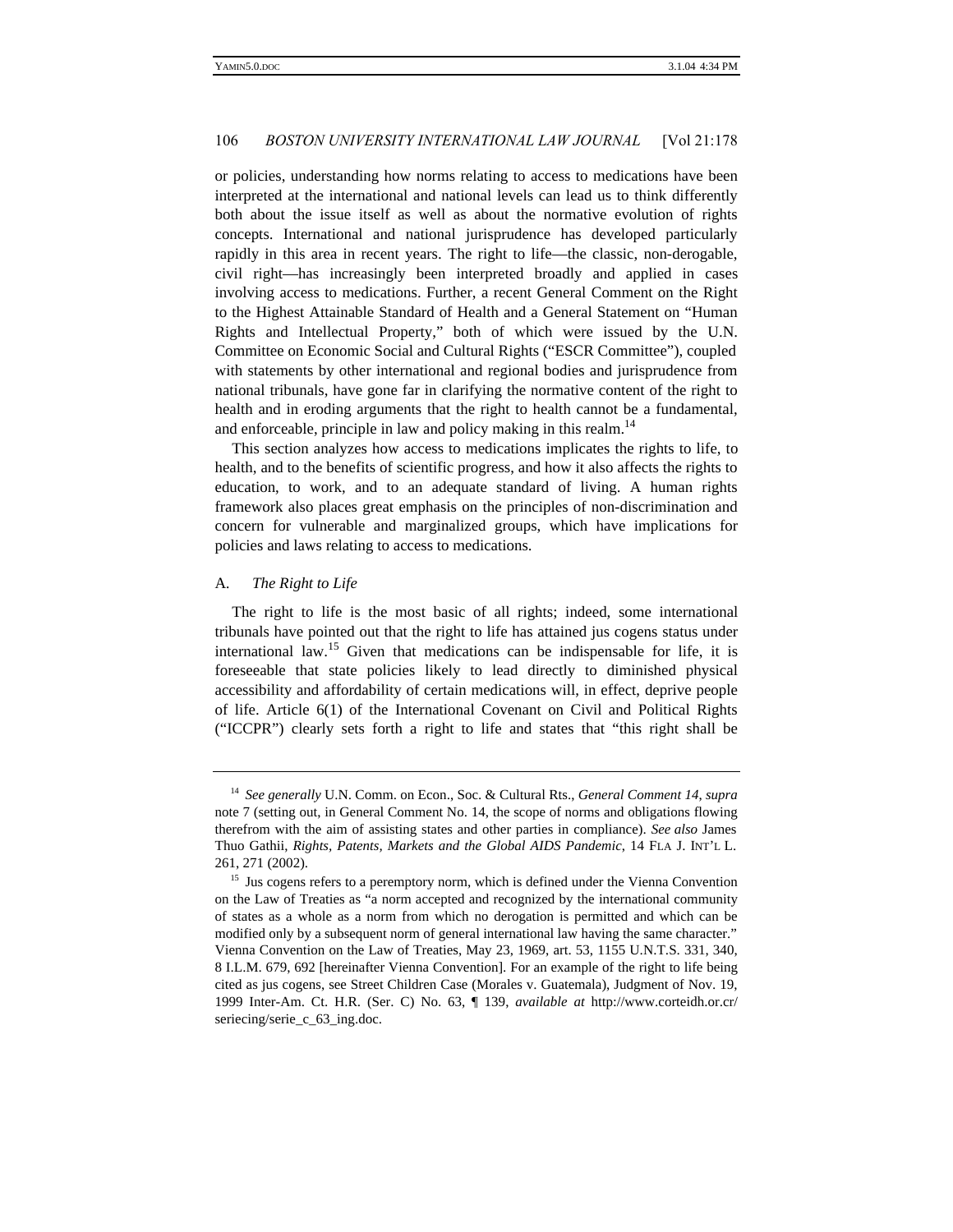protected by law. No one shall be arbitrarily deprived of his life."<sup>16</sup> The right to life has generally been recognized to encompass more than not dying as a result of actions directly attributable to the state, to extend to conditions that permit, at a minimum, survival and, more broadly, to those that are conducive to dignity and well-being.

For example, the Human Rights Committee of the United Nations, which monitors implementation of the ICCPR, has articulated that "the expression 'inherent right to life' cannot properly be understood in a restrictive manner and the protection of this right requires that states adopt positive measures."<sup>17</sup> That is, even this most classic "individual" right cannot properly be understood (or enjoyed) as a liberty in a vacuum, which requires only restraint on the part of the state. On the contrary, guaranteeing a meaningful right to life entails ensuring that enabling conditions are in place in both the public and private spheres. Specifically, the Human Rights Committee has defined the role of the state in protecting human life to include obligations to reduce infant mortality, to increase life expectancy, and to eliminate malnutrition and epidemics.<sup>18</sup> Further, in its reviews of states parties' reports, the Human Rights Committee is increasingly finding that certain health and social policies, such as those relating to protections from domestic violence and to severe criminal penalties imposed on abortion, which have been shown to increase maternal mortality, implicate the right to life.<sup>19</sup>

The Inter-American Commission on Human Rights has commented on a general trend in international human rights bodies around the world to recognize the underlying inputs necessary for sustaining life as part of the right itself:

There has been a tendency to move towards a broader and more comprehensive concept of the right to life which characterizes the right to life not only as the legal foundation for all other rights, but also as an integral part of all the rights that are essential to guarantee the access of every human being to all the goods . . . required for the development of his/her material, moral, and spiritual existence.<sup>20</sup>

This trend is indeed observable with respect to interpretations of the right to life

<sup>&</sup>lt;sup>16</sup> International Covenant on Civil and Political Rights, G.A. Res. 2200, U.N. GAOR, Supp. No. 16, at 52, U.N. Doc. A/6316 (1966), 999 U.N.T.S. 171, 174 (entered into force Mar. 23, 1976) [hereinafter ICCPR].

<sup>&</sup>lt;sup>17</sup> *The Right to Life*, U.N. GAOR Human Rights Comm., 37th Sess., Supp. No. 40, at Gen. Comment No. 6, ¶ 5, U.N. Doc. A/37/40 (1982).

<sup>18</sup> *Id.* ¶ 5.

<sup>&</sup>lt;sup>19</sup> *E.g.* Concluding Observations of the Human Rights Committee: Peru,  $\P$  13, 15, U.N. Doc. CCPR/C/79/Add.72 (1996).

<sup>&</sup>lt;sup>20</sup> Status of Human Rights in Several Countries: Nicaragua, Annual report of the Inter-American Commission on Human Rights 1993, OEA/Ser.L/V/II.85, Doc. 9 Rev. (1994) at 465, *available at* www.cidh.org/annualrep/93span/cap.IVe.htm. (quoting *The Right of Everyone to Own Property Alone as well as in Association with Others*, U.N. Commission on Human Rights,  $49<sup>th</sup>$  Sess., Provisional Agenda Item 7, at 25, U.N. Doc. E/CN.4/1993/15).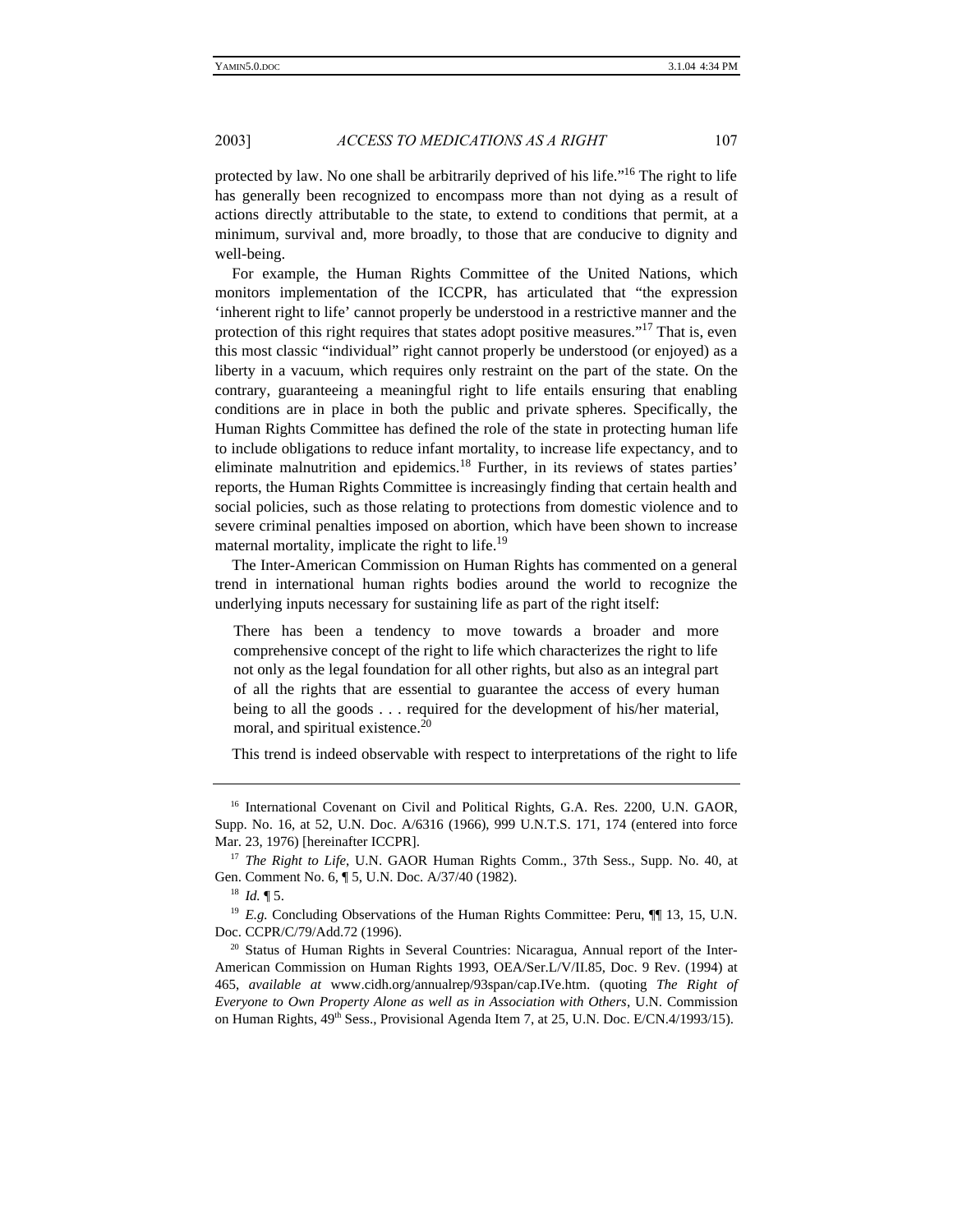provided under a panoply of instruments across the globe. For example, article 6 of the Convention on the Rights of the Child ("Children's Convention") states: "States Parties recognize that every child has the inherent right to life" and "States Parties shall ensure to the maximum extent possible the survival and development of the child."<sup>21</sup> The Committee on the Rights of the Child ("CRC") has spoken to the issue of HIV/AIDS in particular as it affects children being orphaned and, in turn, as it effects their very survival as well as their health and development. $^{22}$ 

On a regional level, article 4 of the African Charter on Human and Peoples' Rights ("Banjul Charter") establishes the right of every human being to "respect for life and integrity of his person" and states that "no one may be arbitrarily deprived of this right."<sup>23</sup> In a recent decision, the African Commission on Human and Peoples' Rights found the government of Nigeria responsible for violating article 4, because, among other things, pollution and environmental degradation that were attributable to the government had risen "to a level humanly unacceptable [and] has made living in Ogoniland a nightmare."<sup>24</sup> The language of "humanly unacceptable" and the notion of holding the government responsible for allowing oil exploitation to turn life into a "nightmare" suggest that given the appropriate case, similar reasoning could be applied in the realm of access to medications and to the government's obligations with respect to the conduct of pharmaceutical companies.

For its part, the European Convention for the Protection of Human Rights and Fundamental Freedoms states in article 2(1): "Everyone's right to life shall be protected by law."<sup>25</sup> The European Commission on Human Rights has also underscored that this provision for the right to life requires states not only to prevent intentional killing but also to take steps against unintentional loss.<sup>26</sup>

In the Inter-American System, the American Convention on Human Rights

<sup>24</sup> Social and Economic Rights Action Center v. Nigeria, Communication 155/96 (African Commission on Human & Peoples' Rights, Oct. 2001) ¶ 67, *available at* http://www.achpr. org/DECISIONS\_30th\_Session-\_Oct.2001\_eng.pdf [hereinafter Ogoniland Case] (holding Nigerian government responsible for directly violating and failing to protect the rights to life, to health, and to housing of the Ogoni people).

 $21$  Convention on the Rights of the Child, Nov. 20, 1989 G.A. Res 44/25, U.N. GAOR, 44th Sess., Supp. No. 49, at 167, U.N. Doc. A/44/49 (1989) at art. 6(2) [hereinafter Children's Convention].

<sup>22</sup> *Concluding Observations of the Comm. on the Rights of the Child: Cote d'Ivoire*, U.N. Comm. on the Rights of the Child, 27th Sess., 721st mtg., ¶ 5, U.N. Doc. CRC/C/15/Add.155 (2001) (positive assessment of national plan).

<sup>&</sup>lt;sup>23</sup> African [Banjul] Charter on Human and Peoples' Rights, adopted June 27, 1981, OAU Doc. CAB/LEG/67/3 rev. 5, 21 I.L.M. 58 (1982), *entered into force* Oct. 21, 1986: [hereinafter Banjul Charter].

<sup>25</sup> *European Convention for the Protection of Human Rights and Fundamental Freedoms*, opened for signature Nov. 4, 1950, 213 U.N.T.S. 221, 224 (entered into force Sept. 3, 1953).

<sup>&</sup>lt;sup>26</sup> Tavares v. France, Application No. 16593/90, Sept. 12, 1991 (European Comm'n of Hum. Rts.) (unreported), *cited in* Rebecca J. Cook & Bernard M. Dickens, *Human Rights Dynamics of Abortion Law Reform*, 25 HUM. RTS. Q. 1, 28 (2003).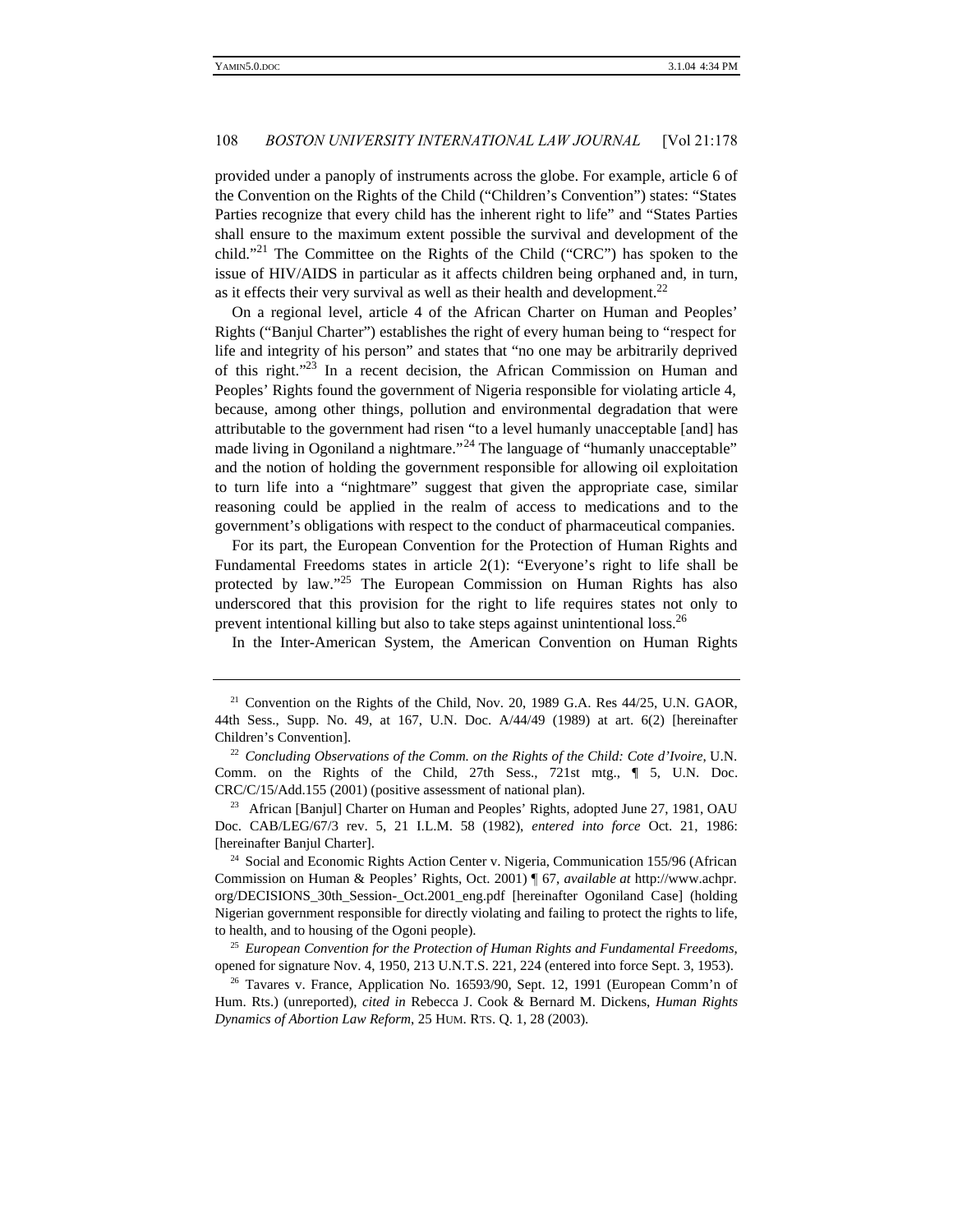("American Convention") states: "Every person has the right to have his life respected.  $\ldots$  No one shall be arbitrarily deprived of his life."<sup>27</sup> The Inter-American Court of Human Rights ("Inter-American Court") has interpreted article 4 in a broad sense. That Court has held: "The right to life must be examined in its relationship to the commitment of the State, established in article 1(1), to respect and guarantee the full exercise of every right recognized in the [American] Convention."<sup>28</sup>

Further, with respect to the language "arbitrary deprivation of life," which some governments have argued is restrictive, two judges of the Inter-American Court have clarified that:

The right to life not only implies the negative obligation not to deprive anyone of life arbitrarily, but also the positive obligation to take all necessary measures to secure that that basic right is not violated. . . .

The arbitrary deprivation of life is not limited, thus, to the illicit act of homicide; it extends itself likewise to the deprivation of the right to live with dignity. This outlook conceptualizes the right to life as belonging at the same time to the domain of civil and political rights, as well as economic, social and cultural rights, thus illustrating the interrelation and indivisibility of all human rights.<sup>29</sup>

This explication, which goes far toward putting to rest the tired distinctions between "positive" and "negative" rights, and between civil/political rights and ESCR, is not only significant with respect to cases brought in the Inter-American System, but for other human rights fora as well, as there is frequent crossfertilization among regional human rights systems. $30$ 

The concurring opinion in the Inter-American Court echoed reasoning in earlier reports by the Inter-American Commission on Human Rights ("IACHR"), including one relating to the violence in Guatemala, which stated that "the rights connected to life and integrity should be accompanied by parallel improvements in the standard of living of the population, in relation to economic, social and cultural

 $27$  American Convention on Human Rights, Nov. 22, 1969, art. 4, O.A.S. T.S. No. 36, O.A.S. Off. Rec. OEA/Ser.LV/II.23 doc.21 rev.6 at 25 (1979) (entered into force July 18, 1978) [hereinafter American Convention].

<sup>28</sup> Mendes v. Brazil, Inter-Am. C.H.R. Report No. 59/99, Case 11.405, Apr. 13, 1999, ¶ 101, *available at* http://www.cidh.oas.org/annualrep/98eng/Table%20of%20Contents.htm.

<sup>&</sup>lt;sup>29</sup> Street Children Case (Morales v. Guatemala), Joint Concurring Opinion of Judges A.A. Cancado Trinidade & A. Abreu-Burelli, Inter-Am. Ct. H.R. (Ser. C) No. 63, ¶¶ 2-4, *available at* http://www.corteidh.or.cr/seriecing/VotocancadoabreuSerie\_c\_63\_ing.doc (street children had been subject to persecution, threats and were eventually murdered by state agents and the state had not provided protection or adequately investigated).

<sup>&</sup>lt;sup>30</sup> This is explicitly provided for under some instruments. See, e.g., American Convention, *supra* note 27, at art. 27.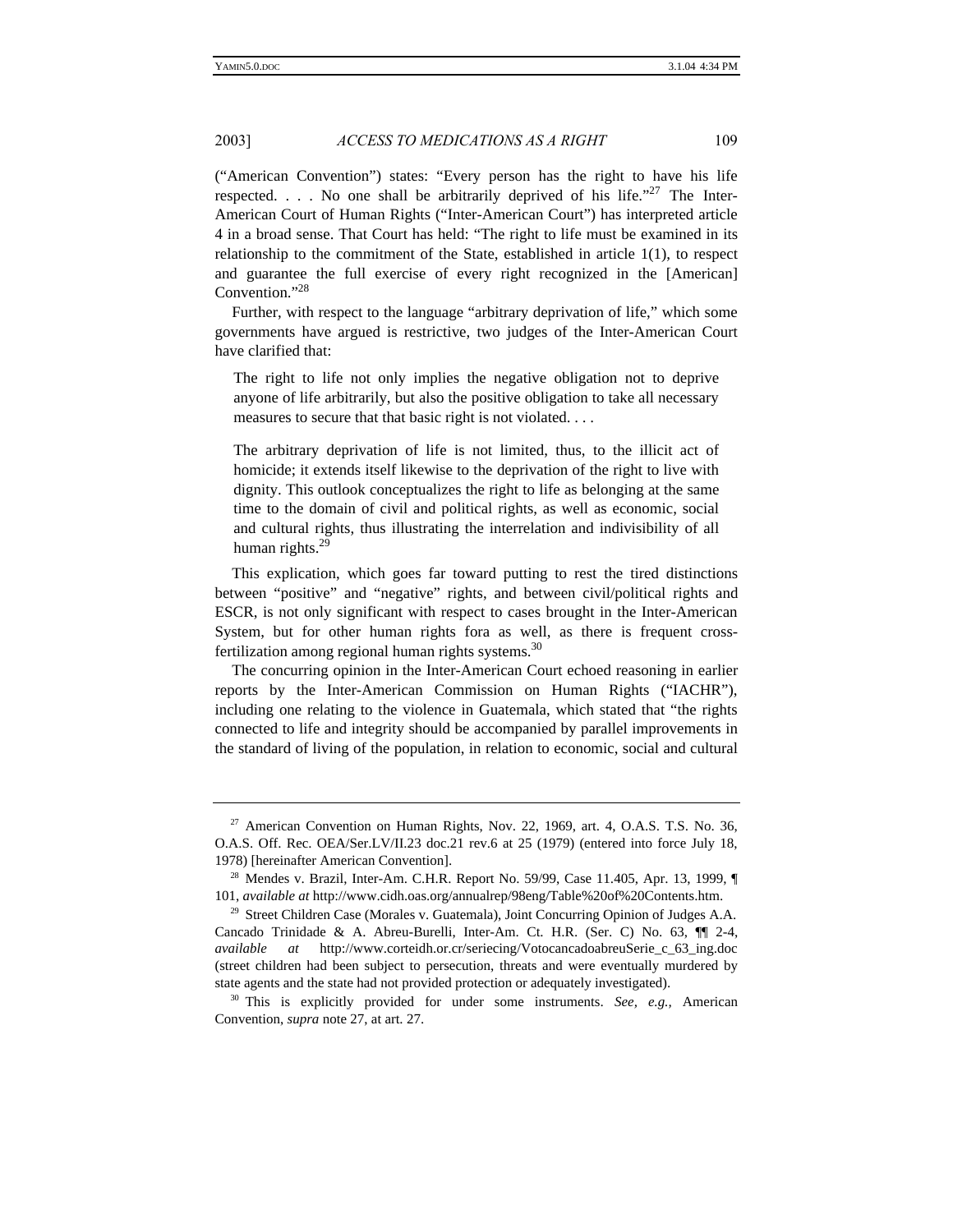rights, the implementation of which should be a priority for the state.<sup>31</sup> The duty to provide access to life-saving or life-sustaining medications would not only clearly seem to fall within these expanded notions of obligations deriving from the right to life, but has also explicitly challenged international human rights bodies to draw together conceptually the rights of life and health.

Indeed, the IACHR recently admitted a case relating to the failure of states to provide medications based on allegations of violations of article 4 of the American Convention.<sup>32</sup> In the case of *Odir Miranda v. El Salvador*, the petitioners alleged that El Salvador's refusal to purchase the triple therapy and other medications that prevent death and improve the quality of life of persons living with HIV/AIDS failed to guarantee them the rights to life and health.<sup>33</sup> The IACHR concluded that the case was admissible and stated explicitly that although it is not competent to determine violations of article 10 of the Protocol of San Salvador, the IACHR will take into account the provisions related to the right to health in its analysis of the merits of the case, pursuant to the provisions of articles 26 and 29 of the American Convention.<sup>34</sup>

In most countries, the constitution sets out the right to life as a fundamental right, in similar if not identical language to that found in international instruments. Moreover, domestic courts have increasingly interpreted the right to life in an expansive way, along the trends discussed above with respect to international tribunals and institutions. For example, in *Frances Mullen v. Union Territory of Delhi*, the Indian Supreme Court held that the right to life "includes the right to live with human dignity and all that goes along with it, namely, the bare necessities of life, such as adequate nutrition, clothing and shelter. . . . Every act which offends against or impairs human dignity would constitute deprivation pro tanto of this right to live."<sup>35</sup> More specifically, in a series of cases dealing with the substantive content of the right to life, the Indian Supreme Court has found that the right to live with human dignity includes the right to good health.<sup>36</sup> In that context, a number of domestic courts have found that denial of access to certain medications can constitute a violation of the constitutional right to life. <sup>37</sup>

<sup>31</sup> *Annual Report of the Inter-American Commission on Human Rights 1991*, Inter-Am. C.H.R., at ch. 4, OEA/Ser.L/V/II.81 (1992) available *at* www.cidh.org/annualrep/91span/ cap.IVc.guatemala.htm.

<sup>32</sup> Odir Miranda v. El Salvador, Case 12.249, Report No. 29/01, Inter-Am. C.H.R., Annual Report 2000, OEA/Ser./L/V/II.111, Doc. 20 Rev. (2001), *available at* http://www.cidh.oas.org/annualrep/2000eng/ChapterIII/Admissible/ElSalvador12.249.htm.

<sup>33</sup> *Id*. ¶¶ 2, 24.

<sup>34</sup> *Id.* ¶ 36.

<sup>35</sup> Mullen v. Union Territory of Delhi, 2 S.C.R. 516 (1981), *cited in* Sheetal Shah, *Illuminating the Possible in the Developing World: Guaranteeing the Human Right to Health in India*, 32 VAND. J. TRANSNAT'L L. 435, 467 (1999).

<sup>36</sup> *See id.* at 453.

<sup>37</sup> *E.g.,* Glenda Lopez v. Instituto Venezolano de Seguros Sociales, 487-060401 (Supreme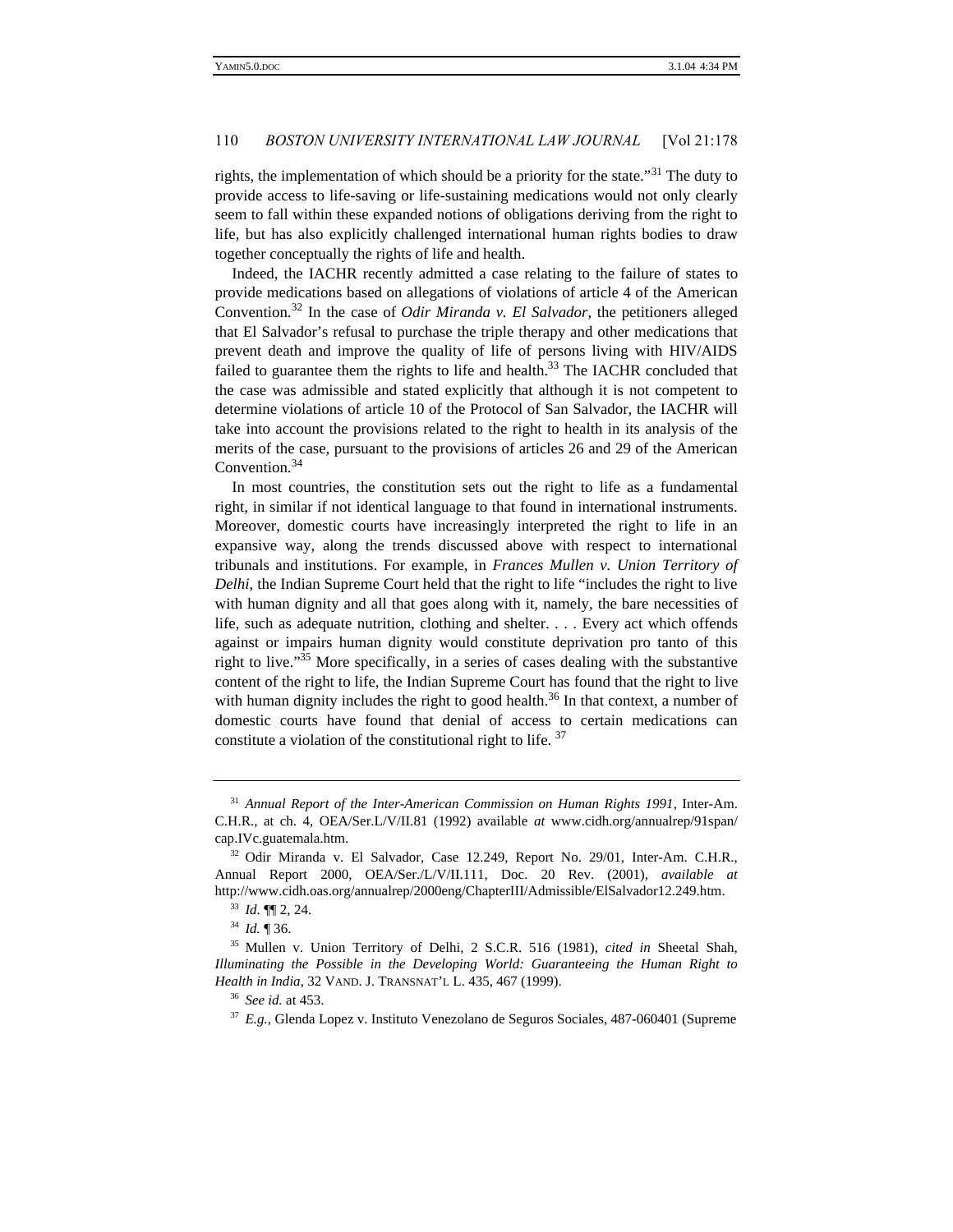The Constitutional Court of Colombia, which stands out among national tribunals for having developed an extensive jurisprudence on the right to treatment in cases of HIV/AIDS, has affirmed that the constitutional right to life should not be understood merely as biological existence, but rather as a right that permits the pursuit of a life of dignity:

[T]he fundamental constitutional right to life cannot be understood as referring to mere existence, but rather as dignified existence, with the conditions necessary to develop, to the extent possible, all the faculties that a human being can enjoy.<sup>38</sup>

It should also be underscored that although HIV/AIDS presents the connection between health and life in urgent terms, national courts have also found the right to life implicated in access to medications involving other conditions and diseases as well. For instance, in Argentina, a successful protection writ action was brought to force the Ministry of Health to provide a particular anti-cancer drug necessary for the survival of a 63-year-old woman suffering from colon cancer.<sup>39</sup>

#### B. *The Right to Health*

Access to medications of course constitutes an integral part of the right to health. The right to health, which is set out in fully as many treaties and instruments as the right to be free of torture or any other classic civil right, has undergone remarkable normative development and clarification in recent years.<sup>40</sup> There remain serious questions regarding conceptualizations of health, interpretation of specific language, and standards for monitoring progress. However, it can no longer be

Court of Venezuela, Constitional Chamber 1997), *available at* http://www.tsj.gov.ve/ decisiones/scon/Abril/487-060401-001343.htm (violation of the right to life under article 58 of the Venezuelan Constitution, in that the failure of the social security institute to provide antiretroviral treatment on a regular schedule can provoke an inexorable destruction of the immune system, in addition to viral resistance, which leads to opportunistic infections and death).

<sup>38</sup> Protection Writ, Judgment of Fabio Moron Diaz, Magistrado Ponente, T-328/98 (Corte Constitucional de Colombia 1998), *available at* http://bib.minjusticia.gov.co/jurisprudencia/ CorteConstitucional/1998/Tutela/T-328-98.htm (holding denial of costly antiretroviral treatment prescribed for plaintiff under social security system violates constitutional fundamental right to life) (author translation).

<sup>&</sup>lt;sup>39</sup> Protection Writ, B., E. A. v. Ministerio de Salud, Banco Nacional de Drogas Antineoplásticas, Ley 16.986 (Supreme Court of Argentina 2002), *cited in* CENTRO DE ESTUDIOS LEGALES Y SOCIALES, DERECHOS HUMANOS EN ARGENTINA. INFORME 2002 ch. IX (2002). Note that the government has appealed in this case.

<sup>40</sup> U.N. Comm. on Econ., Soc. & Cultural Rts., *General Comment 14*, *supra* note 7; *see also Maastricht Guidelines*, *supra* note 12 (establishing, inter alia, principle of obligations of conduct and result); *Limburg Principles on the Implementation of the International Covenant on Economic, Social and Cultural Rights*, U.N. Doc. E/CN.4/1987/17, Annex, *reprinted in* 9 HUM. RTS. Q. 122, 125 (1987).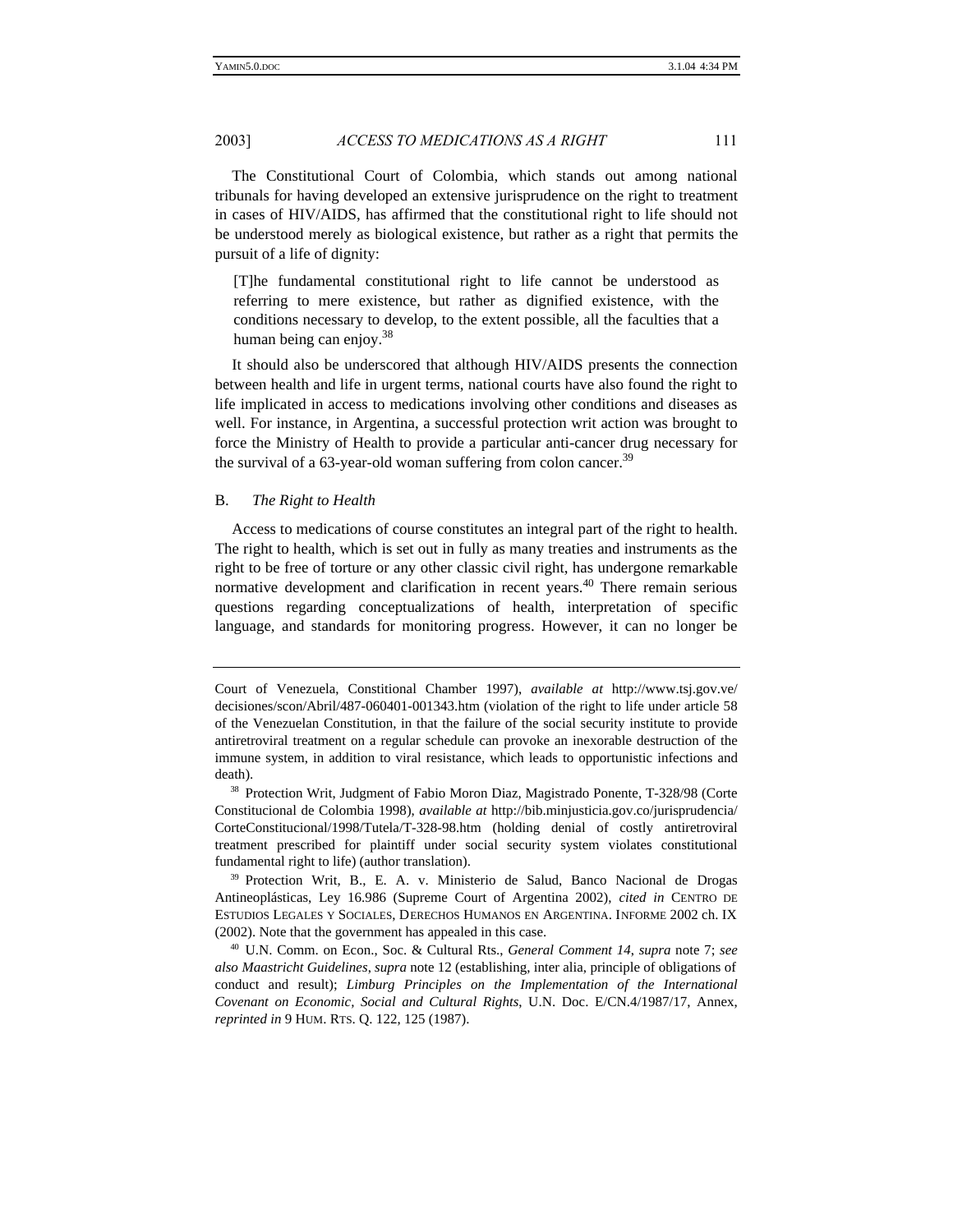argued that the content of the right to health is unduly vague for implementing legislation or enforcement, or that it sets out merely political aspirations. <sup>41</sup>

The core provision on the right to health in international human rights law is set out in article 12 of the International Covenant on Economic, Social, and Cultural Rights ("ICESCR"), which recognizes "the right of everyone to the enjoyment of the highest attainable standard of physical and mental health."<sup>42</sup> It further states that: "steps to be taken by the States Parties to the present Covenant to achieve the full realization of this right shall include those necessary for . . . [t]he prevention, treatment and control of epidemic, endemic, occupational and other diseases" and "[t]he creation of conditions which would assure to all medical service and medical attention in the event of sickness."<sup>43</sup> Access to medications is a critical component of the right to health both as treatment for epidemic and endemic diseases and as part of medical attention in the event of any kind of sickness.

From time to time, treaty-monitoring bodies issue General Comments or General Recommendations, which are authoritative interpretations of aspects related to specific treaty provisions, that are intended to assist states in complying with their obligations. In its General Comment No. 14 on the "Right to the Highest Attainable Standard of Health," the Economic, Social and Cultural Rights Committee ("ESCR Committee") explained that all health care facilities, goods, and services—including medications and the provision thereof—should be: (1) available in sufficient quantity; (2) accessible to everyone without discrimination; (3) acceptable in the sense of respectful of medical ethics and customs; and (4) of good quality and scientifically appropriate.<sup>44</sup> Accessibility in particular includes: (1) physical accessibility ("health facilities, goods and services must be within safe physical reach for all sections of the population, especially vulnerable or marginalized groups, such as ethnic minorities and indigenous populations, women, children, adolescents, older persons, persons with disabilities and persons with  $HIV/ALDS$ "); $^{45}$  (2) economic accessibility ("health facilities, goods and services must be affordable for all");<sup>46</sup> and (3) information accessibility ("accessibility includes the right to seek, receive and impart information and ideas concerning health issues," including pricing and treatments).<sup>47</sup>

In the same General Comment No. 14, the ESCR Committee specifically recognized access to "essential drugs, as defined by the WHO Action Programme on Essential Drugs" as part of a state's minimum core obligations under the

<sup>41</sup> *See, e.g.,* Shah, *supra* note 35, at 442-50.

<sup>42</sup> Int'l Covenant on Econ., Soc. & Cultural Rts., G.A. Res. 2200, U.N. GAOR, 21st Sess., Supp. No. 16, at 49, U.N. Doc A/6316 (1966), 993 U.N.T.S. 3 (adopted Dec. 16, 1966) [hereinafter ICESCR].

 $^{43}$  *Id.* at Art. 12(2)(c) and (d), respectively.

<sup>44</sup> U.N. Comm. on Econ., Soc. & Cultural Rts., *General Comment 14*, *supra* note 7, ¶ 12.

<sup>45</sup> *Id.*

<sup>46</sup> *Id.*

<sup>47</sup> *Id.*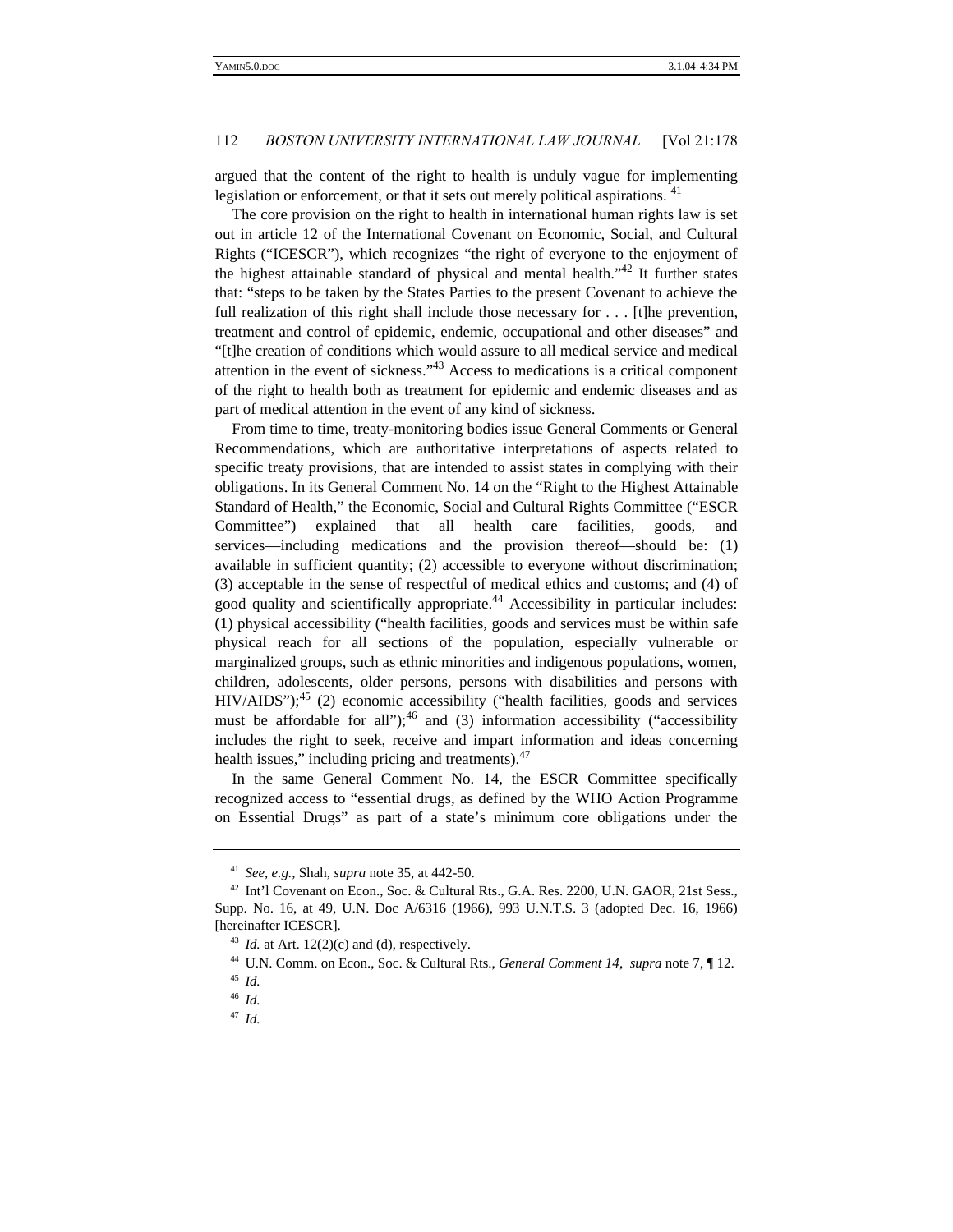ICESCR.<sup>48</sup> Thus, essential medications are part of each state party's "core obligation to ensure the satisfaction of, at the very least, minimum essential levels of each of the rights enunciated in the Covenant."<sup>49</sup> Although ESCR Committee General Comment No. 14 recognizes that "[t]he precise nature of the facilities, goods and services [provided as part of the right to health] will vary depending on numerous factors," core obligations are non-derogable and in many respects do not depend on a state's development level.<sup>50</sup> The ESCR Committee has increasingly addressed specifically states' failures with respect to providing essential drugs to halt epidemic disease, such as HIV/AIDS.<sup>51</sup>

The right to health is also set out in myriad other international treaties. For example, article 24 of the Children's Convention adopts a similar definitional approach as that of the ICESCR with respect to the rights of children.<sup>52</sup> The International Convention on the Elimination of All Forms of Racial Discrimination of 1965 ("Race Convention") and the Convention on the Elimination of All Forms of Discrimination against Women of 1979 ("Women's Convention") set out obligations of states parties to eliminate race-based and gender-based discrimination in health services and in public health.<sup>53</sup> Again, access to medications cannot be provided in a vacuum; in practice, access to medications requires non-discrimination in access to health services, as well as in conditions that go beyond the health sector.

Further, the right to health is also included in a host of regional instruments, which generally set out both the right to adequate health care in the event of sickness and the obligations to undertake public health measures to prevent

<sup>51</sup> *See, e.g.,* Concluding Observations of the Comm. on Econ., Soc. & Cultural Rts.: Honduras, May 21, 2001, ¶ 26, U.N. Doc. E/C.12/1/Add.57 (2001).

 $52$  Article 24(1) of the Children's Convention states:

States Parties recognize the right of the child to the enjoyment of the highest attainable standard of health and to facilities for the treatment of illness and rehabilitation of health. States Parties shall strive to ensure that no child is deprived of his or her right of access to such health care services.

Children's Convention, *supra* note 21, at art. 24(1). Needless to say, "health care services" include medications.

<sup>53</sup> International Convention on the Elimination of all Forms of Racial Discrimination, adopted by UNGA 21 Dec. 1965, U.N. GAOR Res. 2106 A(XX) (entered into force Jan. 4, 1969), reprinted in Twenty-Five Human Rights Documents. (NY; Columbia University: 1994) at art. 5(e)(iv) [hereinafter Race Convention]; Convention on the Elimination of all Forms of Discrimination against Women, adopted 18 Dec. 1979, G.A. Res. 34/180, U.N. GAOR 34th Sess., Supp/ No. 44 at 193, U.N. Doc. A/34/36 91980) (entered into force Sept. 3, 1981) at art. 12. [hereinafter Women's Convention].

<sup>48</sup> *Id.* ¶ 43.

<sup>49</sup> *Id.*

<sup>50</sup> *The Nature of States' Parties Obligations*, U.N. Comm. on Econ., Soc. & Cultural Rts., 5th Sess., ¶ 10, U.N. doc. E/1991/23, Annex III; *see also* U.N. Comm. on Econ., Soc. & Cultural Rts., *General Comment 14*, *supra* note 7, ¶ 47.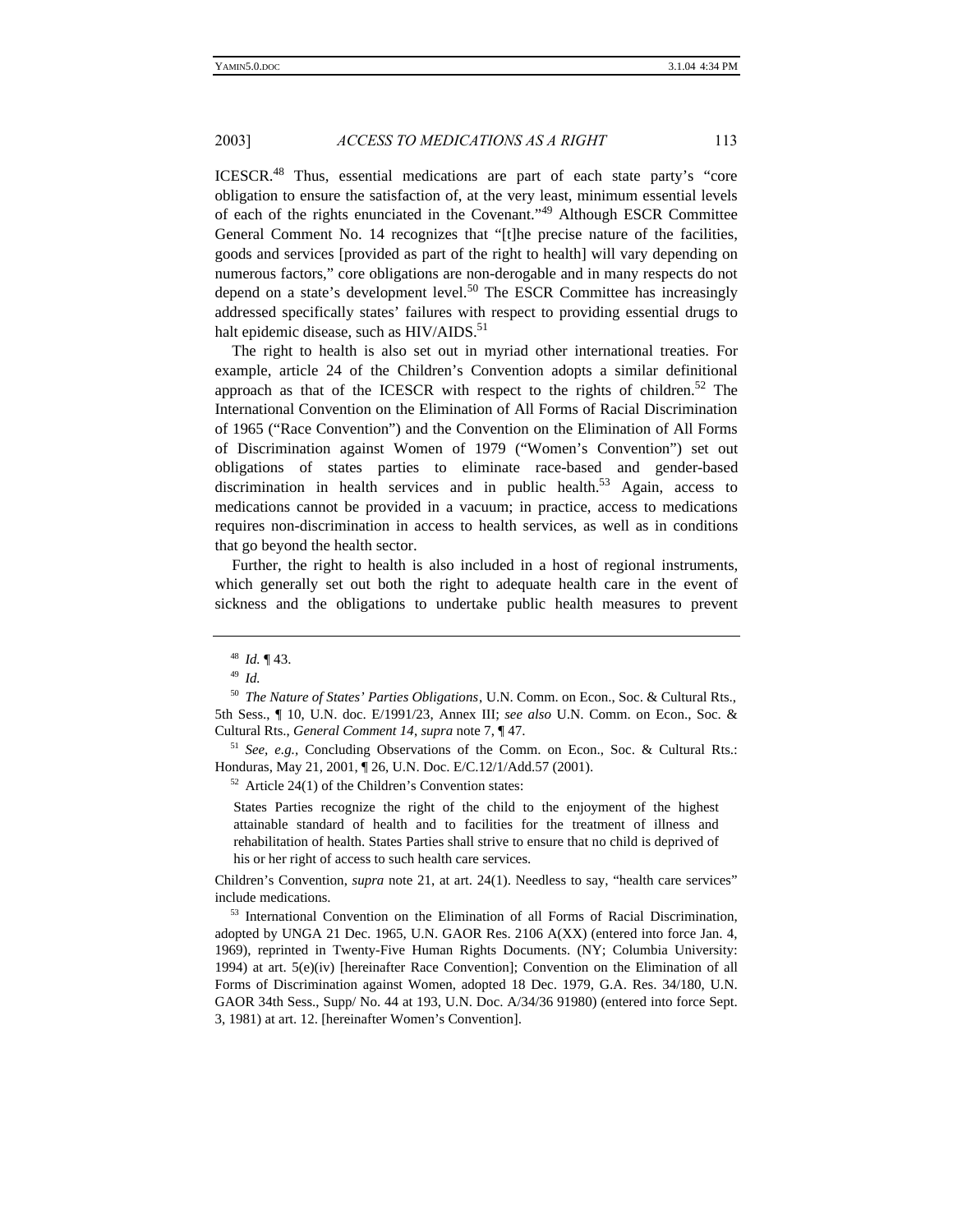epidemic and endemic diseases. For example, article 16 of the Banjul Charter sets out the right of every individual to enjoy the "best attainable state of physical and mental health" and declares that states parties shall take "the necessary measures to protect the health of their people."<sup>54</sup> The European Social Charter states that contracting parties undertake "to take appropriate measures designed inter alia . . . to prevent as far as possible epidemic, endemic and other diseases."<sup>55</sup> Article 13(1) states further that contracting parties undertake "to ensure that any person who is without adequate resources and who is unable to secure such resources . . . be granted adequate assistance, and, in case of sickness, the care necessitated by his condition." <sup>56</sup>

The American Declaration of the Rights and Duties of Man states in article XI: "Every person has the right to the preservation of his health through sanitary and social measures relating to food, clothing, housing and medical care, to the extent permitted by public and community resources."<sup>57</sup> Article XI was successfully invoked by petitioners in a case brought to the IACHR regarding the construction of a highway through lands belonging to the Yanomami Indians in Brazil. In that case, the IACHR found a violation of article XI, among other articles, and recommended to the Brazilian government, inter alia, that it: "take preventive and curative health measures to protect the lives and health of Indians exposed to infectious or contagious diseases" as a result of displacement stemming from the highway construction.<sup>58</sup> Although the case is limited in that it revolves around conditions proximately caused by the government, "preventive and curative health measures" must include access to the appropriate medications to treat infectious or contagious diseases.

Further, in recognition of the interdependence of ESCR and civil/political rights and the need to strengthen protections for ESCR in the region, an Additional Protocol to the American Convention on Matters of Economic, Social and Cultural Rights ("Protocol of San Salvador") entered into force in 1999, which includes the right to health.<sup>59</sup> In article 10, the Protocol of San Salvador specifically sets out two elements which bear on access to medications among the steps States parties should take to implement the right to health: the prevention and treatment of diseases, and

<sup>54</sup> Banjul Charter, *supra* note 23, at art. 17.

<sup>55</sup> European Social Charter, Oct. 18, 1961, art. 11(3), *available at* http://www.conventions.coe.int/Treaty/en/treaties/html/035.htm.

<sup>56</sup> *Id.*

<sup>57</sup> American Declaration of the Rights and Duties of Man, art. 11, OEA/Ser.L.V/II.82 doc. 6 rev.1, at 17 (1948).

<sup>58</sup> Inter-Am. C.H.R., Annual Report 1984-1985, Resolution No. 12/85, Case No. 7615, (1985), at Resolutions ¶ 3(a), (c), *available at* http://www.cidh.oas.org/annualrep/84.85eng/ Brazil7615.htm.

<sup>&</sup>lt;sup>59</sup> Additional Protocol to the Am. Convention on Human Rights in the Area of Econ., Soc. & Cultural Rts., Nov. 17, 1988, OAS Treaty Series No. 69, *available at* http://www.oas.org/juridico/english/Sigs/a-52.html [hereinafter Protocol of San Salvador].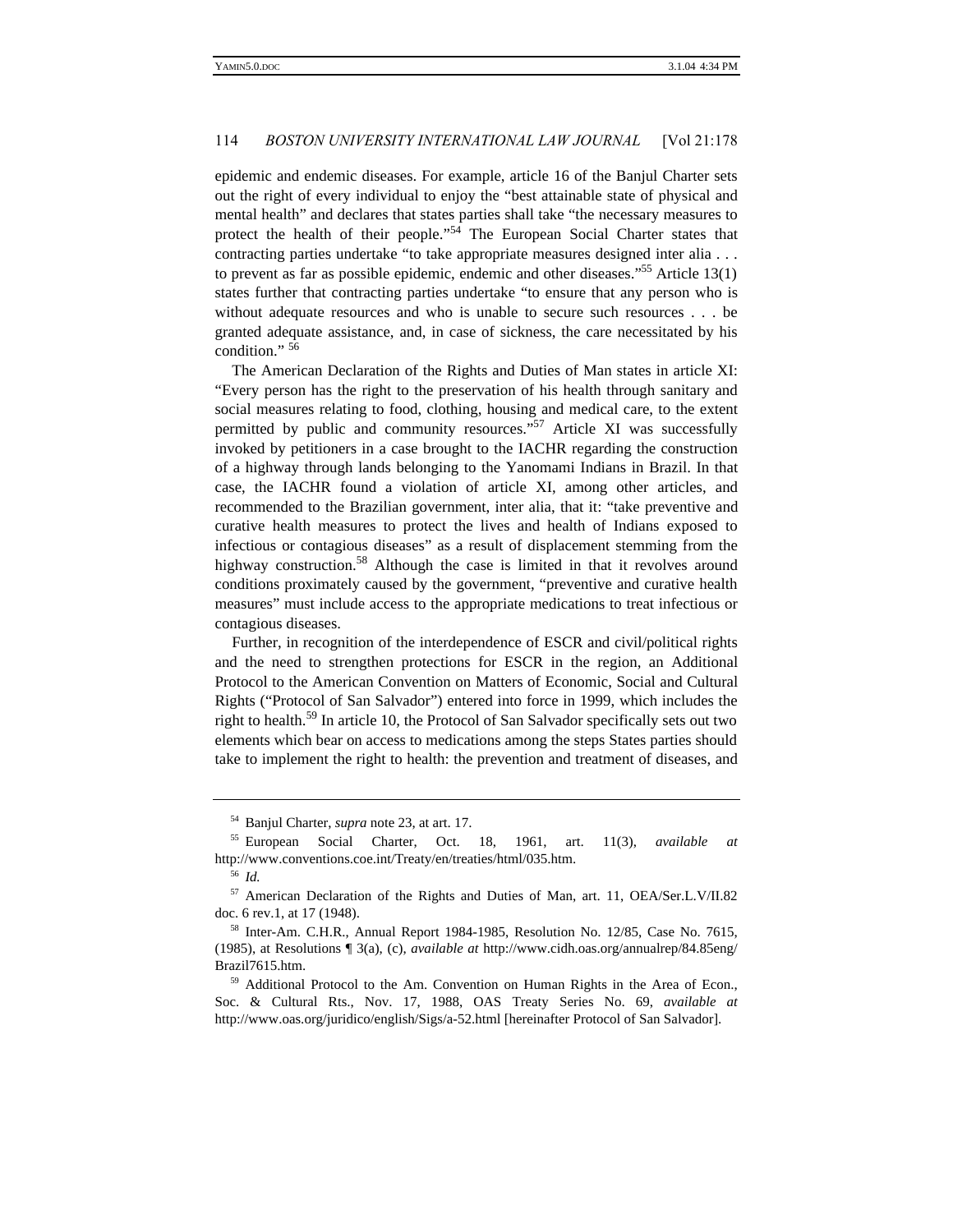the satisfaction of the health needs of the highest risk populations and those who, by virtue of poverty, are most vulnerable.<sup>60</sup>

Even more important than the recognition of the right to health in international treaties or by international bodies is the possibility of asserting it in domestic courts, whether on the basis of international treaty provisions or national laws. On the domestic level, the right to health or a more limited right to health care is enshrined in over sixty national constitutions.<sup>61</sup> Although some of those provisions refer to the right as a directive principle rather than as a fundamental right, courts at the domestic level are increasingly finding specific state obligations to provide medication as part of the right to health, as well as part of the right to life. Costa Rica, India, Venezuela, Colombia, Argentina, and South Africa are among the many countries in which national courts have determined that the state has obligations to provide medications in HIV/AIDS cases and for other diseases.<sup>62</sup>

It is important to acknowledge variation among countries both as to the status of international law in domestic legal systems and as to the extent to which national courts are willing to cite international treaty language as a basis for their decisions.<sup>63</sup> However, in a recent judgment unifying its own jurisprudence on the right to health, the Constitutional Court of Colombia set out an instructive four-

<sup>60</sup> *Id*. at arts. 10(d), (f).

<sup>61</sup> *See The Right of Everyone to the Highest Attainable Standard of Physical and Mental Health: Report of the Special Rapporteur, Paul Hunt, submitted in accordance with Commission Resolution 2002/31*, U.N. ESCOR, 59th Sess., Agenda Item 23, ¶ 20, U.N. Doc. E/CN.4/2003/58 (2003) [hereinafter *Report of the Special Rapporteur*].

<sup>62</sup> *See*, Minister of Health v. Treatment Action Campaign, CCT 8/02 (Constitutional Court of South Africa, July 2002), *available at* http://www.tac.org.za/Documents; Ceballos v. Instituto de Seguros Sociales, T-484 (Corte Constitucional de Colombia 1992), *available at* http://bib.minjusticia.gov.co/jurisprudencia/CorteConstitucional/1992/Tutela/T-48492.htm (social security institute obliged to provide ARV treatment under principles of nondiscrimination and solidarity); Alvarez v. Caja Costarricense de Seguro Social, Exp. 5778-V-97, No. 5934-97, (Sala Constitucional de la Corte Suprema de Justicia de Costa Rica) (social security institute obliged to provide ARV treatment) (on file with author); Lopez v. Instituto Venezolano de Seguros Sociales, 487-060401 (Supreme Court of Venezuela, Constitional Chamber 1997), *available at* http://www.tsj.gov.ve/decisiones/scon/Abril/487-060401- 001343.htm; B., E. A. v. Ministerio de Salud, *supra* note 39; C.E.S.C. Limited v. Subas Chandra Bose A.I.R. 1992 S.C. 572, 585 cited in Shah, *supra* note 35, at note 586.

<sup>63</sup> For example, in the recent case *Minister of Health v. Treatment Action Campaign*, the Constitutional Court explicitly looked to South Africa's commitments under international treaties and interpreted the state's obligations to adopt "reasonable measures"—as set forth in the ICESCR, for example—to implement the right to health as including an obligation to expand access to Nevirapine (to prevent mother-to-child transmission of HIV) from 18 pilot sites to all public health centers in the country. Minister of Health v. Treatment Action Campaign, CCT 8/02 (Constitutional Court of South Africa, July 2002), *available at* http://www.tac.org.za/Documents. For a discussion of the variation in the domestic effect of international treaties regarding the right to health, see BRIGIT TOEBES, THE RIGHT TO HEALTH AS A HUMAN RIGHT IN INTERNATIONAL LAW 191-93 (1999).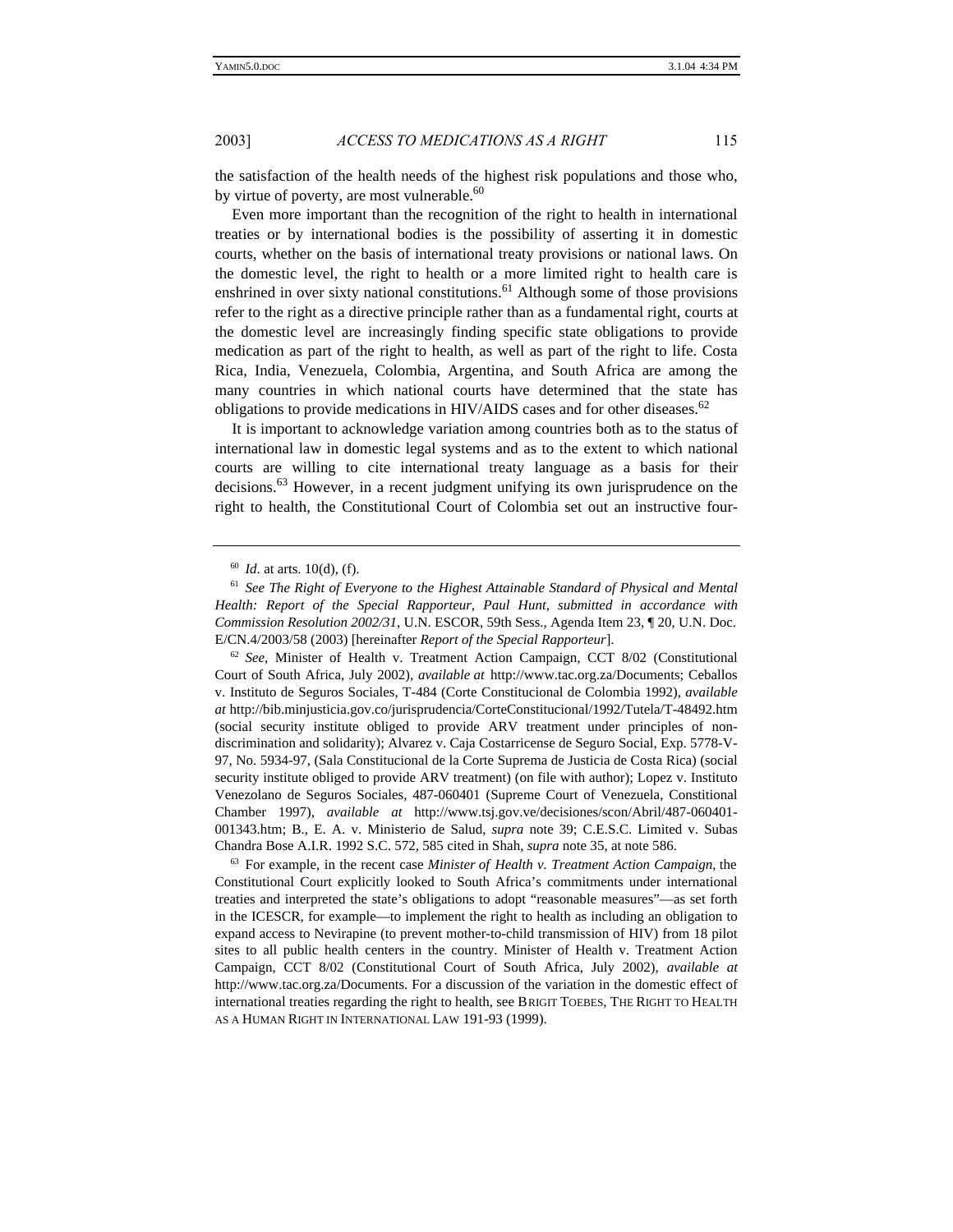point test as to when the right to health services becomes justiciable. First, the health issue must implicate other rights that are classified as "fundamental," such as life, work or education. Second, there must be a "grave and imminent threat to human life or health" presented by the failure of the state to provide services. Third, the plaintiff must be in extreme need of services, i.e. financial need as well as physical need. Fourth, the possibility of providing services in the concrete case must lie within the resources of the state. $64$  The court makes clear that what it sees as the generally programmatic, non-justiciable character of ESCR "tends to become transmuted into individual rights to the extent that elements are in place that permit a person to demand that the State complies with a specific obligation, thereby consolidating the generalized duty of assistance with the concrete reality for a specific person."<sup>65</sup> Thus, the court confirms that justiciability is a fluid notion, more aptly applied to dimensions of different rights than to certain categories of rights. Indeed, the trend among national tribunals to find justiciable dimensions to the right to health is increasingly common in—and at times in response to—cases relating to access to HIV/AIDS medications, where the connection to the right to life is direct and obvious, and the specificity of the normative obligation is generally high.<sup>66</sup>

In the context of access to HIV/AIDS medications cases, in particular, several constitutional tribunals have emphasized the fundamental nature of the right to health, as a predicate to the right to life.<sup>67</sup> In the words of the Supreme Court of Costa Rica:

In a state of law, the right to life, *and in consequence the right to health*, receives particular protection. Any economic criterion that pretends to annul the exercise of such rights must cede in importance . . . because without the right to life all of the other rights are useless. . . . Of what use are all other rights and guarantees, the institutions and programs, the advantages and benefits of our system of liberties, if even one person cannot count on having the rights to health and life guaranteed?<sup>68</sup>

<sup>68</sup> Alvarez v. Caja Costarricense de Seguro Social, Exp. 5778-V-97, No. 5934-97 (Sala

<sup>64</sup> Alejandro Moreno Alvarez v. Estado Colombiano, SU.819/99 (Corte Constitucional de Colombia 1999), *available at* http://bib.minjusticia.gov.co/jurisprudencia/Corte Constitucional/1999/Tutela/su819-99.htm (judgment to unify jurisprudence on right to health and social security services).

<sup>65</sup> *Id.*

<sup>66</sup> TOEBES, *supra* note 63, at 238-40.

<sup>67</sup> *See*, Alejandro Moreno Alvarez v. Estada Colombiano, SU.819/99 (Corte Constitucional de Colombia 1999), *available at* http://bib.minjusticia.gov.co/jurisprudencia/ CorteConstitucional/1999/ Tutela/su819-99.htm; Alvarez v. Caja Costarricense de Seguro Social, Exp. 5778-V-97, No. 5934-97 (Sala Constitucional de la Corte Suprema de Justicia de Costa Rica) (on file with author); Lopez v. Instituto Venezolano de Seguros Sociales, 487-060401 (Supreme Court of Venezuela, Constitional Chamber 1997), *available at* http://www.tsj.gov.ve/decisiones/scon/Abril/487-060401-001343.htm.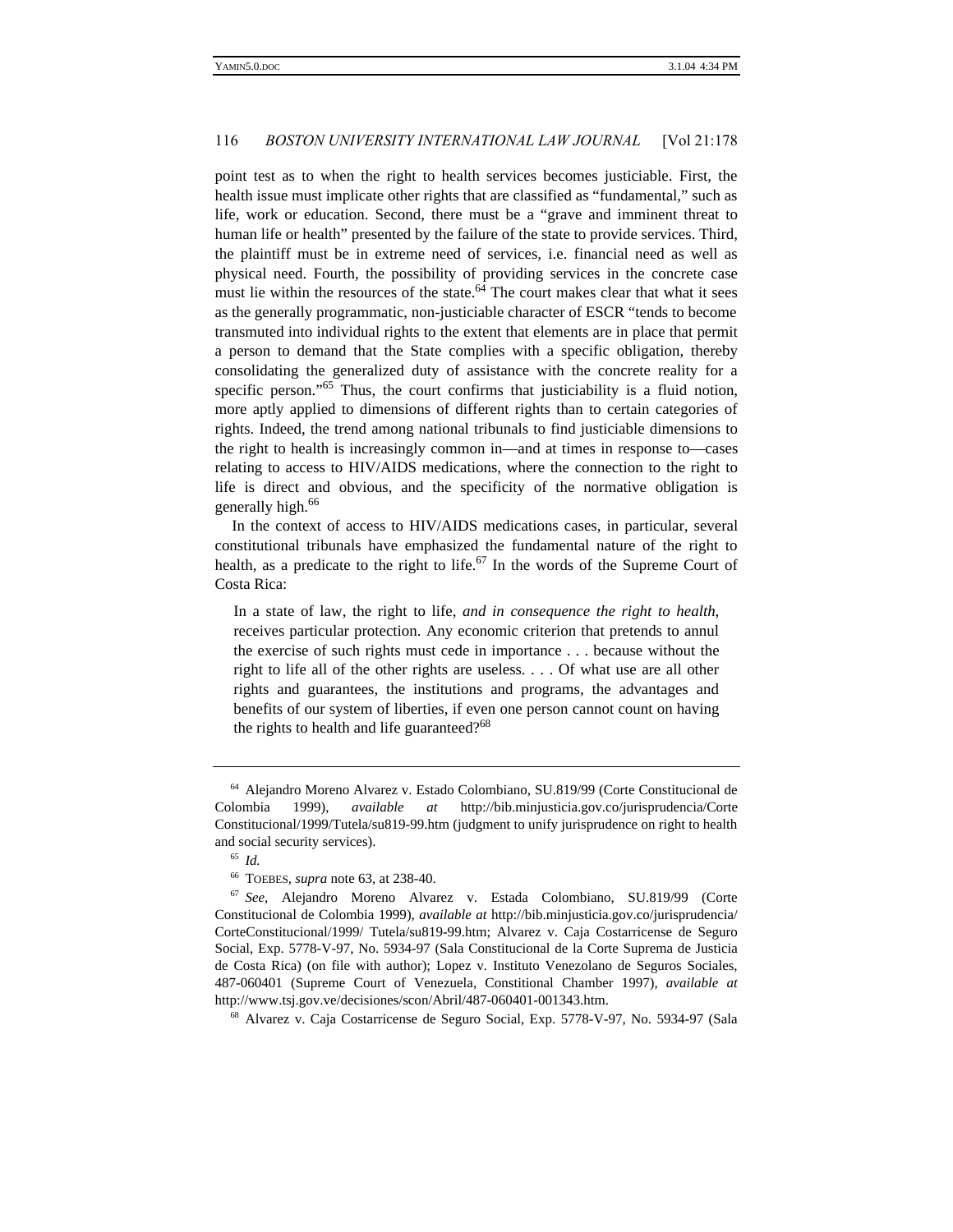# C. *The Rights to an Adequate Standard of Living, to Social Security, to Education, and to Work*

Access to medications is indispensable for many people to be able to work and to attend school, and both reflects and has a direct bearing on the right to an adequate standard of living and to social security. The Universal Declaration of Human Rights ("Universal Declaration") states in article 25(1):

Everyone has the right to a standard of living adequate for the health and well–being of himself and of his family, including food, clothing, housing and medical care and necessary social services, and the right to security in the event of unemployment, sickness, disability, widowhood, old age or other lack of livelihood in circumstances beyond his control.<sup>69</sup>

The Universal Declaration further recognizes, as does the binding ICESCR, that "everyone, as a member of society, has the right to social security"<sup>70</sup> Particularly in Latin America, cases regarding access to medications have tended to arise in the context of affiliates of social security systems bringing suit when they have faced denial of treatment.<sup>71</sup> For example, in the case of *Glenda Lopez v. the Venezuelan Institute of Social Security* ("IVSS"), a group of HIV positive plaintiffs alleged inter alia that their condition did not allow them to work and the IVSS had not paid them disability pensions to which they were entitled. They further argued that they were dependent upon the public health system, and the IVSS was not regularly distributing the antiretroviral drugs that they needed and which had been prescribed by IVSS doctors.<sup>72</sup>

The facts of this particular case, as those of others, point to the need to consider access to medications in the broader context of people's lives, which includes the needs (and rights) to earn a living or to receive some form of social support that provides a person and his or her family with security, and to obtain an education. For example, the ICESCR sets out obligations of states parties to work toward the achievement of full and productive employment and to provide not just compulsory primary education but to work toward accessible secondary and higher education for all.<sup>73</sup> Those rather abstract normative concepts reflect the reality that without access to medications, many patients simply cannot attend school or hold jobs. Any remaining possibility for individuals stricken with drug-resistant tuberculosis or

Constitucional de la Corte Suprema de Justicia de Costa Rica) (author translation) (emphasis added).

<sup>69</sup> *Universal Declaration on Human Rights*, G.A. Res. 217 A(III), U.N. Doc. A/810, at 71 (1948).

<sup>70</sup> *Id.* at art. 22; ICESCR, *supra* note 42, at art. 9.

<sup>71</sup> *E.g.,* Lopez v. Instituto Venezolano de Seguros Sociales, 487-060401 (Supreme Court of Venezuela, Constitional Chamber 1997), *available at* http://www.tsj.gov.ve/decisiones/ scon/Abril/487-060401-001343.htm

<sup>72</sup> *Id.*

<sup>73</sup> ICESCR, *supra* note 42, at arts. (2)(a)(b)(c), 6(1), 13(1).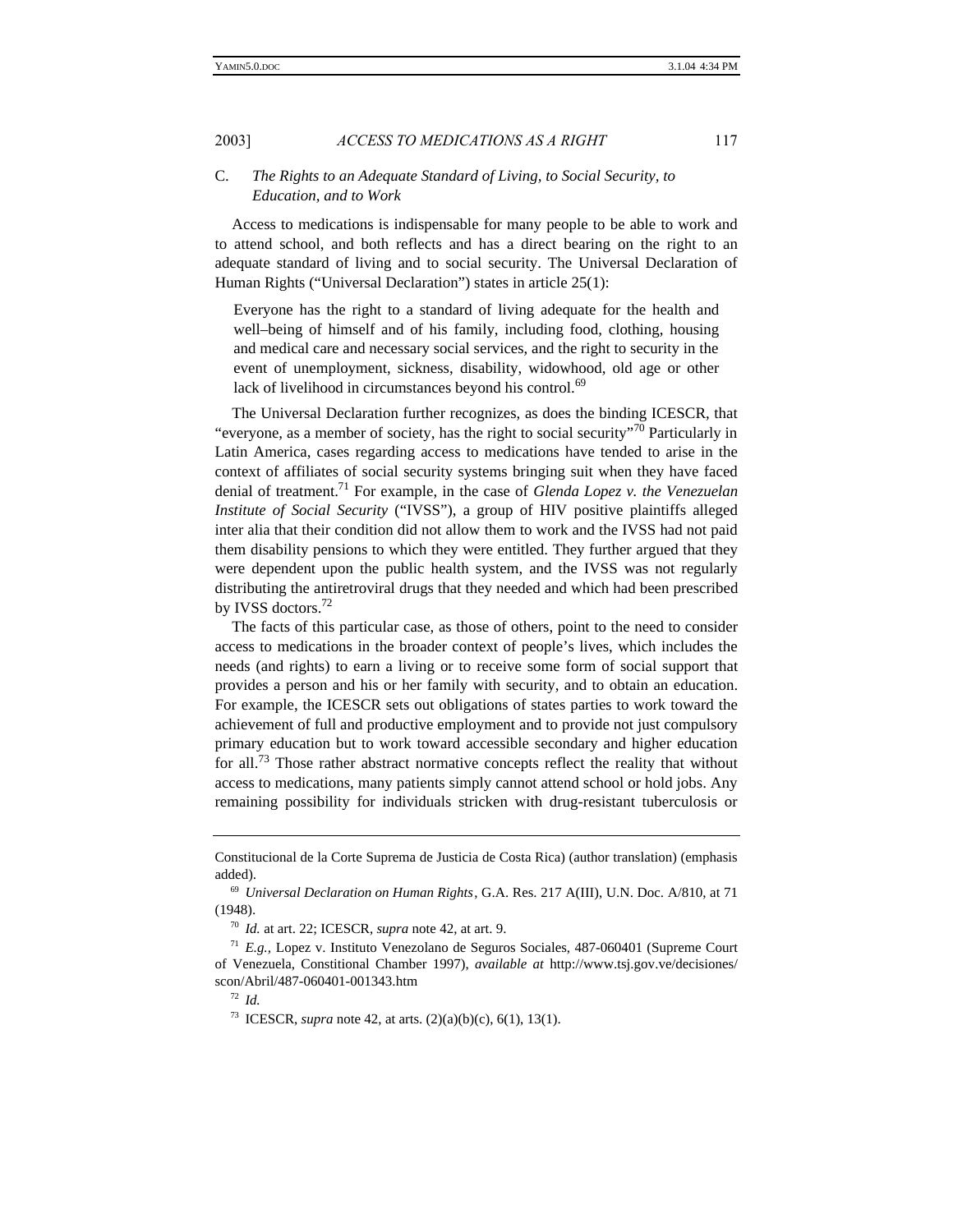malaria, HIV/AIDS, or severe mental illness to have choices and agency in their lives—which is both the underlying premise and promise of human rights—evaporates when access to medications is denied. The impossibility of "returning to a productive life" without access to medications has been specifically noted by courts taking up the issue of access to HIV/AIDS medications, for example.<sup>74</sup>

#### D*. The Right to the Benefits of Scientific Progress*

As Paul Farmer writes, a few decades ago the impact of the gross inequities in access to medications between rich and poor countries and between rich and poor within certain countries "would have been significant, but not necessarily a matter of life and death."<sup>75</sup> The better off have always fared better, but less than a hundred years ago, the wealthy were still dying of obstetric complications, pneumoccocal pneumonia, tuberculosis and an array of other diseases. Farmer points out that:

Everything is different now, in large part because medicine is indeed becoming the 'youngest science.' . . . [B]iomedicine can at last offer the sick truly revolutionary new therapies. . . . Antibiotics and vaccines can, for the fortunate few, virtually erase the risk of mortality from polio, tetanus, measles, pneumonia, staphylococcal and other bacterial infections, diarrheal disease, malaria, tuberculosis. Even HIV disease, the latest rebuke to undue optimism, has been rendered, for those with access to therapy, a readily treatable disease.

Then comes the obvious irony. In the [developing world] most of the premature deaths are caused by precisely these pathologies.<sup>76</sup>

Such gross disparities in access to treatment, which stem from the same "pathologies of power"—to use Farmer's term—that are at the root of so much

<sup>74</sup> *See* Alvarez v. Caja Costarricense de Seguro Social, Exp. 5778-V-97, No. 5934-97, (Sala Constitucional de la Corte Suprema de Justicia de Costa Rica) (on file with author); Alejandro Moreno Alvarez v. Estada Colombiano, SU.819/99 (Corte Constitucional de Colombia 1999), *available at* http://bib.minjusticia.gov.co/jurisprudencia/Corte Constitucional/1999/Tutela/su819-99.htm (social security institute has obligations to provide essential medications and services to avoid the destruction of the population's earning capacity). *Cf.* Laverde v. Caprecom, T-499 (Corte Constitucional de Colombia 1992), *available at* http://bib.minjusticia.gov.co/jurisprudencia/CorteConstitucional/1992/Tutela/T-499-92.htm (hip surgery ordered for postal worker who could not complete work tasks with her condition; court specifically noted that health treatments become fundamental rights when they implicate other rights, such as work); Rivera v. Estado Colombiano, T-533 (Corte Constitucional de Colombia 1992), *available at* http://bib.minjusticia.gov.co/jurisprudencia/ CorteConstitucional/1992/Tutela/T-533-92.htm (eye surgery ordered for 63-year old man without family support who otherwise would not be able to work).

<sup>75</sup> FARMER, *supra* note 13, at 202-3.

<sup>76</sup> *Id*. at 203 (citations omitted).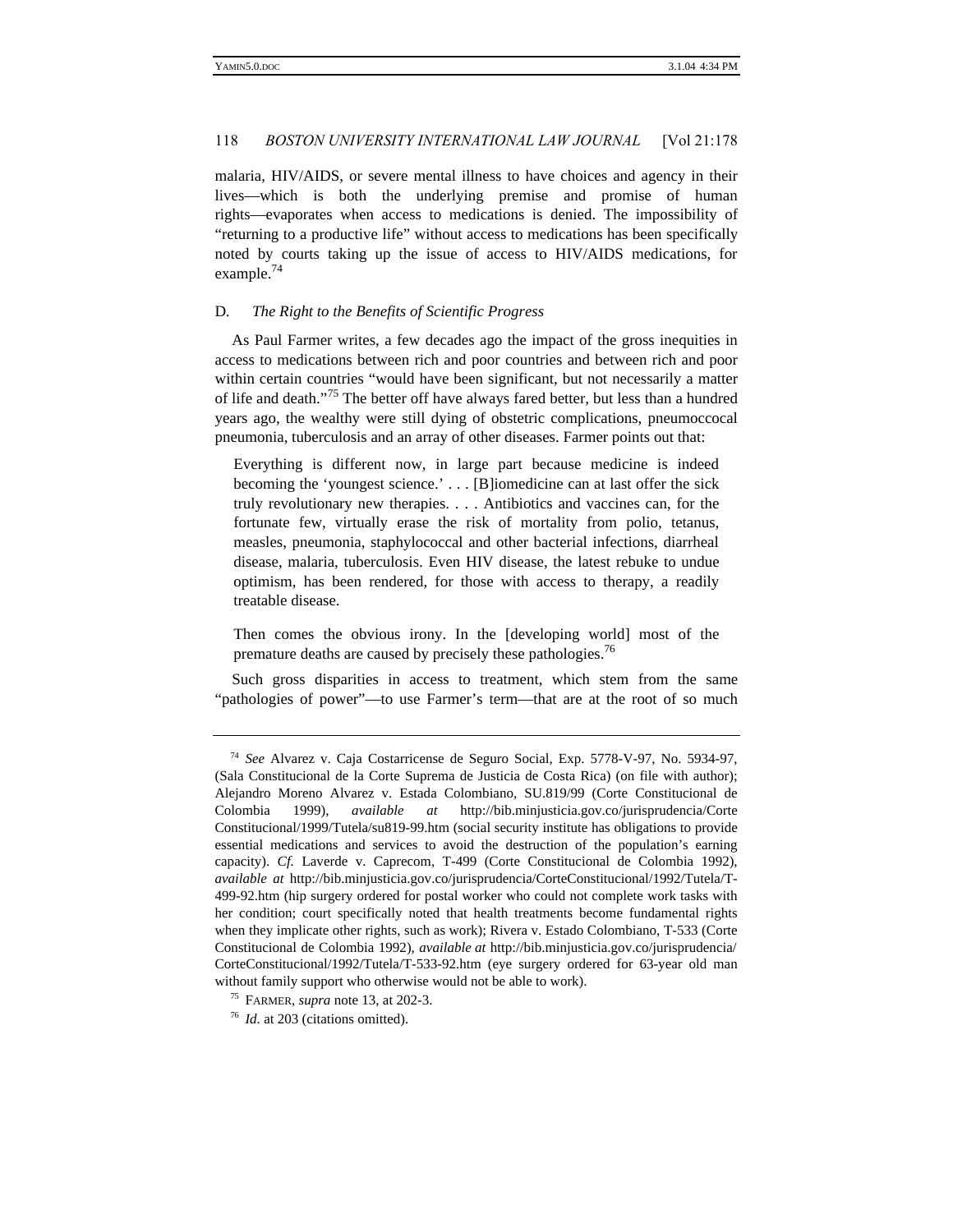suffering in the world, are starkly inconsistent with the notion of a universal right to benefit from scientific progress, which is established under a number of international instruments.

For example, article 15 of the ICESCR sets out that states parties "recognize the right of everyone . . . [t]o enjoy the benefits of scientific progress and its applications," which includes medications, and suggests a need to balance the public and private interests in knowledge when considering intellectual property systems.<sup>77</sup> In 2001, the ESCR Committee adopted a General Statement on "Human" Rights and Intellectual Property." <sup>78</sup> The second General Statement ever adopted by the ESCR Committee, this authoritative document seeks "to identify some of the key human rights principles that are required to be taken into account in the development, interpretation and implementation of contemporary intellectual property regimes."<sup>79</sup>

The General Statement underscores that "the realms of trade, finance and investment are in no way exempt from human rights principles" and that both national legislation and international rules and policies relating to intellectual property protection, including the Agreement on Trade-Related Aspects of Intellectual Property Rights ("TRIPS Agreement"), must abide by international human rights law.<sup>80</sup> The ESCR Committee affirms in this respect that "the end which intellectual property protection should serve is the objective of human wellbeing, to which international human rights instruments give legal expression."<sup>81</sup> Moreover, clearly alluding to the core obligation to provide essential medications, inter alia, the ESCR Committee goes on to "emphasize that any intellectual property regime that makes it more difficult for a State party to comply with its core obligations in relation to health, food, education, especially, or with any other right set out in the Covenant is inconsistent with the legally binding obligations of the state party."<sup>82</sup>

The right to enjoy the benefits of scientific progress is also mentioned in a number of regional instruments. For example, article 14 of the Protocol of San Salvador recognizes the right of everyone to enjoy the benefits of "scientific and technological progress" as part of the right to the benefits of culture.<sup>83</sup>

# E*. Disproportionate Effects on Children of Denial of Access to Medications*

Children are more affected by lack of access to medications than any other group, simply because they themselves are affected and their lives are also

<sup>77</sup> ICESCR, *supra* note 42, at art. 15.

<sup>78</sup> Statement on *Human Rights and Intellectual Property*, *supra* note 6.

<sup>79</sup> *Id.* ¶ 2.

<sup>80</sup> *Id.* ¶ 3.

 $^{81}$  *Id.* ¶ 4.

<sup>82</sup> *Id.* ¶ 12.

<sup>83</sup> Protocol of San Salvador, *supra* note 59, at art. 14.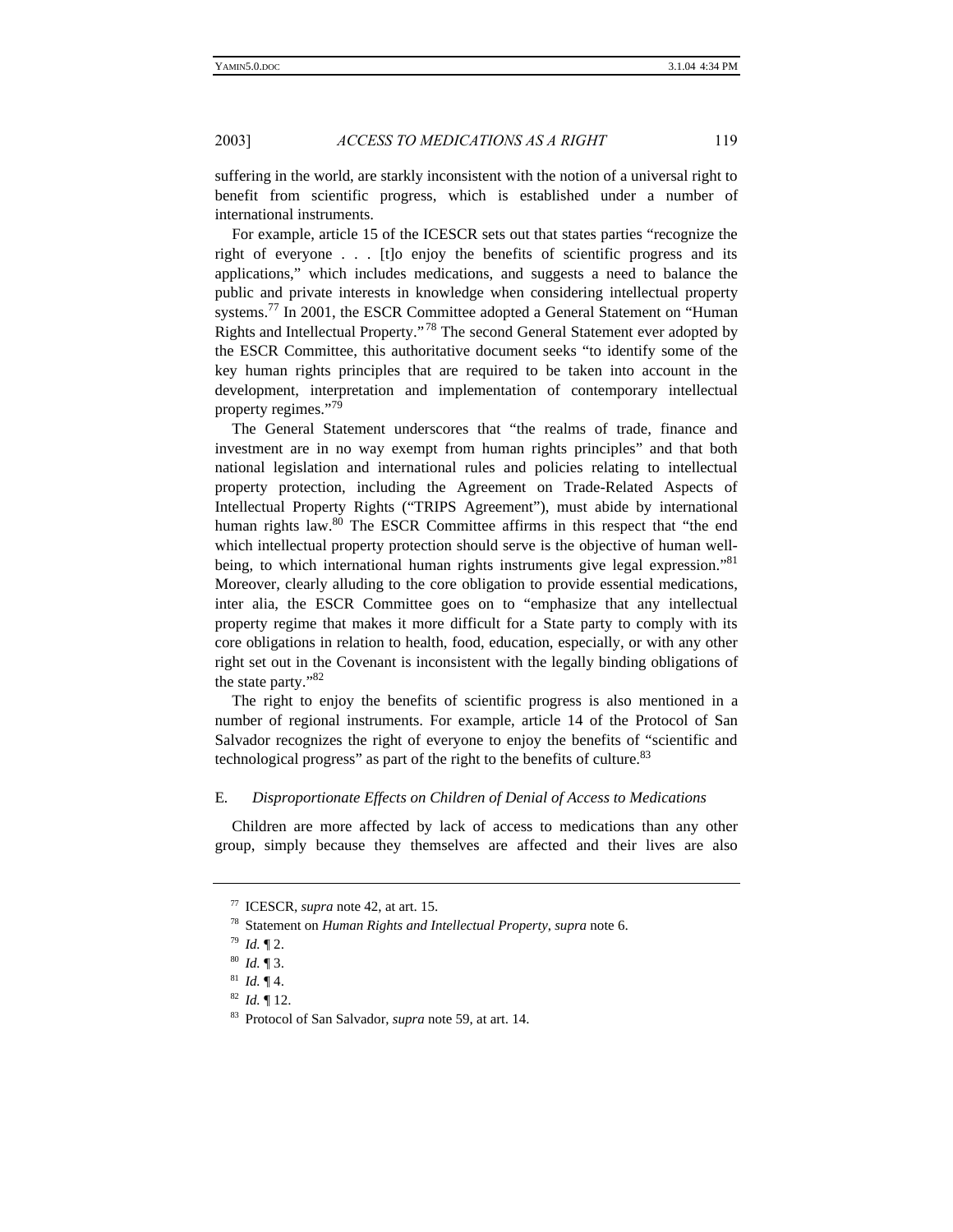irreparably affected when their parents are denied access to life-saving or lifesustaining medications. There is perhaps nothing so heart-wrenching as the image of a desperately sick child or a child who has been orphaned by HIV/AIDS or some other deadly disease. Yet there are different ways to make sense of—and react to—that extreme misery.

These children can be objects of pity, their unquestionable "innocence"—in contrast to adults who may engage in risky sexual activities or somehow might have avoided their predicament—heightening the compassion that fellow human suffering elicits. Alternatively, when their numbers swell, orphaned and dying children create enormous drains on countries' economies and threaten the future productivity of whole nations. Yet, a human rights framework offers a third way of understanding the effects of lack of access to medications on children which focuses on children as human beings who are being denied the possibility of fully developing their own capabilities, and in some cases of even surviving.<sup>84</sup> This applies to an epileptic child who lives perpetually locked in a cage-bed for lack of medication to control seizures, just as it applies to a child who is left weak and stunted from untreated diarrheal disease exacerbating malnutrition or a child who lives a short and painful life before succumbing to HIV/AIDS.

The Children's Convention calls on states parties in implementing children's right to health to take appropriate measures "to diminish infant and child mortality."<sup>85</sup> The ICESCR also calls on states parties to reduce infant and child mortality, and to provide appropriate prenatal care.<sup>86</sup> But the issues entailed in lack of access to medications go beyond preventing mortality to the positive rights to life, survival and development, to information, to health, to social security, to special assistance from the state, and to rights of children with disabilities, among others.<sup>87</sup>

When medication for parents directly affects the possibilities for survival and well-being of their children, as in the case of Nevirapine therapy to prevent motherto-child transmission of HIV, state parties to the Children's Convention have undertaken to have the rights of the child and his/her interests be a primary consideration.<sup>88</sup> This was the issue in the recent South African case, *Minister of Health v. Treatment Action Campaign*, mentioned above. In that case, the Constitutional Court specifically noted the effects of governmental policy on children's rights: $89$ 

[The children's] needs are 'most urgent' and their inability to have access to

<sup>84</sup> Children's Convention, *supra* note 21, at art. 6.

<sup>85</sup> *Id*. at art. 24.

<sup>86</sup> ICESCR, *supra* note 42, at art. 12(2)(a).

<sup>87</sup> Children's Convention, *supra* note 21, at arts. 9, 17, 20, 23, 24, 27.

<sup>88</sup> *Id*. at art. 3.

<sup>89</sup> Minister of Health v. Treatment Action Campaign, CCT 8/02, ¶ 79 (Constitutional Court of South Africa, July 2002), *available at* http://www.tac.org.za/Documents.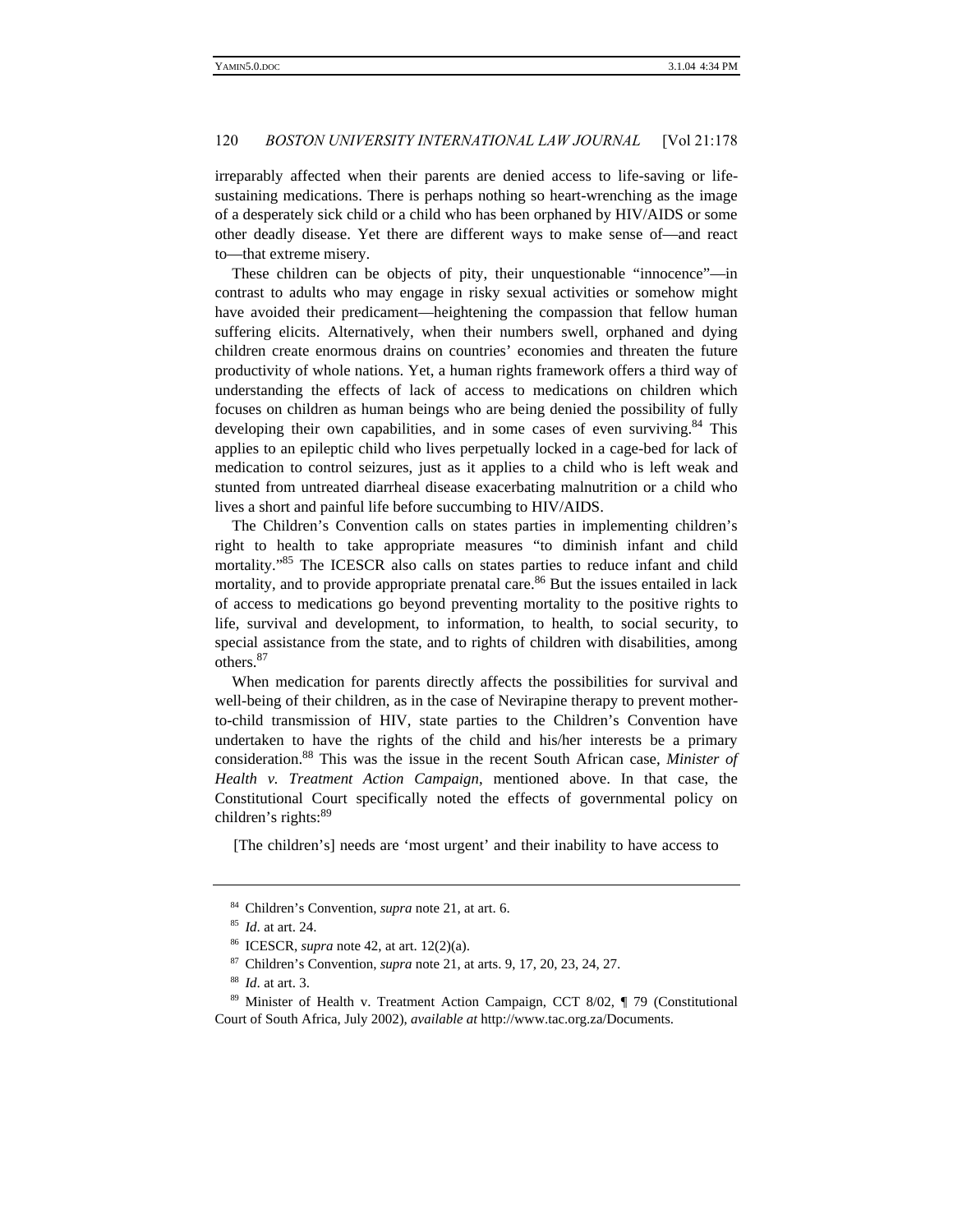Nevirapine profoundly affects their ability to enjoy all rights to which they are entitled. Their rights are 'most in peril' as a result of a policy that has been adopted and are most affected by a rigid and inflexible policy that excludes them from having access to Nevirapine.<sup>90</sup>

In other cases, when an ill parent cannot function or work because of lack of access to medication, children's lives are also torn apart; they often assume greater household responsibilities and are forced to leave school to earn wages or to be caretakers. Article 28(e) of the Children's Convention requires states parties to take measures to encourage regular attendance at schools and to reduce drop-out rates, which invariably increase when families have to choose between buying essential medications to survive and sending their children to school.<sup>91</sup> Again, the possibilities for children developing or becoming agents in their own lives are drastically reduced not merely by the fact of the disease, but by the absence of treatment to mitigate the necessarily social effects of the disease, whether it is tuberculosis, HIV/AIDS or malaria.

In a recent General Comment specifically relating to "HIV/AIDS and the Rights of the Child," the Committee on the Rights of the Child ("CRC") clarifies that protecting the rights of children under the Children's Convention requires treatment and care as well as prevention and support:

The obligations of States parties under the Convention extend to ensuring that children have sustained and equal access to comprehensive treatment and care, including necessary HIV-related drugs . . . It is now widely recognized that comprehensive treatment and care includes anti-retroviral and other drugs, diagnostics and related technologies for the care of HIV/AIDS, related opportunistic infections and other conditions  $\ldots$ <sup>92</sup>

The same "holistic child rights based approach" advocated in the General Comment with respect to HIV/AIDS might as easily apply to other diseases and conditions for which we are familiar with comprehensive treatments that have proven effective.<sup>93</sup>

# F. *The Principle of Non-discrimination and Protection for Vulnerable and Marginalized Groups*

Discrimination is both a cause and an effect of many life-threatening diseases. On the one hand, diseases such as HIV/AIDS and tuberculosis can be social X-rays, illuminating the most marginalized and excluded sectors of the overall society.

<sup>90</sup> *Id*. ¶ 78.

<sup>91</sup> Children's Convention, *supra* note 21, at art. 28.

<sup>&</sup>lt;sup>92</sup> General Comment No. 3: HIV/AIDS and the Rights of the Child, Committee on the Rights of the Child, 32nd Sess., U.N. Doc. CRC/GC/2003/1 (2003), ¶ 25 [hereinafter CRC *Gen. Comment No. 3*].

<sup>93</sup> *Id*. ¶¶ 2-3.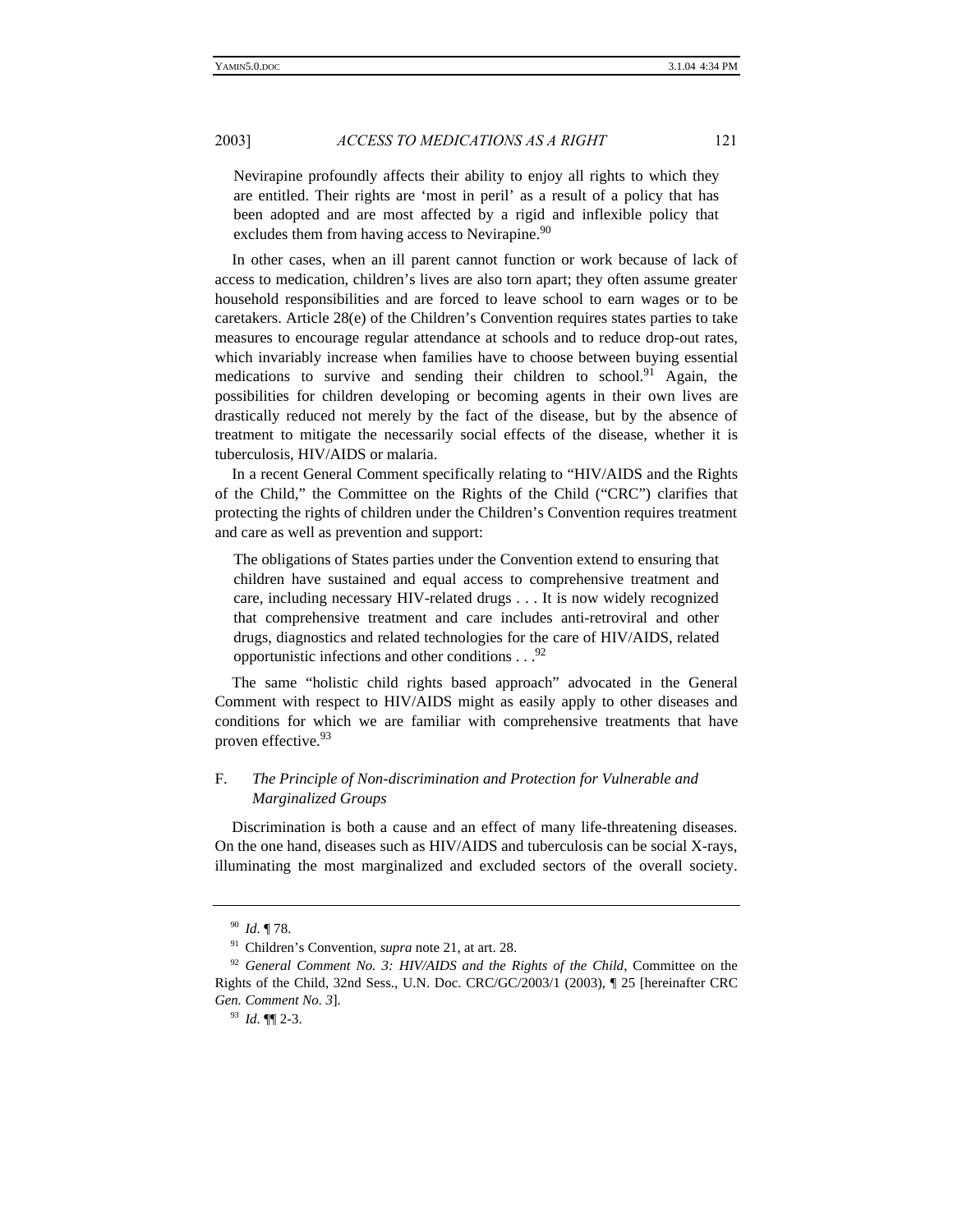Moreover, while there may be significant local variations in the ways in which discrimination affects people's lives and exposes them to different conditions, race, ethnicity, gender, sexual orientation, and poverty all tend to play a role.

On the other hand, once people have certain diseases, they are subject to tremendous stigma and discrimination, whether that disease is HIV/AIDS, schizophrenia, or leprosy. Even when the extent of a state's obligations to provide medications has not been well-defined, discrimination in the provision of access to medicine clearly constitutes a violation of international human rights law, as well as an actionable violation under many domestic legal systems. In his first report as Special Rapporteur on the Right to Health, Paul Hunt emphasized the importance of uncovering and remedying stigmas and discrimination, including those which affect people with certain health conditions.<sup>94</sup>

In its recent General Comment, the CRC also highlights that "[d]iscrimination is responsible for heightening the vulnerability of children to HIV and AIDS, as well as seriously impacting the lives of children who are affected by HIV/AIDS, or are themselves HIV infected. Girls and boys of parents living with HIV/AIDS are often victims of stigma and discrimination as they too are often assumed to be infected."<sup>95</sup> Similarly, the HIV/AIDS pandemic has starkly illuminated gender dimensions of health policies and the susceptibility of women to infection due to their social position in the private as well as public sphere. In its General Recommendation on "Women and Health" the Committee to Eliminate Discrimination Against Women ("CEDAW") noted:

The issues of HIV/AIDS and other sexually transmitted diseases are central to the rights of women and adolescent girls to sexual health. Adolescent girls and women in many countries lack adequate access to information and services necessary to ensure sexual health. . . . States parties should ensure, without prejudice or discrimination, the right to sexual health information, education and services for all women and girls.  $\cdot \cdot$ . <sup>96</sup>

Certain specific groups, such as women and girls who have been trafficked for prostitution, clearly require access to medications for HIV and other sexually transmitted diseases, regardless of their citizenship status. However, it should be clear that rights are not based on selecting categories of "innocent" victims of disease who merit treatment; rights-based notions demand treatment for individuals simply because the are human beings. Thus, for example, adolescents who engage in drug use and women who participate voluntarily in the sex industry are at particularly high risk for sexually transmitted diseases and require access to medications on a non-discriminatory basis through the health system.

In general, human rights law calls on states to pay particular attention to the inclusion and equitable treatment of vulnerable, marginalized, and previously

<sup>94</sup> *Report of the Special Rapporteur*, *supra* note 61, ¶¶ 41, 56.

<sup>95</sup> CRC *Gen. Comment No. 3*, *supra* note 92, ¶ 5.

<sup>96</sup> CEDAW *Gen. Recom. No. 24*, *supra* note 10, ¶ 18.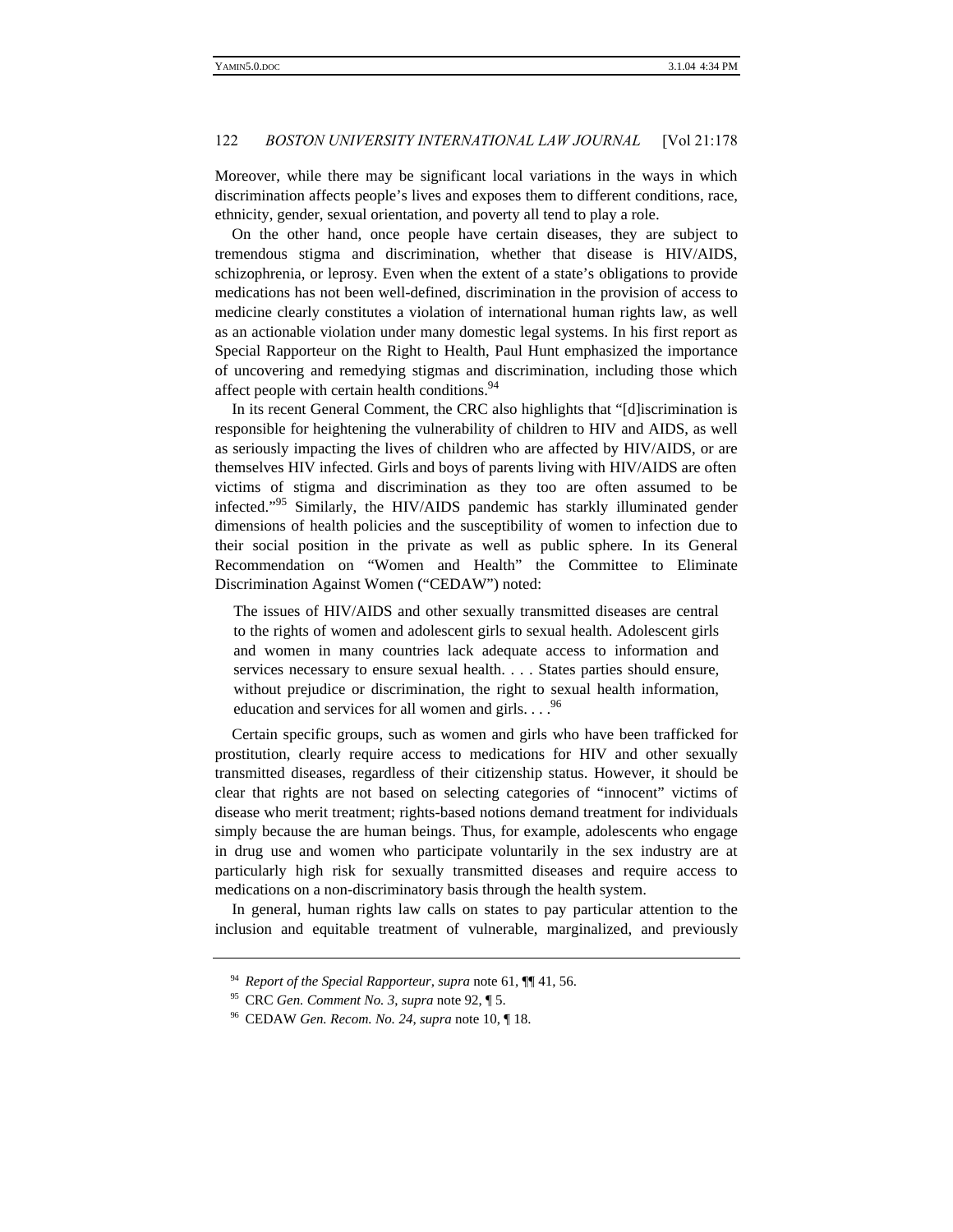disadvantaged groups.<sup>97</sup> The International Labor Organization Convention Concerning Indigenous and Tribal Peoples in Independent Countries ("ILO Convention 169"), for example, sets out the obligation of States parties to "ensure that adequate health services are made available to the [indigenous and tribal] peoples concerned" who often are marginalized, live in remote rural areas, and do not receive the same standard of care that urban dwellers do.<sup>98</sup>

Prisoners can constitute another marginalized group, as demonstrated in the South African case of *B. and Others v. Minister of Correctional Services and Others*, in which petitioners successfully sued the federal Department of Corrections to pay for antiretroviral ("ARV") treatment for four HIV-positive prisoners in a facility. <sup>99</sup> Tuberculosis ("TB") also has an historic association with prisons. Paul Farmer writes:

In the mid-nineteenth century, for example, TB caused an estimated 80 percent of all U.S. prison deaths. . . . In our own post-antibiotic era, prisoners continue to endure TB risks well in excess of those faced by individuals not in prison. In most countries, TB prison rates five to ten times the national average are not uncommon, and outbreaks can lead rapidly to TB rates more than 100 times the national average. $100$ 

Not only do prisoners face overcrowding and poor nutrition—the conditions that breed tuberculosis—but, as Farmer documents, in the prisons of the former Soviet Union and elsewhere, they are being systematically denied effective treatment.<sup>101</sup>

International law is, however, very clear with respect to the obligations of states to care for prisoners while in custody. The Standard Minimum Rules for the treatment of prisoners states in article 22(1):

Sick prisoners who require specialist treatment shall be transferred to specialized institutions or to civil hospitals. Where hospital facilities are provided in an institution, their equipment, furnishings and pharmaceutical supplies shall be proper for the medical care and treatment of sick prisoners, and there shall be a staff of suitably trained officers.<sup>102</sup>

<sup>97</sup> *See* U.N. Comm. on Econ., Soc. & Cultural Rts., *The Nature of States' Parties Obligations*, *supra* note 50, ¶¶ 9-11.

<sup>98</sup> Convention (No. 169) Concerning Indigenous and Tribal Peoples in Independent Countries, at art. 7(2), ILO, June 27, 1989, *reprinted in* HUMAN RIGHTS: SIXTY MAJOR GLOBAL INSTRUMENTS 327, 330 (Winston E. Langley ed., McFarland & Co. 1992) [hereinafter ILO Convention 169].

<sup>99</sup> B v. Minister of Correctional Services, 1997 (6) BCLR 789 (C) (holding state has not demonstrated undue cost burden to provide ARVs to the two petitioners for whom they were prescribed).

<sup>&</sup>lt;sup>100</sup> FARMER, *supra* note 13, at 179-80 (citation omitted).

<sup>101</sup> *Id*. at 179-195.

<sup>102</sup> *Standard Minimum Rules for the Treatment of Prisoners*, art. 22(2), E.S.C. Res. 663 C (XXIV), U.N. ESCOR, 24th Sess., Supp. No. 1, U.N. Doc. E/3048 (1957) (amended 1977),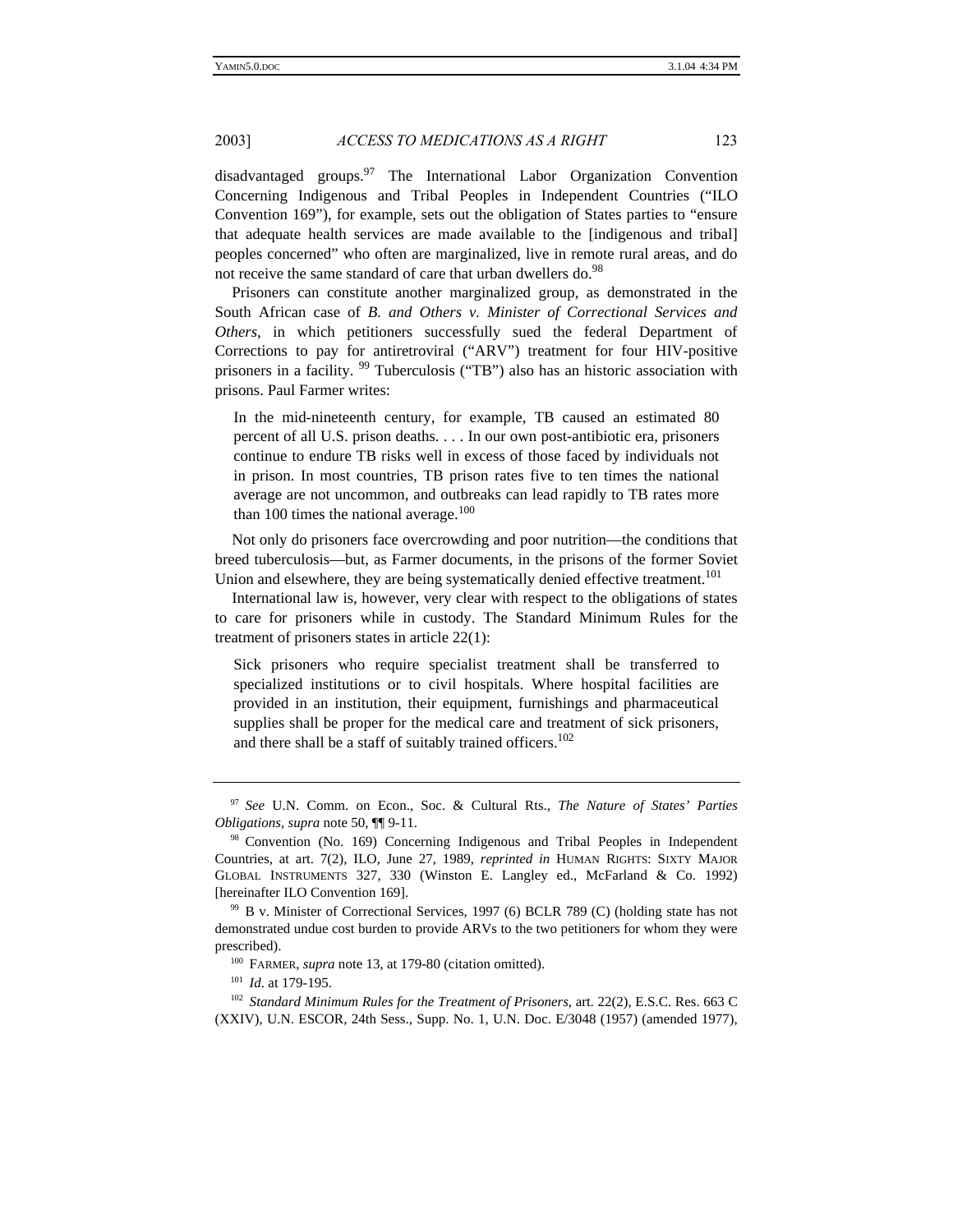Similarly, patients in mental hospitals can suffer tremendous marginalization and discrimination. Although in their case, the over-administration of psychotropic medications can often constitute an abuse of their rights, mental patients may at the same time not be receiving appropriate medication for the treatment of physical conditions, including HIV/AIDS. In other cases, out-patient facilities or general hospitals may not be stocked with adequate psychotropic medications, which are only made available to in-patients. In still other cases, the most effective or appropriate psychotropic medications may not be available. The United Nations Principles for Protection of Persons with Mental Illness require a standard of care, including supplies of medication, equivalent to that of other sick individuals, and require the mental health system to promote community treatment and reintegration. <sup>103</sup>

In practice, many issues relating to deprivation of access to medications can be characterized as questions of discrimination. Therefore, it is important to recall that in general, the principle of non-discrimination is a justiciable, procedural right in most domestic legal systems as well as under international law (i.e., equal protection), which applies equally to the right to health and other to ESCRs, as well as to civil and political rights. The Human Rights Committee, for example, has affirmed that the ICCPR's non-discrimination clause applies to legislation on social issues and the European Court of Human Rights has applied it to cases relating to pension benefits and other economic and social rights.<sup>104</sup> With respect to access to medications, proscriptions on discrimination demand both that certain marginalized individuals and populations are not treated differently or prevented from acceding to necessary medications, and that people are not discriminated against by health systems because of HIV-positive or other health status.

As a general matter, under international human rights law differential treatment must be related to a legitimate objective or purpose and the classifications that are created must be reasonably tailored to that purpose.<sup>105</sup> Differential treatment in access to medications or in any other matter will in practice almost certainly be invalid if: (1) members of two or more groups are similarly situated under the law

*reprinted in* TWENTY-FIVE HUMAN RIGHTS DOCUMENTS 108. (Center for the Study of Human Rights, Columbia University 1994).

<sup>&</sup>lt;sup>103</sup> Principles for the Protection of Persons with Mental Illness and the Improvement of *Mental Health Care*, princs. 8(1), 13(2)(d), G.A. Res. 46/119, U.N. GAOR, 46th Sess., Supp. No. 49, U.N. Doc. A/461/49 (1991).

<sup>104</sup> *See Zwaan-de Vries v. Netherlands*, Communication No. 182/1984, U.N. GAOR, Hum. Rts. Comm., 42d Sess., Supp. No. 40, ¶¶ 14-15, at 168, U.N. Doc A/42/40 (1987) (declaring discriminatory and unlawful Dutch Unemployment Act which required married women but not married men to prove that they were "breadwinners"); *Schuler-Zgraggen v. Switzerland*, 16 Eur. H.R. Rep. 405, 423-24, 434 (1993) (declaring invalid the presumption of ineligibility of married women with children for unemployment benefits).

<sup>&</sup>lt;sup>105</sup> Note that affirmative action to promote an equal footing for marginalized groups is acceptable under human rights law. *See, e.g., The Main Types and Causes of Discrimination*, ¶¶ 6-7, U.N. Doc. E/CN.4/Sub.2/40/Rev.1 (1949).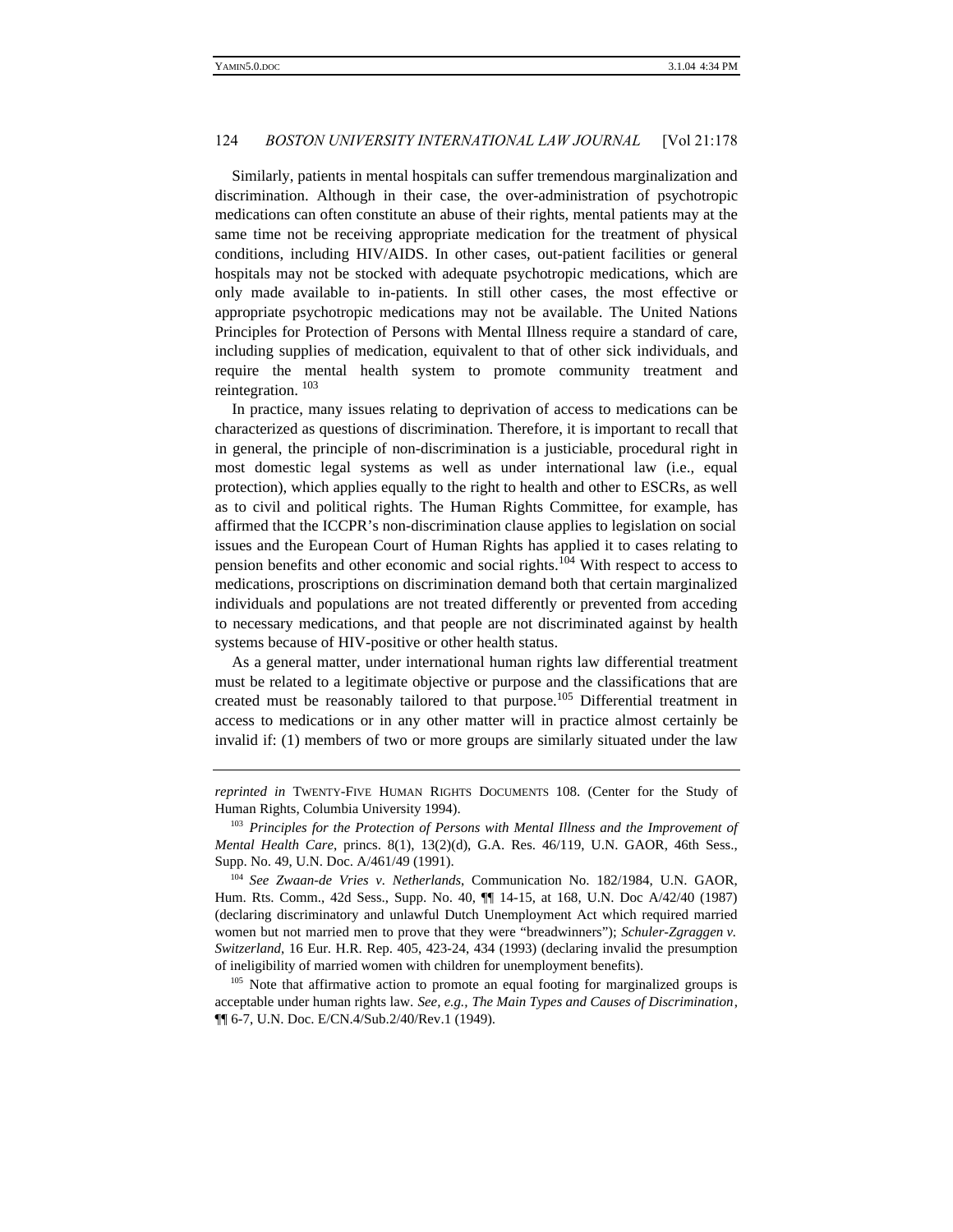(for example, citizens of the same country); (2) nevertheless, members of each group are treated differently (for example, some are not entitled to ARVs in their local public health center); and (3) the negative, differential treatment is based on a prohibited status such as race, color, sex, language, religion, political or other opinion, national or social origin, economic status, birth, or *any other social condition*, such as homosexuality.<sup>106</sup> In practice, geographic areas may closely overlap with religious, racial or ethnic identities and discrimination need not be intentional under international law, but merely needs to have the effect of nullifying or impairing the enjoyment of rights.<sup>107</sup>

In short, there is a growing jurisprudence at both national and international levels that supports the notion that the provision of access to life-saving medications constitutes an integral part of the right to life, as well as the right to health. As the right to life is not subject to progressive realization under international law, it can be invoked to underscore the urgency of taking immediate measures with respect to providing access to medications in HIV/AIDS and other cases. Further, as domestic constitutions generally include the right to life as a fundamental right, while at times, the right to health can be a "directive principle," it will be important to include arguments relating to the right to life when arguing, for example, that ARVs be made available.

Nevertheless, the right to health has increasingly been found to have justiciable dimensions and has been applied in access to medications cases. Although sometimes the mechanisms for protecting the right to health—e.g., protection writs in certain Latin American countries—cannot be applied to collective situations, the right to health is increasingly underpinning litigation to achieve access to medications for a variety of differently situated plaintiffs in a number of countries. Further, the rights to education, to work, to an adequate standard of living, to social security, and to enjoy the benefits of scientific progress are also implicated by issues arising around access to medications because people cannot be examined in an abstract or fragmented manner. The narratives of people's lives are messy and tangled, involving themselves and their families and communities, and consequently multiple rights issues are implicated by the lack of access to lifesaving or sustaining treatment. Moreover, the overarching concern for nondiscrimination in a human rights framework can often be invoked as an enforceable right to ensure access to medications for marginalized populations or when discrimination on the basis of prohibited grounds is evident.

<sup>106</sup> *See, e.g.,* TARA MELISH, PROTECTING ECONOMIC, SOCIAL AND CULTURAL RIGHTS IN THE INTER-AMERICAN HUMAN RIGHTS SYSTEM: A MANUAL FOR PRESENTING CLAIMS 199 (2002).

<sup>107</sup> *E.g.,* U.N. Comm. on Econ., Soc. & Cultural Rts., *General Comment 14*, *supra* note 7, ¶¶ 11-12.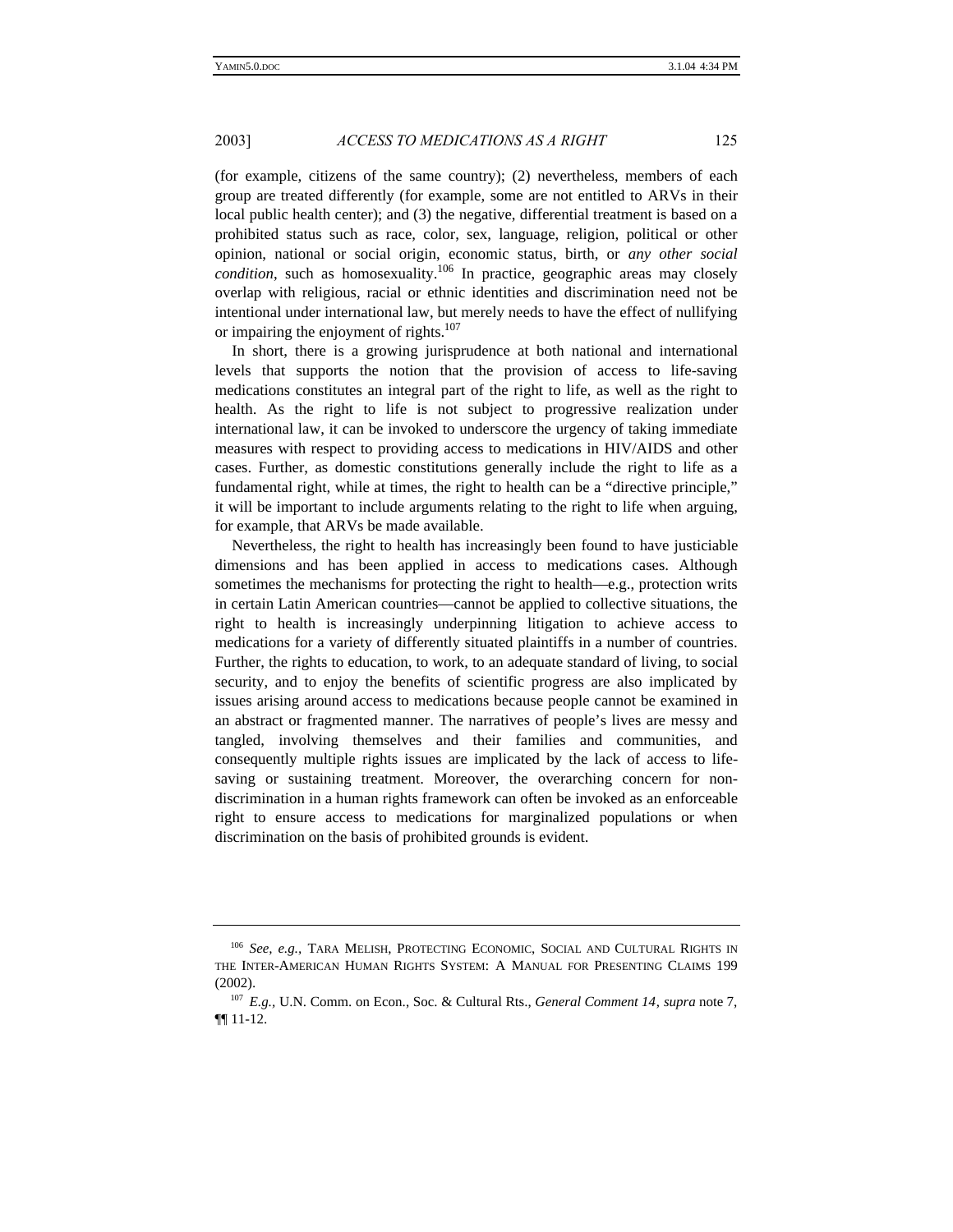# III. ANALYSIS OF ACTORS' OBLIGATIONS UNDER INTERNATIONAL HUMAN RIGHTS LAW

In order for human rights principles to be truly useful tools in guiding policymaking with respect to access to medications, it is necessary to understand what obligations flow from the various norms discussed above. States' actions in this area are in practice taken by commerce representatives negotiating trade agreements, legislatures passing relevant legislation, judicial and other tribunals deciding specific cases, and policy-makers responsible for health budgets and programming. Similarly, the paradigm of human rights must be made relevant to the issues relating to access to medications that decision-makers in international organizations confront on a daily basis. Tracing the contours of different actors' obligations under international law with respect to access to medications facilitates the efforts of policy-makers and adjudicative bodies seeking to create and execute policies in this field that are consistent with both a general human rights framework and with specific norms.

The following analysis of obligations relating to access to drugs focuses on the right to health and principally on the ICESCR, where the clarification of the normative content of the right to health has received most attention.<sup>108</sup> This section first analyzes three dimensions of governmental obligations with respect to the right to health under the ICESCR, and then turns to the obligations of third-party states. According to the ESCR Committee's General Comment No. 14, the right to health, like all human rights, imposes three types of obligations on States parties: the obligations to respect, to protect, and to fulfil. In turn, the obligation to fulfil entails obligations to facilitate, to provide, and to promote.  $109$  This tripartite framework is now widely accepted throughout the United Nations system.<sup>110</sup>

<sup>&</sup>lt;sup>108</sup> However, the principles discussed here are applicable generally to other relevant rights—such as the enjoyment of the benefits of scientific progress—as well as in many other fora. For example, article 29 of the American Convention permits and even promotes the utilization of instruments and jurisprudence external to the Inter-American System to interpret the rights in that convention, and by implication, the Protocol of San Salvador. *See Proposed Amendments to the Naturalization Provisions of the Constitution of Costa Rica*, Advisory Op. OC-4/84, Inter-Am. Ct. H.R. (Ser. A) No.4 (1984), ¶ 67, *available at* http://www1.umn.edu/humanrts/iachr/b\_11\_4d.htm (last visited Sept. 28, 2003) (holding that proposed naturalization norms that provide a preference for married women but not for married men are discriminatory under the American Convention). *See also* Inter-Am. C.H. R., *Other Treaties: Object of the Consultative Function of the Court,* Advisory Op. OC-182, Sept. 1982, Ser. A No. 1 (1982), ¶ 43, *available at* http://www.umn.edu/humanrts/ iachr/b\_11\_4a.htm (last visited Sept. 25, 2003).

<sup>109</sup> U.N. Comm. on Hum., Soc. & Cultural Rts., *General Comment 14*, *supra* note 7.

<sup>&</sup>lt;sup>110</sup> For one of the first elaborations of the tripartite obligations of states to respect, to protect and to fulfill rights, see *Report on the Right to Food as a Human Right*, U.N. ESCOR Comm'n. on H.R., 39th Sess., Agenda Item 11, U.N. Doc. E/CN.4/Sub.2/1987/23 (1987). With respect to the application of this scheme to women's rights, see *Respect, Protect, Fulfill, Women's Human Rights: State Responsibility for Abuses by Non-State Actors*,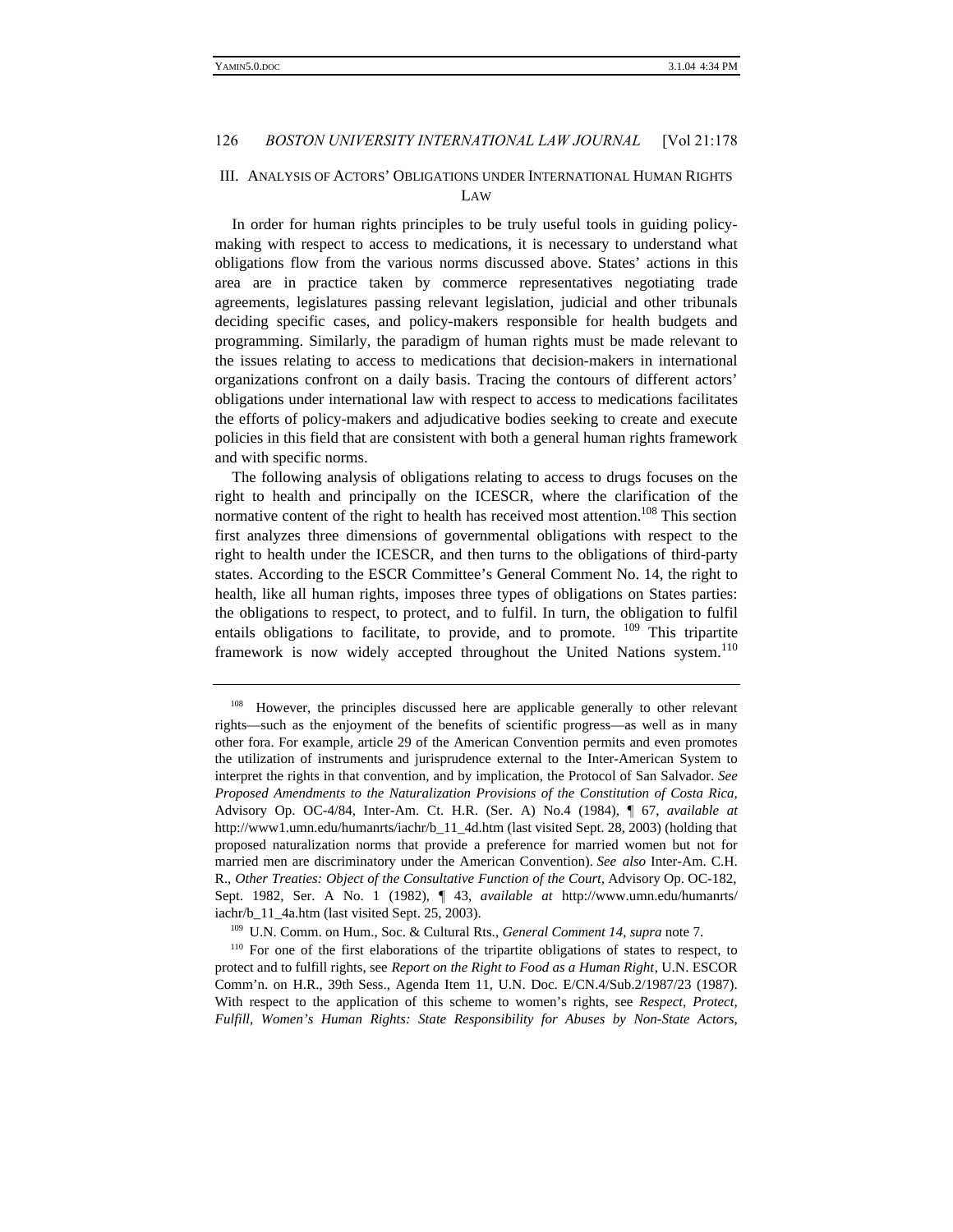Regional human rights bodies have also explicitly adopted multi-dimensional frameworks of States' obligations relating to the right to health.<sup>111</sup> Further, within the parameters of domestic legal systems, the principles underlying the analysis in this section have relevance to policy-making and judicial decisions that relate to interpretation of local constitutional provisions of the right to health, as well as to provisions under other international treaties. Second, the section considers obligations of international organizations and third-party states to take measures to realize access to medications for people in developing countries.

#### A. *Governmental Obligations*

#### 1. The Obligation to Respect

Under the ICESCR, as well as under other treaties, the obligation to respect requires that states parties refrain from "denying or limiting equal access for all persons, including prisoners or detainees, minorities, asylum seekers and illegal immigrants, to preventive, curative and palliative health services; [and] abstaining from enforcing discriminatory practices as a state policy."<sup>112</sup> Thus, any discriminatory allocation of medications or funding for medications would constitute a violation of the obligation to respect the right to health. Similarly, before any action is taken that could deny or limit the provision of basic medications, there must be a process of genuine consultation with the people who will be affected and an opportunity for recourse in the event that people's rights are violated.<sup>113</sup>

A violation of the obligation to respect the right to health occurs when a state "repeals or suspends legislation necessary for the continued enjoyment of the right or when it adopts legislation or policies that are manifestly incompatible with preexisting domestic or international legal obligations relating to the right to health."<sup>114</sup> For example, laws and regulations that would restrict access to medications by increasing prices—thereby decreasing access—would presumptively constitute a violation of the state party's obligations under the ICESCR.<sup>115</sup> The ESCR Committee explicitly notes that examples of violations of the duty to respect the right to health include "the failure of the State to take into

Amnesty International, Sept. 2000, *available at* http://web.amnesty.org/library/Index/ engIOR500012000. *See also* CEDAW *Gen. Recom. No. 24*, *supra* note 10.

<sup>&</sup>lt;sup>111</sup> For example, the African Commission classifies obligations as to respect, protect, promote and fulfill. Ogoniland Case, *supra* note 24, ¶¶ 43-47.

<sup>112</sup> U.N. Comm. on Econ., Soc. & Cultural Rts., *General Comment 14*, *supra* note 7, ¶ 34.

<sup>&</sup>lt;sup>113</sup> For a discussion of the critical importance of participation to the right to health, see Alicia Ely Yamin, *Challenges and Possibilities for Innovative Praxis in Health and Human Rights: Reflections from Peru*, 6 HEALTH & H. R. 35, 40 (2002).

<sup>114</sup> U.N. Comm. on Econ., Soc. & Cultural Rts., *General Comment 14*, *supra* note 7, ¶ 48. <sup>115</sup> *Id.* ¶ 47.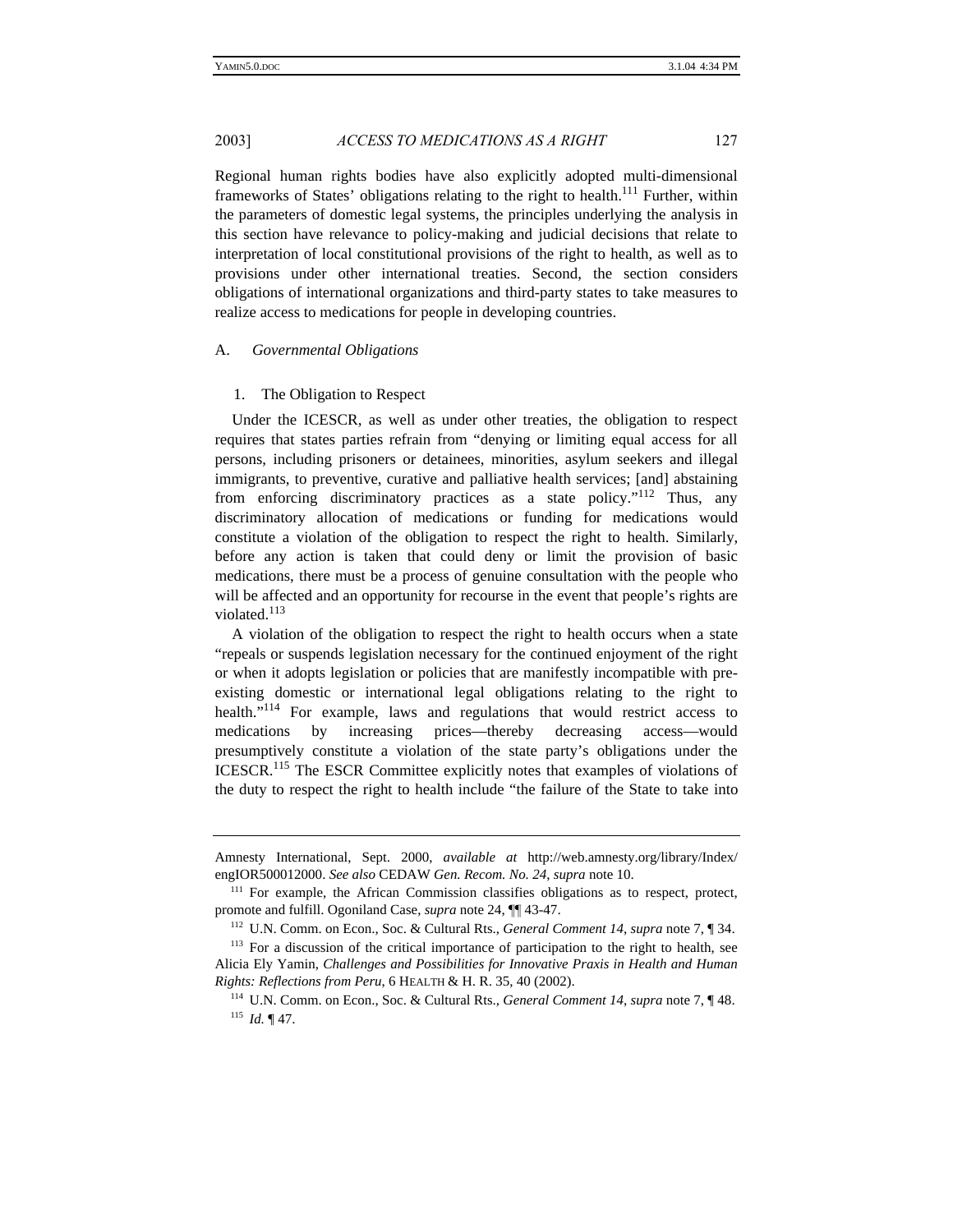account its legal obligations regarding the right to health when entering into bilateral or multilateral agreements with other States, international organizations and other entities, such as multinational corporations."<sup>116</sup> Therefore, before entering into trade agreements that have the potential to force changes in government policy, governments have an obligation to consult with the public and to take measures to protect access to medications.<sup>117</sup>

In this vein, a 2002 resolution by the U.N. Commission on Human Rights stated: "[A]ccess to medication in the context of pandemics such as HIV/AIDS is one fundamental element for achieving progressively the full realization of the right of everyone to the enjoyment of the highest attainable standard of physical and mental health."<sup>118</sup> The resolution called upon states at the national level, on the basis of non-discrimination, "to refrain from taking measures which would deny or limit equal access for all persons to preventive, curative or palliative pharmaceuticals or medical technologies used to treat pandemics such as HIV/AIDS or the most common opportunistic infections that accompany them."<sup>119</sup> This statement reaffirmed the principles agreed to by U.N. member states in the Declaration of Commitment on HIV/AIDS of the U.N. General Assembly Special Session in 2001 ("U.N. Declaration of Commitment on HIV/AIDS").<sup>120</sup>

Similarly, in the Inter-American System, systematic pricing increases or other regressive measures constitute a prima facie violation of article 26 of the American Convention, and any such measure would be subject to a higher level of scrutiny by the IACHR or the Inter-American Court.<sup>121</sup> Under such a higher scrutiny standard, a government would have the burden of proof of justifying actions, such as backstepping on compulsory and government-use licensing or on parallel importation of medicines, as not only being determined by law, but also: (1) responding to a pressing public or social need; (2) being proportional to that aim; and (3) being objectively necessary to promote the general welfare in a democratic society.<sup>122</sup> Further, there can be no less restrictive means available to promote such an

<sup>119</sup> *Id.*

<sup>116</sup> U.N. Comm. on Econ., Soc. & Cultural Rts., *General Comment 14*, *supra* note 7, ¶ 50.

<sup>117</sup> *See* Sarah Joseph, *Pharmaceutical Corporations and Access to Drugs: The Fourth Wave of Corporate Human Rights Scrutiny*, 25 HUM. RTS. Q. 425 (2003).

<sup>118</sup> *Access to Medication in the Context of Pandemics such as HIV/AIDS*, Hum. Rts. Comm. Res. 2002/32, U.N. ESCOR, 58th Sess., Annex, ¶ 3(a), at 145, U.N. Doc. E/CN/4/2002/200 (2002).

<sup>&</sup>lt;sup>120</sup> U.N. Declaration of Commitment on HIV/AIDS, June 25-27, 2001, U.N. GAOR, 26th Special Sess., Res. 33/2001 [hereinafter U.N. Declaration of Commitment on HIV/AIDS]. UNAVAILABLE

<sup>&</sup>lt;sup>121</sup> Annual Report of the Inter-American Commission on Human Rights 1993, Inter-Am. C.H.R., at ch. 5 pt. 1, OEA/Ser.L/V/II.85 (1994) *available at* http://cidh.org/annualrep/ 93span/indice.htm.

<sup>122</sup> *The Limburg Principles on the Implementation of the International Covenant on Econ., Soc. and Cultural Rights*, U.N. ESCOR, Comm'n. on H.R., 43d Sess., Annex, ¶¶ 46- 57, U.N. Doc. E/CN.4/1987/17 (1987), *reprinted in* 9 HUM. RTS. Q. 122, 128-29 (1987).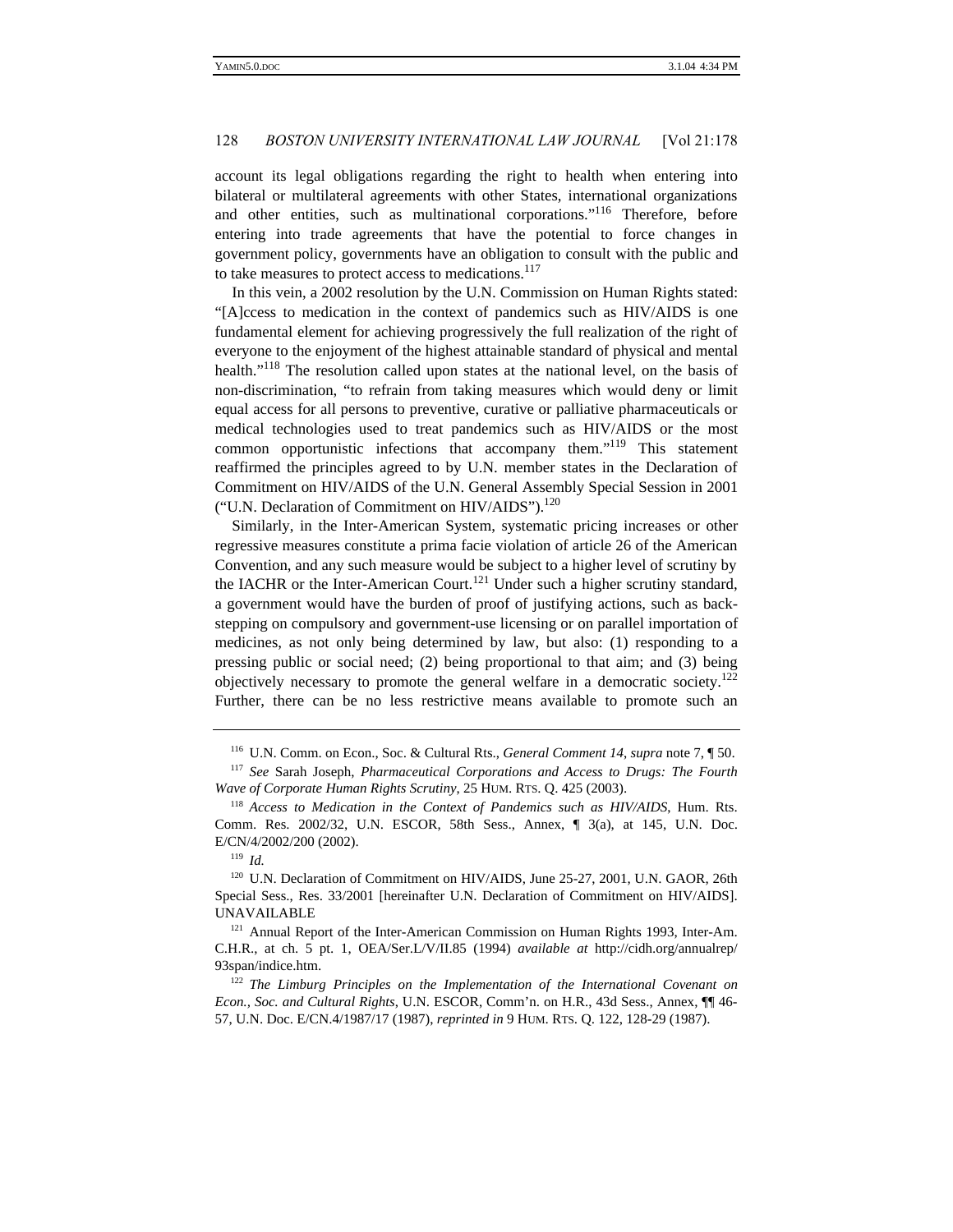objective and the restriction may not be imposed arbitrarily, i.e., in an unreasonable or discriminatory manner. A state imposing limitations on the right to health or any other economic and social right is responsible for putting into effect protections for the vulnerable and marginalized.<sup>123</sup>

It is worth underscoring, with respect to international trade agreements and intellectual property protections themselves, that the TRIPS Agreement, developed during the Uruguay Round of the General Agreement on Tariffs and Trade ("GATT"), explicitly authorizes WTO Members "to adopt measures necessary to protect the public health and nutrition, and to promote the public interest in sectors of vital importance to their socio-economic and technological development," including the issuance of compulsory licenses as a remedy for anticompetitive practices.<sup>124</sup> Moreover, the Ministerial Conference of the WTO held in Doha in 2001 ("Doha Declaration") explicitly instructed states to interpret the TRIPS Agreement "in a manner supportive of WTO members' right to protect the public health and, in particular, to promote access to medicines for all."<sup>125</sup> The Doha Declaration specifically recognizes that "[e]ach Member has the right to determine what constitutes a national emergency or other circumstances of extreme urgency, it being understood that public health crises, including those relating to HIV/AIDS, tuberculosis, malaria and other epidemics, can represent a national emergency or other circumstances of extreme urgency."<sup>126</sup> Thus, even pursuant to the TRIPS Agreement, a government's human rights obligations to respect the right to health ought not be subordinated to other commercial interests.<sup>127</sup>

#### 2. The Obligation to Protect

States parties to the ICESCR have an obligation under international law to *protect* the enjoyment of accessibility and affordability of basic medications from direct or indirect infringement by pharmaceutical companies and other third parties. In General Comment No. 14, the ESCR Committee clarified that obligations to protect include, inter alia:

ensur[ing] that privatization of the health sector does not constitute a threat to the availability, accessibility, acceptability and quality of health facilities, goods and services; control[ing] the marketing of medical equipment and

<sup>123</sup> *Id.*

<sup>&</sup>lt;sup>124</sup> Agreement on Trade-Related Aspects of Intellectual Property Rights, Apr. 15, 1994, arts. 8, 31, Annex 1C, Legal Instruments—Results of the Uruguay Round vol. 1, 33 I.L.M. 1125 (1994) [hereinafter TRIPS Agreement].

<sup>&</sup>lt;sup>125</sup> Declaration on the TRIPS Agreement and Public Health, adopted on Nov. 14, 2001,  $\P$ 4, WT/MIN(01)/DEC/2 (Nov. 20, 2001) [hereinafter Doha Declaration].

 $126$  *Id.* ¶ 5(c).

<sup>127</sup> *See* Joseph, *supra* note 117, at 445; Patrick Wojahn, *A Conflict of Rights; Intellectual Property under TRIPS, the Right to Health and AIDS Drugs*, 6 UCLA J INT'L L. & FOREIGN AFF. 463, 491-96 (2001).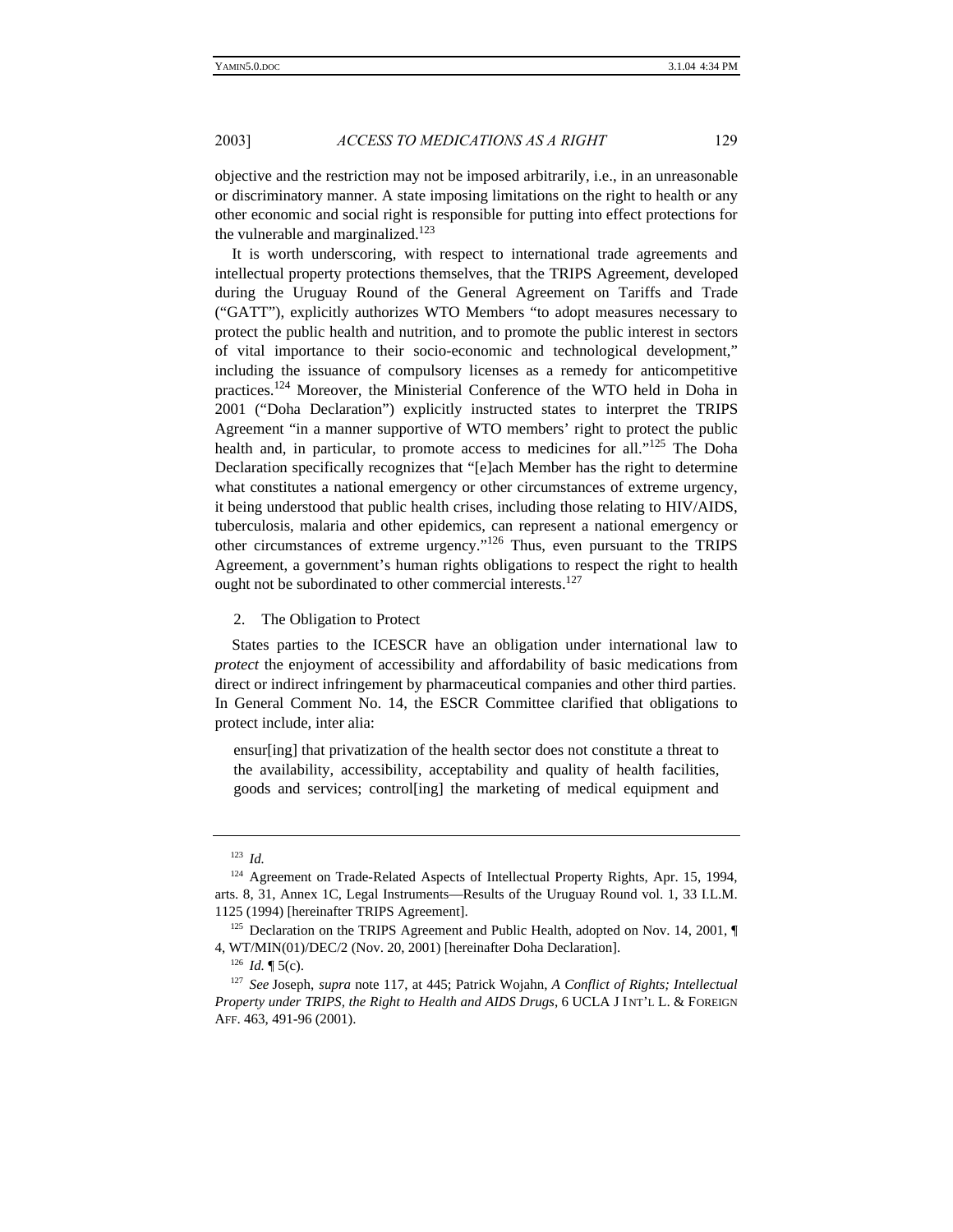medicines by third parties; [and] States [ensuring] that third parties do not limit people's access to health-related information and services.<sup>128</sup>

Thus, controlling the marketing of medicines is explicitly addressed. Violations of the obligation to protect include "the failure to regulate the activities of individuals, groups or corporations so as to prevent them from violating the right to health of others."<sup>129</sup> Just as the state party would be expected to take action against a private corporation that was killing people through tainted medications, so too must the state party assume responsibility for protecting the public's access to affordable medications on a non-discriminatory basis.

For example, the state is under an obligation to provide anti-competition remedies against patent abusers so that brand name drug producers are not permitted to price their medications at prices that exponentially exceed generic equivalents. As a general matter, access to lower priced generics would increase the number of previously disadvantaged persons that could access drugs needed to prolong their lives. Strong enforcement of anti-competition rules where patent holders refuse to grant licenses to generic producers and excessively price their products is therefore a measure that can and should be taken "to reduce the inequitable distribution of health facilities, goods and services" in contemplation of the ESCR Committee's General Comment No. 14. Moreover, such enforcement will also "promote . . . [t]he availability in sufficient quantities of pharmaceuticals and medical technologies used to treat pandemics such as HIV/AIDS" in accordance with the U.N. Declaration of Commitment on HIV/AIDS.<sup>130</sup>

Without such enforcement and without a functioning regulatory system in general, the state party would fall short of its international legal obligations to protect the right to essential medications as part of the right to health. In this regard, it is also important to note that the Doha Declaration specifically recognizes that "[e]ach Member has the right to grant compulsory licenses and the freedom to determine the grounds upon which such licenses are granted."<sup>131</sup> In general, "although TRIPS requires increased intellectual property protection, a general purpose of requiring increased intellectual property protection is not inconsistent with allowing exceptions in the interest of public health," including the issuance of compulsory licenses or other measures to "prevent the abuse of intellectual property rights by rights holders or the resort to practices which . . . adversely affect the international transfer of technology."<sup>132</sup>

In the event that private commercial pricing practices were shown to be probabilistically related to impaired or reduced access to medications, it would be reasonable to affirm that a failure to grant compulsory licenses or to adopt other

<sup>128</sup> U.N. Comm. on Econ., Soc. & Cultural Rts., *General Comment 14*, *supra* note 7, ¶ 35.  $129$  *Id.*  $\P$  51.

<sup>&</sup>lt;sup>130</sup> U.N. Declaration of Commitment on HIV/AIDS, *supra* note 120,  $\P$  14.

<sup>131</sup> Doha Declaration, *supra* note 125, ¶ 5(b).

<sup>132</sup> Wojahn, *supra* note 127, at 493; TRIPS Agreement, *supra* note 124, at art. 8.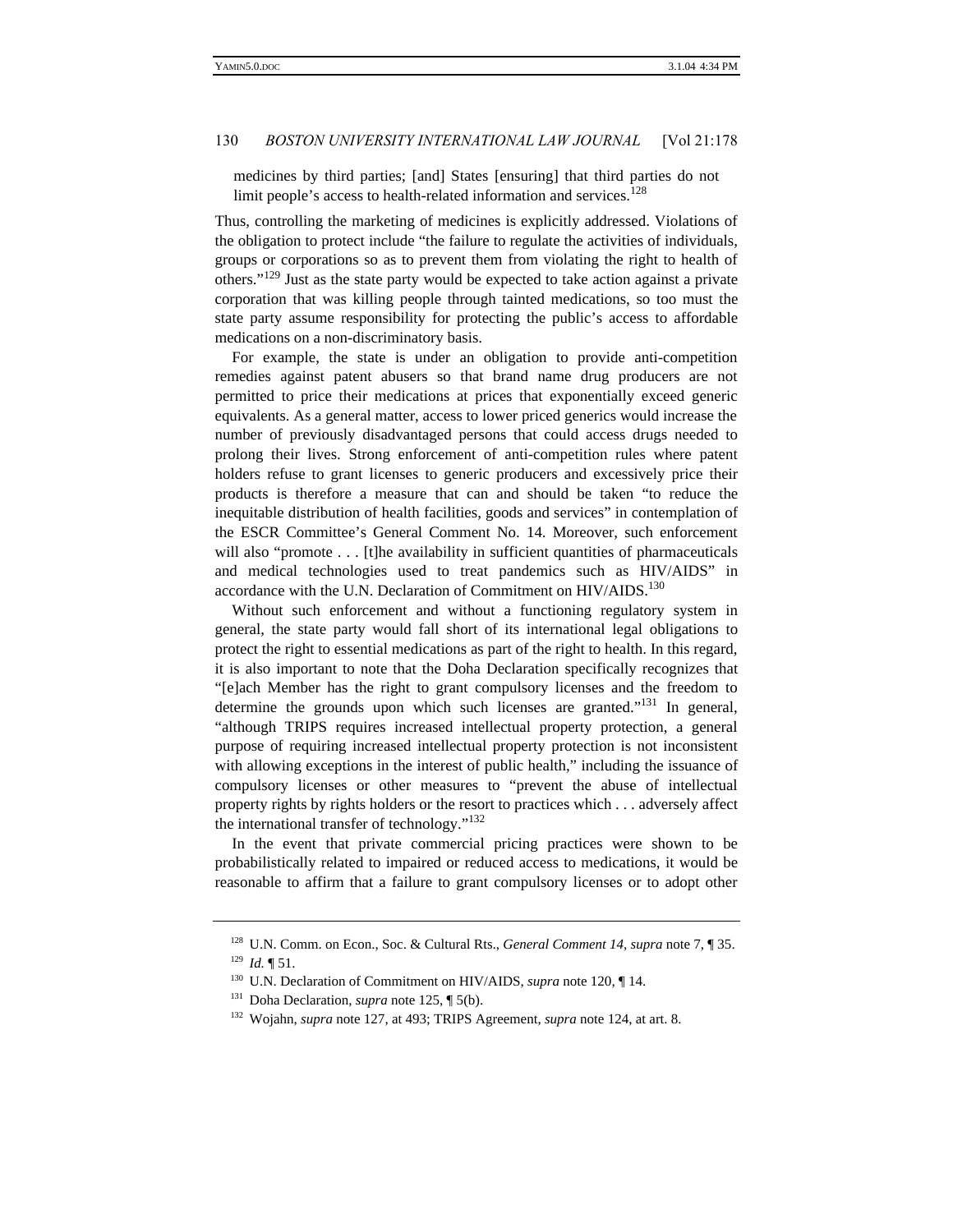protective measures would presumptively constitute a violation of the state's obligations to protect the right to health. As set out by Sean Flynn in his access gap theory, evidence of abusive commercial practices would include, but would not be limited to, the following situations: (1) the number of people who need access to medicine to prolong their lives or to improve their health significantly exceeds those with access to the drug; (2) a substantial barrier to access is price; or (3) a patent holder has not promoted competitive pricing by issuing licenses to all qualified suppliers on reasonable terms.<sup>133</sup>

#### 3. The Obligation to Fulfill

Every state party to the ICESCR has an obligation to fulfill the right to health, including moving progressively toward universal accessibility of medications through legislation, policies, and programs that allocate resources and effect a sustained and equitable distribution.<sup>134</sup> The Children's Convention, the Banjul Charter, the Protocol of San Salvador (read in conjunction with article 26 of the American Convention), and a panoply of other international treaties similarly impose obligations on states parties to adopt measures by all appropriate means toward the progressive realization of the right to health, including the provision of medications.

Moreover, beyond the specific provisions of these treaties, the obligation to move toward universal access to pharmaceuticals has also been the subject of statements issued by charter-based organs of the United Nations. With respect to HIV/AIDS in particular, a U.N. Declaration of Commitment was adopted at the U.N. General Assembly Special Session held in June 2001. The U.N. Declaration of Commitment on HIV/AIDS, which includes a discussion of proving access to medications as a key action area, is not a legally binding treaty; nevertheless, it constitutes a clear statement by member states' governments concerning what they have agreed should be done to fight HIV/AIDS and what they have committed to do, with specific goals and targets. In accordance with the U.N. Declaration of Commitment, the U.N. General Assembly reviews a progress report on its implementation prepared by the Secretary-General.<sup>135</sup>

Similarly, in 2000, the U.N. General Assembly adopted by resolution the Millennium Declaration, which established a series of Millennium Development Goals ("MDGs"), including the goal of combating HIV, malaria, and tuberculosis. Some of the indicators associated with that goal explicitly require access to medications, such as the "proportion of tuberculosis cases detected and cured under

<sup>133</sup> Sean Flynn, *Legal Strategies for Expanding Access to Medicines*, EMORY INT'L LAW REV. (forthcoming 2003); *see also* Sean Flynn, Memorandum on Compulsory Licensing Legal Assistance for Consumer Project on Technology (on file with author). *See also* www.cptech.org/ip/health/cl/.

<sup>134</sup> U.N. Comm. on Econ., Soc. & Cultural Rts., *General Comment 14*, *supra* note 7, ¶ 36.

<sup>&</sup>lt;sup>135</sup> U.N. Declaration of Commitment on HIV/AIDS, *supra* note 120.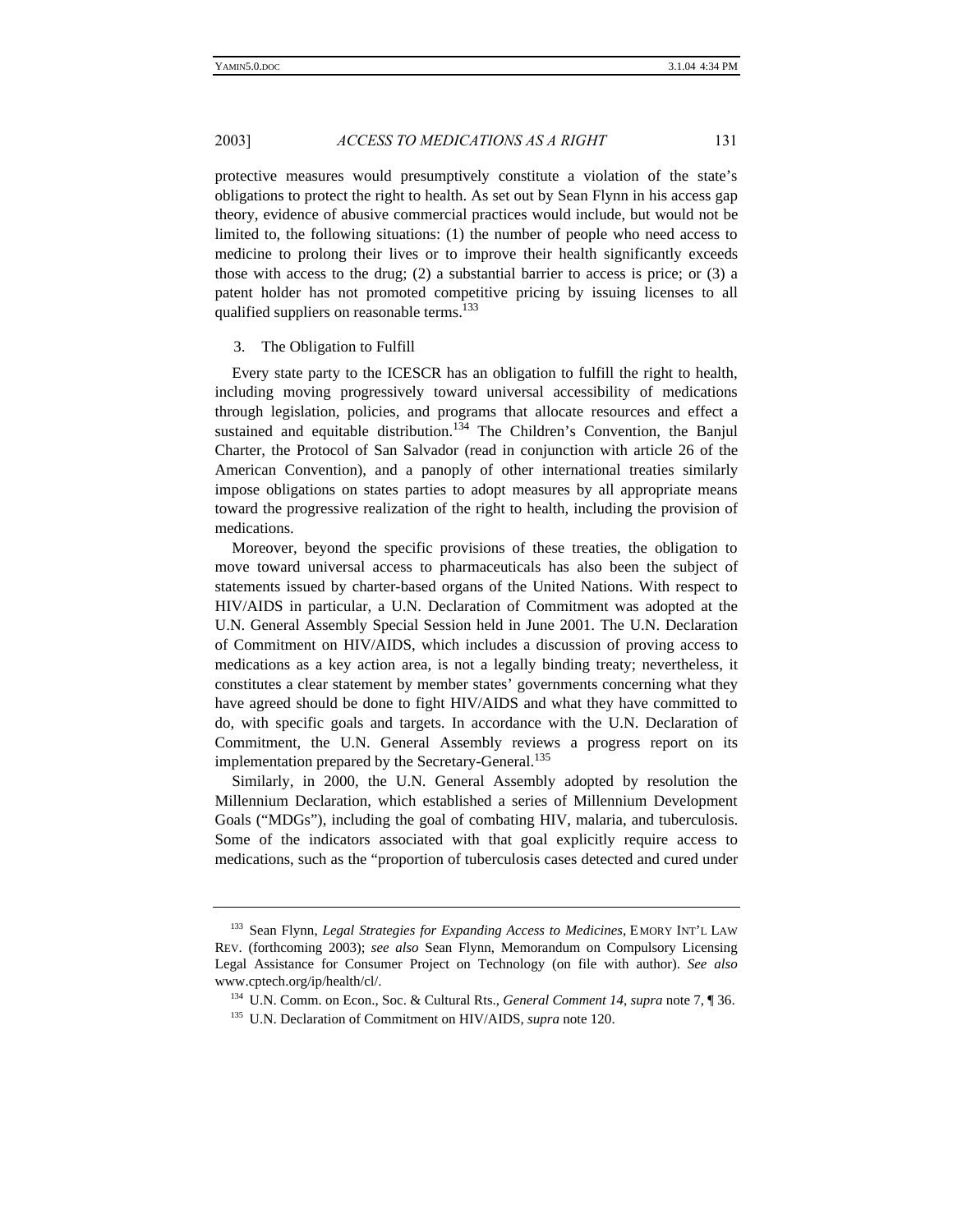directly observed treatment short course."<sup>136</sup> The MDGs have been adopted and are to be put into practice by a consensus of experts from the United Nations, the International Monetary Fund, the Organization for Economic Cooperation and Development, and the World Bank.<sup>137</sup> All 191 U.N. member states have pledged to meet these goals by the year 2015, and they have assumed reporting obligations in the interim.

More recently, in Resolution 2002/32 the U.N. Commission on Human Rights reaffirmed the U.N. Declaration of Commitment on HIV/AIDS and called upon all U.N. member states to pursue policies, in accordance with applicable international law, including international agreements acceded to, which would promote:

The availability in sufficient quantities of pharmaceuticals and medical technologies used to treat pandemics such as HIV/AIDS or the most common opportunistic infections that accompany them;

The accessibility to all without discrimination, including the most vulnerable sectors of the population, of such pharmaceuticals or medical technologies and their affordability for all, including socially disadvantaged groups;

The assurance that pharmaceuticals or medical technologies used to treat pandemics such as HIV/AIDS or the most common opportunistic infections that accompany them, irrespective of their sources and countries of origins, are scientifically and medically appropriate and of good quality.<sup>138</sup>

This statement reaffirms the ESCR Committee's insistence on acceptability and quality of medications and other health services, as well as on their economic accessibility: "equity demands that poorer households should not be disproportionately burdened with health expenses as compared to richer households."<sup>139</sup>

The ESCR Committee, which has most closely examined the content of the obligation to fulfill the right to health, has explained that violations of this

<sup>136</sup> United Nations Millennium Development Goals, *at* http://www.un.org/ millenniumgoals/ [hereinafter Millennium Development Goals].

<sup>&</sup>lt;sup>137</sup> Consequently, all of these institutions, as well as NGOs, are theoretically committed to policies that advance these goals. In brief, the MDGs set out the following eight goals: eradicate extreme poverty and hunger; achieve universal primary education; promote gender equality and empower women; reduce child mortality; improve maternal health; combat HIV/AIDS, malaria and other diseases, ensure environmental sustainability, and develop a global partnership for development. United Nations Millennium Declaration, G.A. Res. 55/22, U.N. GAOR, 55th Sess., Item 60(b), U.N. Doc. A/Res/55/2 (2000). Millennium Development Goals, *supra* note 136*.*

<sup>&</sup>lt;sup>138</sup> Access to Medication in the Context of Pandemics such as HIV/AIDS, supra note 118,  $\P$  2(a-c).

<sup>139</sup> U.N. Comm. on Econ., Soc. & Cultural Rts., *General Comment 14*, *supra* note 7, ¶¶ 12(b).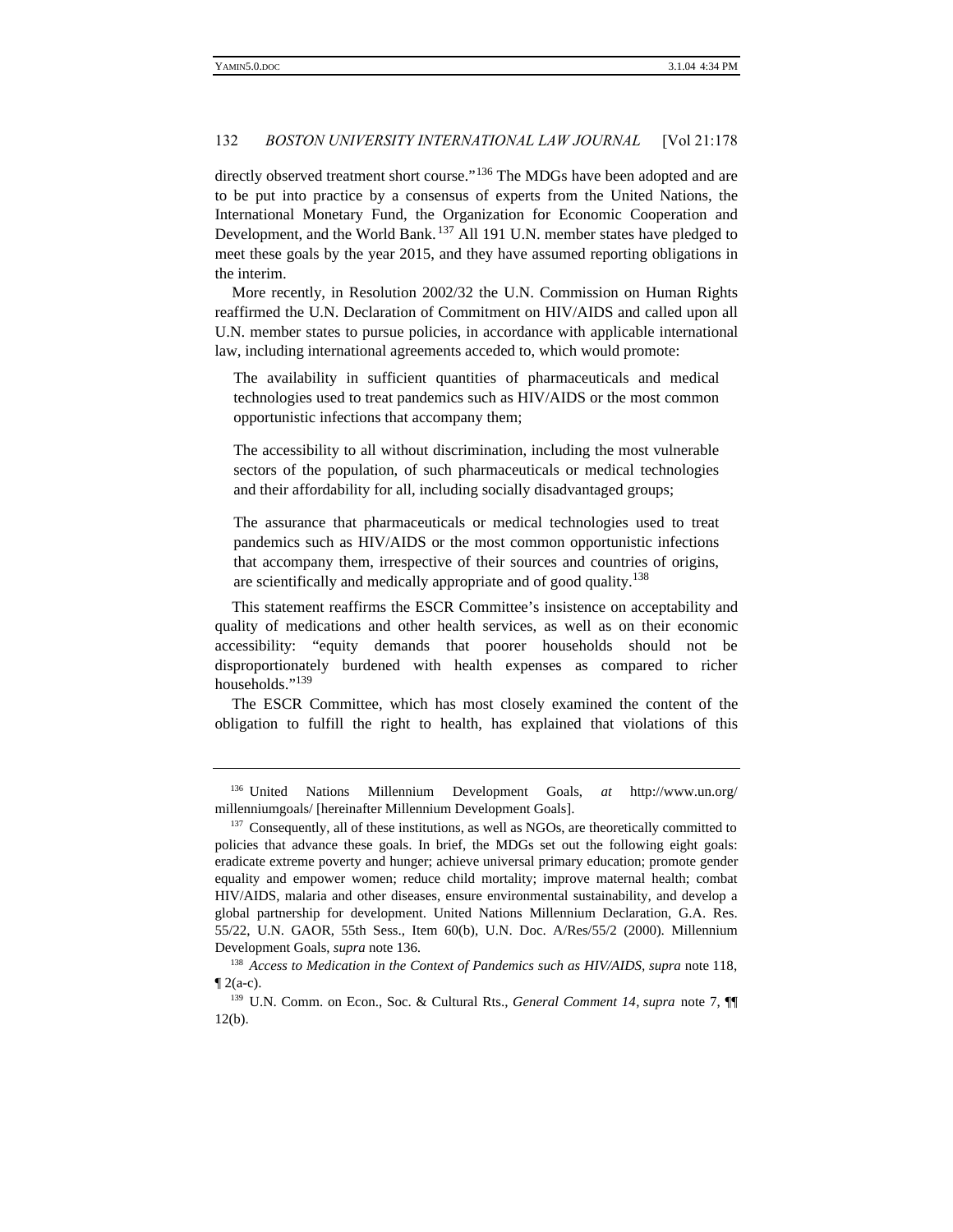obligation include:

[the] failure to adopt or implement a national health policy designed to ensure the right to health for everyone; insufficient expenditure or misallocation of public resources which results in the non-enjoyment of the right to health by individuals or groups, particularly the vulnerable or marginalized;. . . [and] the failure to take measures to reduce the inequitable distribution of health facilities, goods and services. $140$ 

For example, the absence of a national pharmaceutical policy or a national policy for the prevention and treatment of HIV/AIDS, tuberculosis, or malaria in relevant countries, or insufficient expenditure on medications could both constitute violations of the obligation to fulfill. In assessing the accessibility and affordability (i.e., economic accessibility) of medications under a country's pharmaceutical policy, it is interesting to note that the WHO considers, inter alia, the existence of generic policies, therapeutic competition, price information, pricing policies, bulk procurement, differential pricing structures, and compulsory licensing, as well as whether access to essential drugs has been respected as part of health sector reform and drug reimbursement schemes in developing countries.<sup>141</sup>

Furthermore, although it would be absurd to assert, in reference to many countries, that everyone can have access to medications from one day to the next, under international law each State party does have immediate obligations to take deliberate steps toward the full realization of these rights and to provide interim solutions such as supporting purchasing power of indigent persons and groups in order that they might have access to essential medications.<sup>142</sup> Moreover, the ESCR Committee has forcefully stated that violations of the ICESCR occur when a State fails to satisfy a "minimum core obligation to ensure the satisfaction of, at the very least, minimum essential levels of each of the rights" set forth under the ICESCR, which includes "essential drugs" as defined by the  $WHO$ .<sup>143</sup>

That essential drugs are part of the minimum core content of the right to health under the ICESCR cannot constitute a simplistic litmus test of state compliance; however, it is widely agreed that it is a factor to be strongly weighed in considering the reasonableness of measures a state has adopted with respect to providing access to medications and the right to health in general.<sup>144</sup> The state thus has the burden to

<sup>140</sup> *Id.* ¶ 51.

<sup>141</sup> World Health Organization, *Essential Drugs and Medicines Policy: Access*, *at* http://www.who.int/medicines/strategy/access/stacmain.shtml (last updated July 5, 2002).

<sup>142</sup> U.N. Comm. on Econ., Soc. & Cultural Rts., *The Nature of States' Parties Obligations*, *supra* note 50, ¶¶ 9-11.

<sup>143</sup> *Id*. ¶ 10.

<sup>&</sup>lt;sup>144</sup> See Minister of Health v. Treatment Action Campaign, CCT 8/02, ¶ 34 (Constitutional Court of South Africa, July 2002), *available at* http://www.tac.org.za/Documents. Turk, Second Progress Report of the U.N. Special Rapporteur on Econ., Soc. & Cultural Rts., U.N. Doc. E/CN.4/Sub.2/1991/17, p. 18, ¶ 10; U.N. Comm. on Econ., Soc. & Cultural Rts., *The*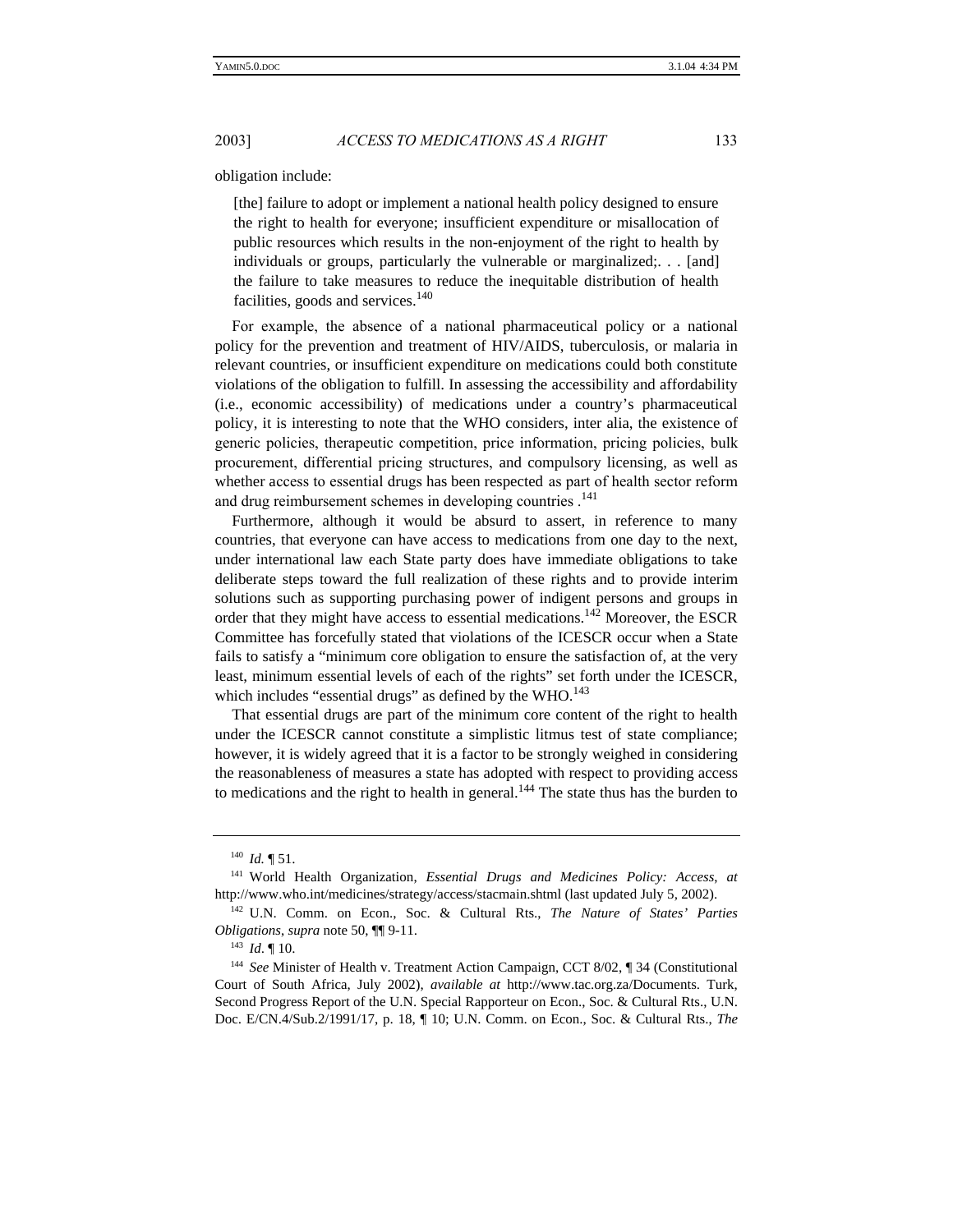meet in justifying its non-compliance with core obligations, such as access to essential medications.<sup>145</sup> The ESCR Committee has explained: "In order for a State party to be able to attribute its failure to meet at least its minimum core obligations to a lack of available resources it must demonstrate that every effort has been made to use all resources that are at its disposition in an effort to satisfy, as a matter of priority, those minimum obligations."<sup>146</sup> The Constitutional Court of South Africa, in the *Treatment Action Campaign* case, cited this language approvingly. In general, national courts that have examined the issue of core content have emphasized the obligations to develop national plans with measurable standards and to make core obligations budget priorities.<sup>147</sup>

Of course, many medicines that are essential to the lives of many people are not included on the WHO's Essential Drugs List, and such exclusion should not be interpreted as meaning that the drugs are not needed and that the state should not work aggressively to promote their access. Contraceptives, for example, are not on the WHO's essential drugs list and yet are often "medications" which are crucial to women's health and well-being.<sup>148</sup> Regardless of medicines' inclusion on the WHO Essential Drugs List, a violation of the obligation to fulfill the right to health can occur "through the failure of States parties to take all necessary steps to ensure the realization of the right to health," including a "failure to take measures to reduce the inequitable distribution of health facilities, goods and services."<sup>149</sup>

Moreover, beyond the essential drugs that are part of minimum core content, resource constraints cannot be used as a blanket excuse by governments not to take expeditious steps toward the progressive realization of the right to medications in general. The ESCR Committee has stated:

In determining which actions or omissions amount to a violation of the right to health, it is important to distinguish the inability from the unwillingness of a State party to comply with its obligations. . . . A State which is unwilling to use the maximum of its available resources for the realization of the right to

*Nature of States' Parties Obligations*, *supra* note 50.

<sup>145</sup> U.N. Comm. on Econ., Soc. & Cultural Rts., *General Comment 14*, *supra* note 7, ¶ 47. <sup>146</sup> U.N. Comm. on Econ., Soc. & Cultural Rts., *The Nature of States' Parties Obligations*, *supra* note 50, ¶ 10.

<sup>147</sup> *See, e.g.,* Minister of Health v. Treatment Action Campaign, CCT 8/02, ¶ 26 (Constitutional Court of South Africa, July 2002), *available at* http://www.tac.org.za/ Documents; Rivera v. Estado Colombiano, T-533 (Corte Constitucional de Colombia 1992), *available at* http://bib.minjusticia.gov.co/jurisprudencia/ CorteConstitucional/1992/Tutela/T-533-92.htm ("a significant normative advance has been the introduction of criteria to look at unmet needs and priorities for social spending in the course of the elaboration of the national budget"). For a discussion of this requirement in the Inter-American System, see MELISH, *supra* note 106, at 176.

<sup>148</sup> *See* U.N. Comm. on Econ., Soc. & Cultural Rts., *General Comment 14*, *supra* note 7, ¶ 34.

 $149$  *Id*.  $\sqrt{\ }$  52 (emphasis added).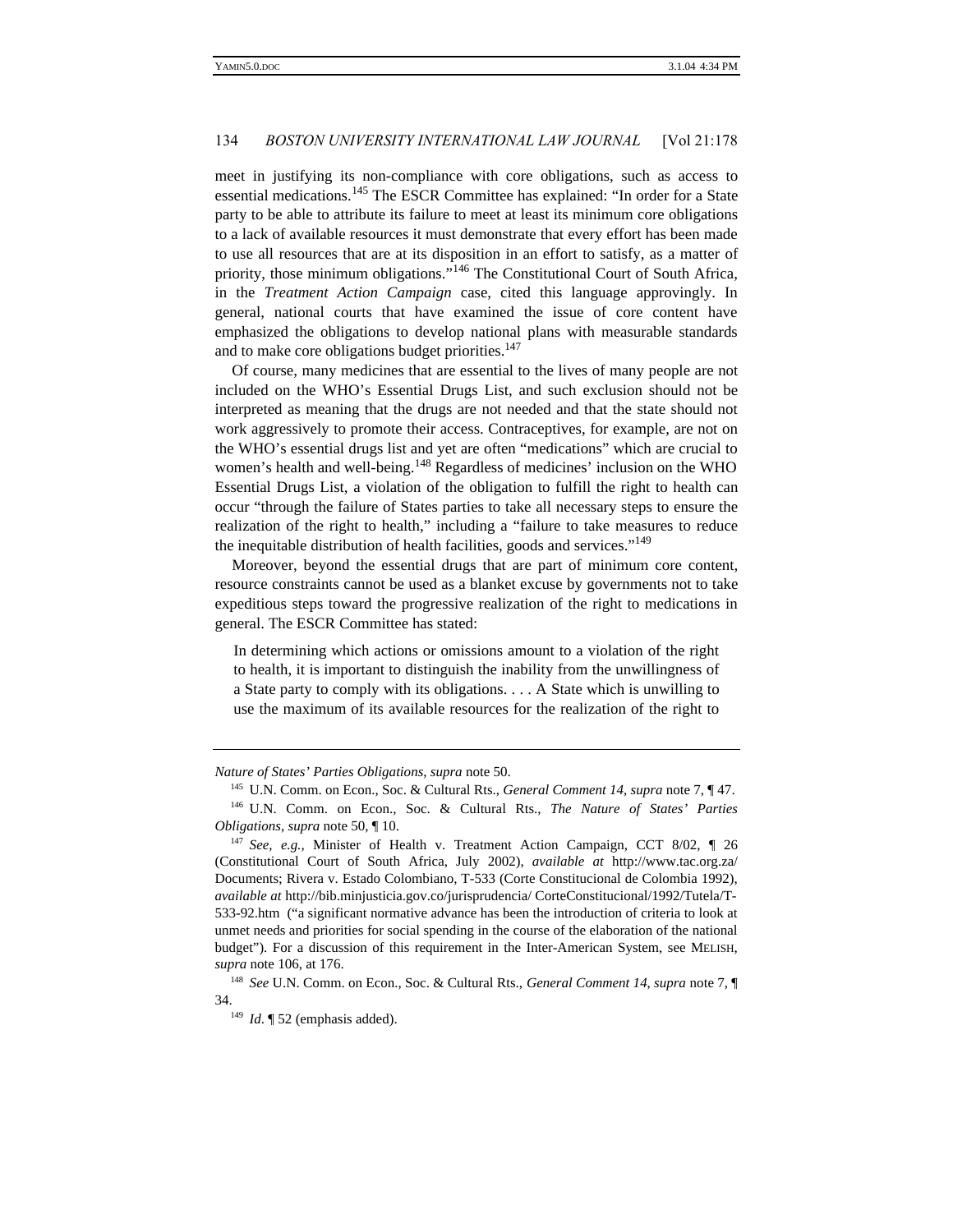health is in violation of its obligations . . . If resource constraints render it impossible for a State to comply fully with its Covenant obligations, it has the burden of justifying that every effort has nevertheless been made to use all available resources at its disposal in order to satisfy, as a matter of priority, the obligations outlined above.<sup>150</sup>

It is also important to underscore that the provision of medications need not await the ideal conditions. For example, it has been argued too often that the necessary health care infrastructure does not exist in many of the developing countries where the HIV/AIDS pandemic rages and that, therefore, complicated ARV treatment regimens may be contra-indicated, as non-adherence to difficult regimens could result in drug resistance. However, studies have shown that such arguments are paternalistic and that HIV/AIDS and tuberculosis medications can, in fact, be effectively administered even in very resource-poor environments.<sup>151</sup> In *Treatment Action Campaign,* mentioned above, the Constitutional Court of South Africa specifically addressed this issue and held that while it would be ideal if a comprehensive program were in place to provide counseling, bottle feed, and the like, it was *unreasonable* to establish those provisions as a precondition to distributing Nevirapine to pregnant HIV-positive women at public health clinics.<sup>152</sup>

The Constitutional Court of South Africa is among many domestic courts that are beginning to look closely at whether governments are indeed meeting the burden of proof in showing they have adopted all *reasonable* measures to establish universal access to medications, given resource constraints. In *Treatment Action Campaign,* that court affirmed a lower court decision holding that the government could not reasonably limit the provision of Nevirapine to eighteen pilot sites in the public health system when such medication has been demonstrated to reduce mother-child transmission of HIV. In this landmark decision, the South African Constitutional Court generally accepted the lower court's broad inquiry into the basis for policy decisions by the Ministry of Health and also affirmed the authority of the judicial branch to oblige the Executive to undertake policies and to implement programs requiring specific social spending, despite the fact that in this case the Nevirapine had been donated.<sup>153</sup> The court stated that the courts' role was to "require the state to take measures to meet its constitutional obligations and to subject the reasonableness of these measures to evaluation. Such determinations of reasonableness may in fact have budgetary implications, but are not in themselves directed at rearranging budgets."<sup>154</sup> Further, the court affirmed that "[t]he formulation of a programme is only the first stage in meeting the State's

<sup>150</sup> *Id.* ¶ 47.

<sup>151</sup> *See, e.g.,* Joseph, *supra* note 117, at 444-45.

<sup>&</sup>lt;sup>152</sup> Minister of Health v. Treatment Action Campaign, CCT 8/02, ¶ 50 (Constitutional Court of South Africa, July 2002), *available at* http://www.tac.org.za/Documents.

<sup>153</sup> *Id.* ¶ 38.

<sup>154</sup> *Id*.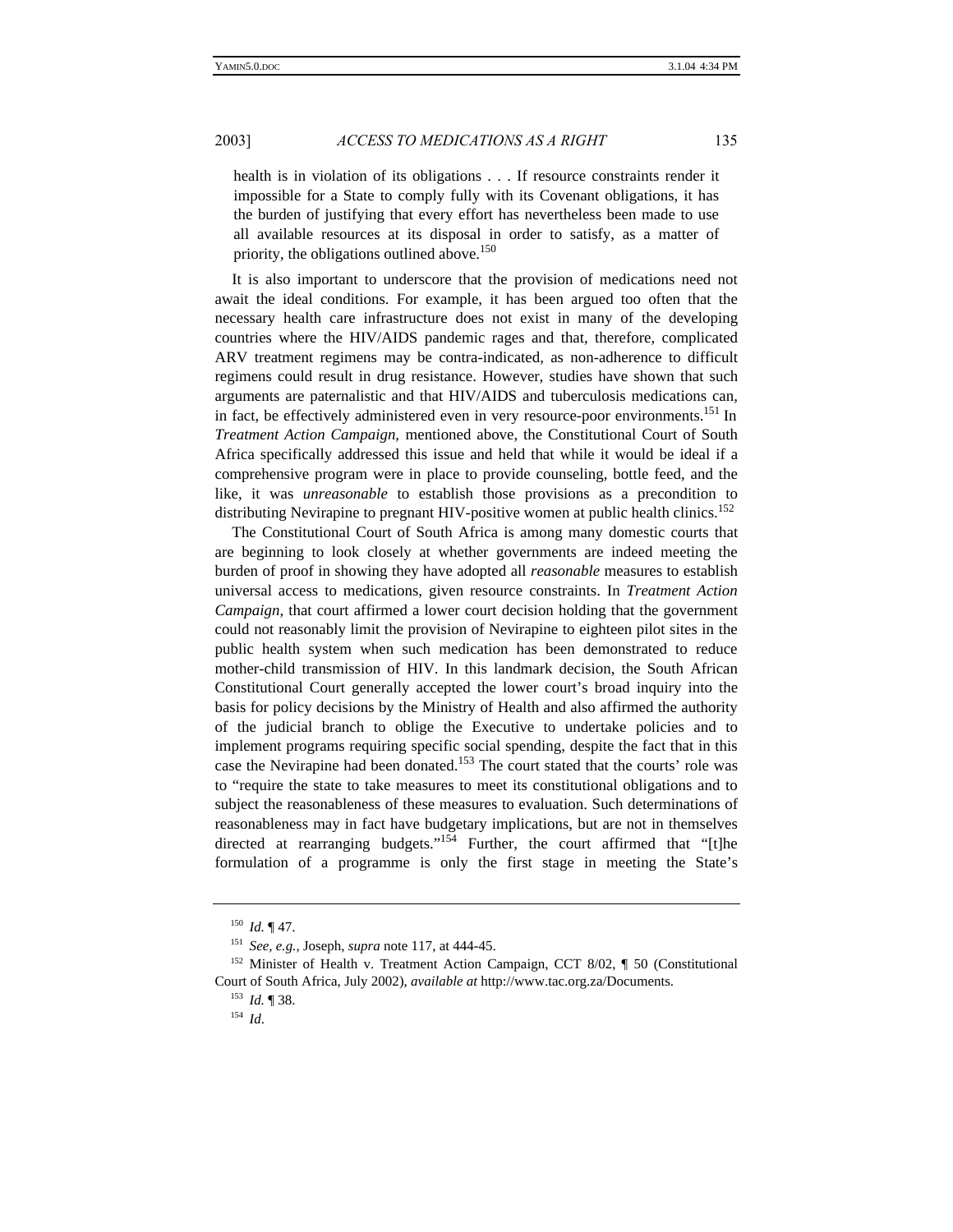obligations. The programme must also be reasonably implemented. An otherwise reasonable programme that is not implemented reasonably will not constitute compliance with the State's obligations."<sup>155</sup>

Different domestic courts have evaluated the reasonableness of governmental measures to provide access to medications in a variety of ways. Although the order in *Treatment Action Campaign* was prescriptive, the Constitutional Court emphasized "flexibility" and stated that the government had discretion to adapt the order should equally appropriate or better methods for the prevention of mother to child transmission become available.<sup>156</sup> Other courts that have reviewed cases involving access to medications have chosen either (1) to convert stated political policies into legal obligations on the part of the executive, requiring as part of reasonableness that the government to implement what it already affirmed as being part of its political agenda,<sup>157</sup> or  $(2)$  to determine that a current failure to provide medications does not pass muster for reasonableness under constitutional or international standards, but allowing the executive to then go back and re-shape its own policy or program.<sup>158</sup> As a general matter, according to Craig Scott and Philip Alston, courts considering compliance by States in this regard should inquire as to whether the conduct in question is "consistent with, and faithful to, a full and sincere commitment" to realize this important aspect of the right to health.<sup>159</sup>

With respect to the question of available resources, it is worth noting that drug treatment is often cost-effective as well as an essential part of the right to health, a point which has been taken into account by several national courts that have

<sup>155</sup> *Id.* ¶ 100, *citing Government of the Republic of South Africa v. Grootboom,* 2001 (1) SA 46 (CC); 2000 (11) BCLR 1169 (CC) (state housing policy failed to meet reasonable provision of services standard within available resources).

<sup>156</sup> *Id.* ¶ 135(4).

<sup>157</sup> This was the case in *Viceconte, Mariela Cecilia v. Argentine Ministry of Health & Social Welfare*, Case No 31.777/96 (1998) Poder Judicial de la Nación, in which a protection writ was granted to force the Argentine government to manufacture and distribute vaccines against Argentine Hemorrhagic Fever, which it had previously affirmed as a political priority.

<sup>&</sup>lt;sup>158</sup> See, for example, two decisions of the Constitutional Court of Colombia in which the court held that failure to provide ARV treatment was unreasonable, but did not address how Social security Institute would have to provide such treatment. Gomez v. Hospital Universitario del Valle, T-505 (Corte Constitucional de Colombia 1992), *available at* http://bib.minjusticia.gov.co/jurisprudencia/CorteConstitucional/1992/Tutela/T-505-92.htm (infectious nature of HIV/AIDS is factor in reasonableness of state's actions to promote right to health); Ceballos v. Instituto de Seguros Sociales, T-484 (Corte Constitucional de Colombia 1992), *available at* http://bib.minjusticia.gov.co/jurisprudencia/Corte Constitucional/1992/Tutela/T-484-92.htm (fatal nature of AIDS is a factor to consider in the reasonableness of state's efforts to promote right to health).

<sup>159</sup> Craig Scott & Phillip Alston, *Adjudicating Constitutional Priorities in a Transnational Context: A Comment on Soobramoney's Legacy and Grootboom's Promise*, 16 S. AFR. J. H. R. 206, 242 (2000).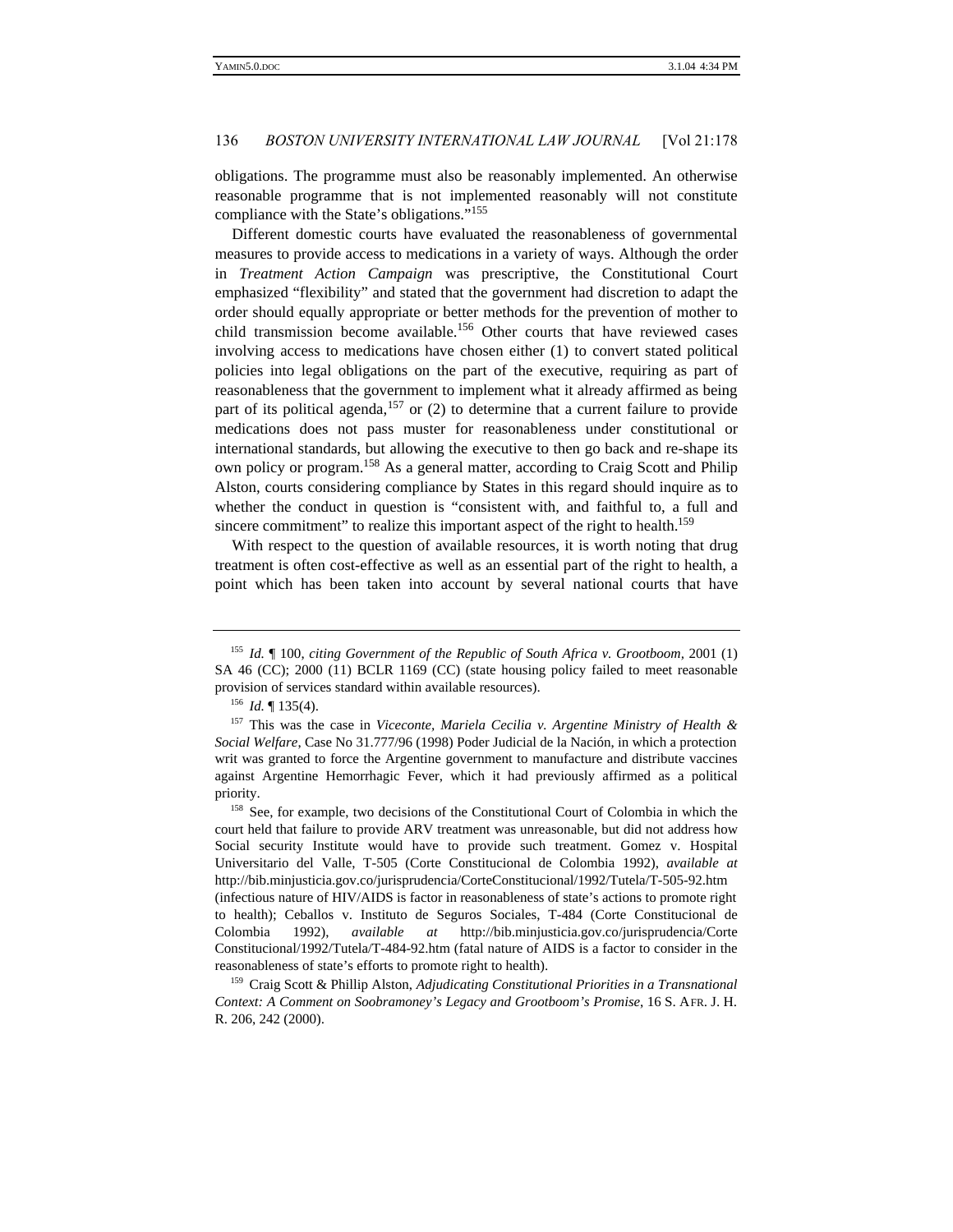reviewed the question. For example, the Supreme Court of Justice of Costa Rica has argued in this regard:

[I]f it is necessary to put the problem in the cold light of financial imperatives, this Court believes that it would be no less appropriate to ask ourselves how many millions of *colones* [the national currency of Costa Rica] are wasted because ill persons have no possibility of reintegrating themselves into the labor force and contributing, even if in a very small way, to the national wealth. If we did an accounting of these costs and all of those associated [with their care], it seems reasonable to postulate that the country loses more in direct and indirect costs due to the state of incapacity of those who are prostrated by a disease, which alternatively could be invested providing treatment that would permit them to return to a productive life.<sup>160</sup>

The same reasoning applies to the prevention of mother-to-child transmission of HIV and the treatment of a series of other diseases. This is the case, for example, with schizophrenia, where out-patient provision of psychotropic medications can decrease or avoid expensive hospitalizations. Similarly, timely provision coupled with adequate monitoring of appropriate anti-tuberculosis drugs have been shown to be essential in reducing drug resistance as well as direct and indirect costs relating to the disease.<sup>161</sup>

Furthermore, not all measures require expenditure of resources. The obligations to respect, to protect, and to fulfill obviously overlap to some extent and indeed, the manner in which a state enforces and interprets its legislation, including competition, patent, and intellectual property legislation, in cases involving access to medicines involves important "administrative . . . and other measures" needed to fulfill the right to health. As noted above, strict interpretation and enforcement of competition legislation can greatly enhance access to affordable generic drugs. At the same time, interpretations of such national laws which favor the public's health are permitted under the Doha Declaration.

Similarly, tax and tariff policies affect the pricing of medications in ways which do not call for direct state expenditures. For example, if imported medications are

<sup>160</sup> Alvarez v. Caja Costarricense de Seguro Social, Exp. 5778-V-97, No. 5934-97, (Sala Constitucional de la Corte Suprema de Justicia de Costa Rica) (author translation) (on file with author).

<sup>161</sup> *See, e.g.,* P. Cowley and J. Wyatt, *Schizophrenia and Manic Depressive Illness*, *in* DISEASE CONTROL PRIORITIES IN DEVELOPING COUNTRIES 661-670 (D Jamison et al eds., 1993). *See also* Minister of Health v. Treatment Action Campaign, CCT 8/02, (Constitutional Court of South Africa, July 2002), *available at* http://www.tac.org.za/Documents; World Health Organization, Treatment of Tuberculosis; Guidelines for National Programmes. WHO/TB/97.220 (2d ed, 1997); World Health Organization, Guidelines for the Management of Drug-Resistant Tuberculosis WHO/TB/967.210 (1997). For a discussion of the cost-effectiveness of tuberculosis treatment and the costs of its resurgence in New York City, see FARMER, *supra* note 13, at 131.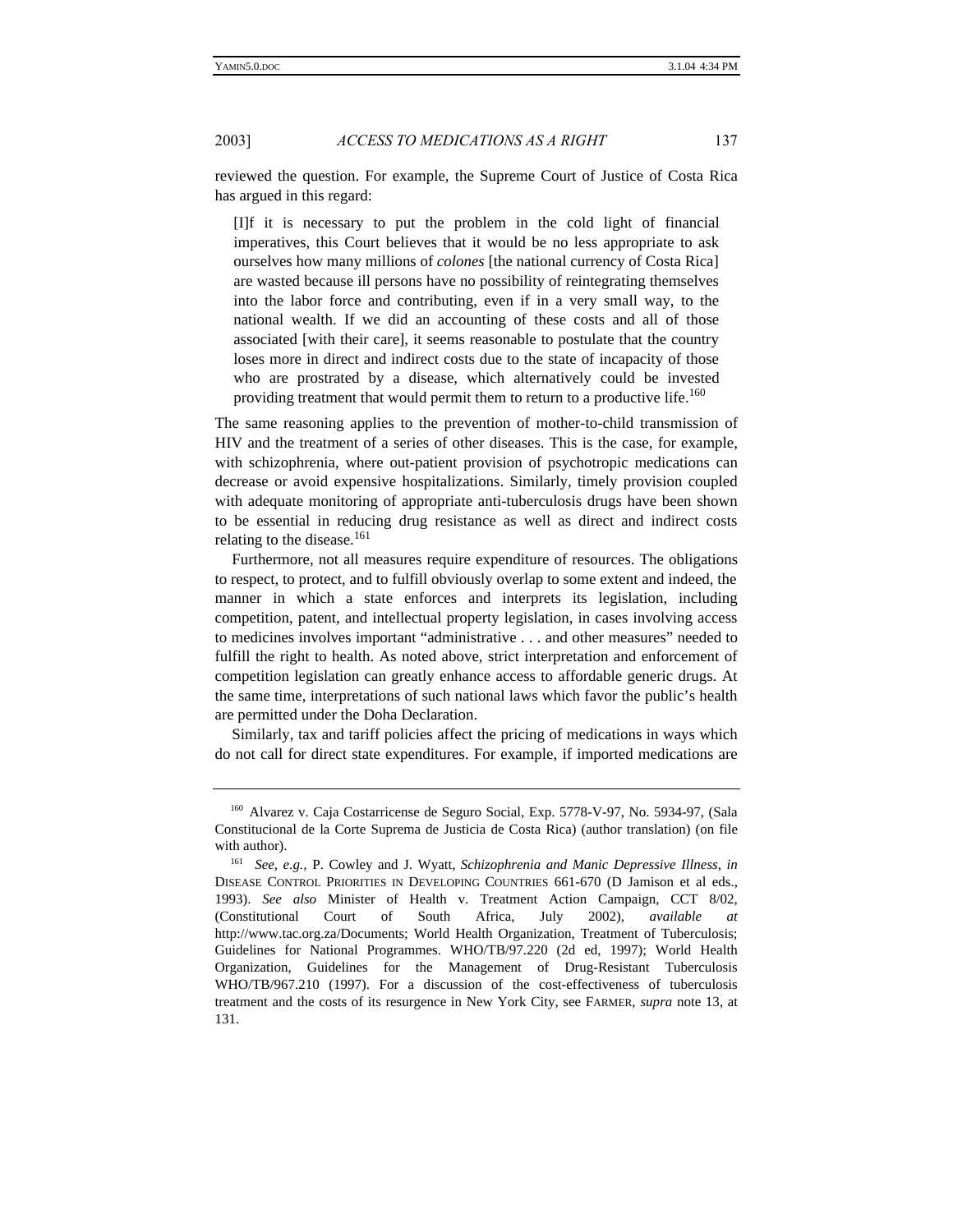not subject to tariffs but inputs to produce medicines are subject to a 10% or 15% tariff or to high taxation, it may strongly discourage the production of generic drugs. On the other hand, the answer is not to increase tariffs on imported medicines, but to exempt the others or reduce their tax burden. Indeed, suspending tariffs on imported drugs can effectively reduce prices to the consumer, and thereby increase access. Thus, to be consistent with obligations under international law, these laws, policies, and regulations should be drafted and interpreted with the aim of realizing universal access to medications as part of the right to health.

#### B. *Obligations of Other Actors under International Law*

In a recent panel discussion at the WTO's failed ministerial meeting in Cancún, Mexico, U.N. Special Rapporteur on the Right to Health Paul Hunt stated:

[R]ich states should not discourage a developing country from using the TRIPs flexibilities. On the contrary, they should actively facilitate the use of the flexibilities. They should help the [less developed country] deliver the essential drug to all at affordable prices. . . . Health-related [overseas development assistance] deserves the most sympathetic consideration . . . "<sup>162</sup>

Indeed, both third-party states and international institutions have obligations to assist in the realization of rights relating to access to medications.<sup>163</sup> As a matter of fact, access to medications may usefully be considered within a broader context of development. For example, debt burdens have a direct bearing on access to medications because states with such burdens cannot allocate sufficient resources to confront epidemics such as HIV/AIDS. In 2001, for example, the government of Sierra Leone allocated 74.3% of exports of goods and services to service its debt.<sup>164</sup> In the same year, it spent 1.8% of its GDP on health expenditures (a fraction of which go toward medications) and the total of public and private health expenditure per capita was \$24, in purchasing power parity U.S. dollars.<sup>165</sup>

In this regard, the United Nations Charter calls on members to take "joint and several action" to promote inter alia: "(a) a higher standard of living . . . and conditions of economic and social progress and development; (b) solutions of international economic, social health and related problems; . . . and (c) universal respect for, and observance of, human rights."<sup>166</sup> The ESCR Committee has emphasized that development assistance and cooperation are human rights issues:

<sup>&</sup>lt;sup>162</sup> Panel Presentation of Paul Hunt, U.N. Special Rapporteur on the Right to Health, Towards Development: Human Rights and the WTO Agenda, Panel Discussion, Cancun, Mexico 3 (Sept. 12, 2003) (on file with author).

<sup>163</sup> *See generally* Joseph, *supra* note 117.

<sup>164</sup> United Nations Development Programme, Human Development Indicators 2003, Sierra Leone, *available at* http://www.undp.org/hdr2003/indicator/cty\_f\_SLE.html.

<sup>&</sup>lt;sup>165</sup> United Nations Development Programme, Human Development Indicators 2003, Sierra Leone, *available at* http://www.undp.org/hdr2003/indicator/cty\_f\_SLE.html.

<sup>&</sup>lt;sup>166</sup> U.N. CHARTER arts. 55-56.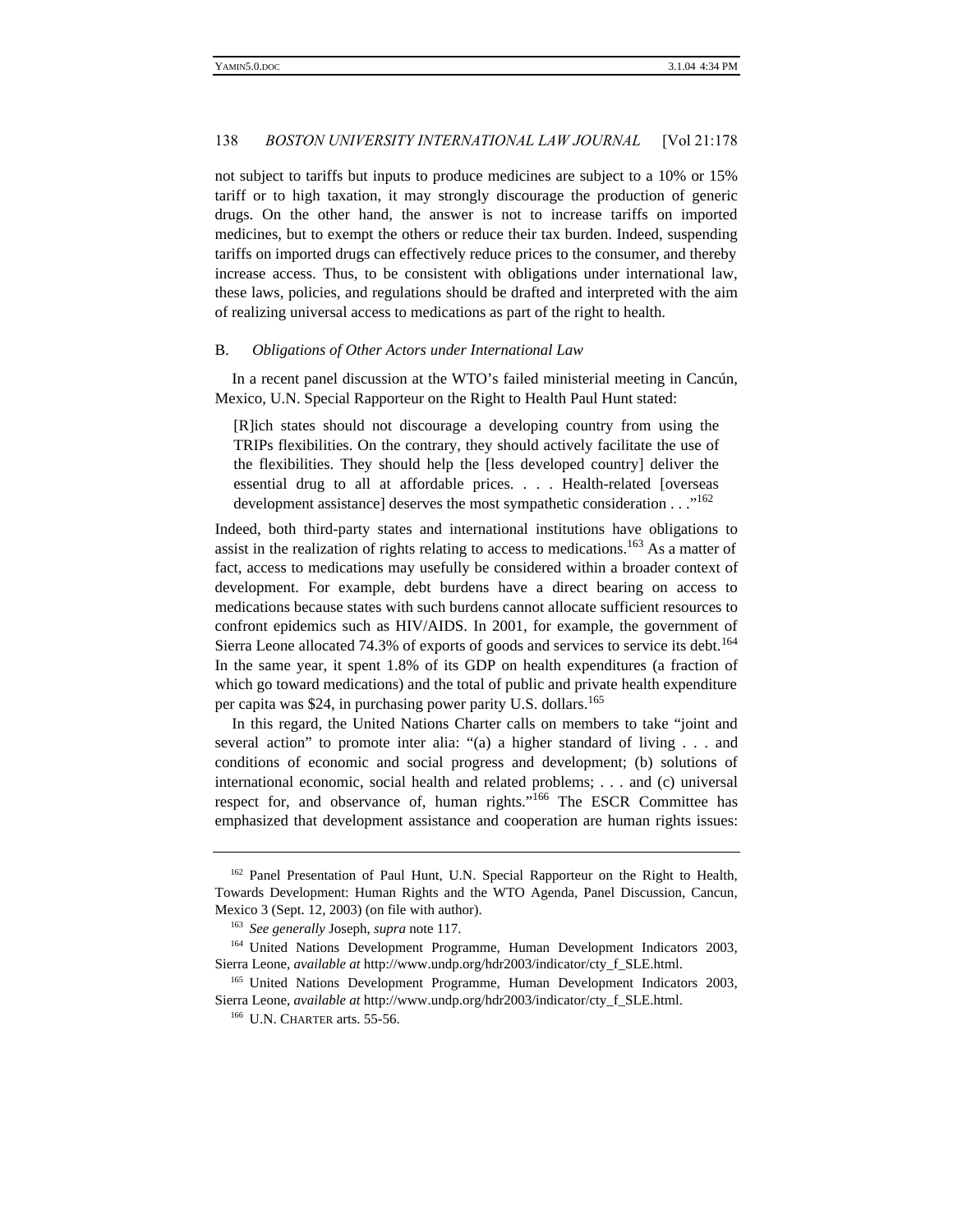"[I]n accordance with articles 55 and 56 of the Charter of the United Nations, with well-established principles of international law, and with the provisions of the Covenant itself, international cooperation for development and thus for the realization of economic, social and cultural rights is an obligation of all States."<sup>167</sup>

The ESCR Committee has noted that, among others, the World Bank, regional development banks, the International Monetary Fund ("IMF"), and the WTO

should cooperate effectively with States parties, building on their respective expertise, in relation to the implementation of the right to health at the national level, with due respect to their individual mandates. In particular, the international financial institutions, notably the World Bank and the International Monetary Fund, should pay greater attention to the protection of the right to health in their lending policies, credit agreements and structural adjustment programmes.<sup>168</sup>

Further, in addition to calling on all states and international organizations to respect human rights in trade agreements, as noted above, in its General Statement on "Human Rights and Intellectual Property" the ESCR Committee observes that intellectual property rules should not necessarily be uniform and recommends the adoption and implementation of international mechanisms for intellectual property protection that offer special and differential treatment to developing countries.<sup>169</sup>

Third-party states are also bound both specifically by the provisions of treaties to which they are parties and more generally to the resolutions of the United Nations and other regional human rights organizations, such as the Organization of African Unity, of which they are members. For example, the U.N. Declaration of Commitment adopted at a special session of the U.N. General assembly in 2001 recognized "that access to medication in the context of pandemics such as HIV/AIDS is one element fundamental to progressively achieving the full realization of the right of everyone to the enjoyment of the highest attainable standard of physical and mental health." The Declaration called upon states to:

pursue policies, in accordance with applicable international law, including international agreements acceded to, which would promote . . . [t]he availability in sufficient quantities of pharmaceuticals and medical technologies used to treat pandemics such as HIV/AIDS or the most common opportunistic infections that accompany them.<sup>170</sup>

Further, as members of the WHO, third-party states have an obligation to support the mission and declarations of that organization. In 2002, the World Health Assembly of the WHO issued a report by the Secretariat on the WHO

<sup>167</sup> U.N. Comm. on Econ., Soc. & Cultural Rts., *The Nature of States' Parties Obligations*, *supra* note 50.

<sup>168</sup> U.N. Comm. on Econ., Soc. & Cultural Rts., *General Comment 14*, *supra* note 7, ¶ 64.

<sup>169</sup> Statement on *Human Rights and Intellectual Property*, *supra* note 8, ¶ 15.

<sup>170</sup> U.N. Declaration of Commitment on HIV/AIDS, *supra* note 120.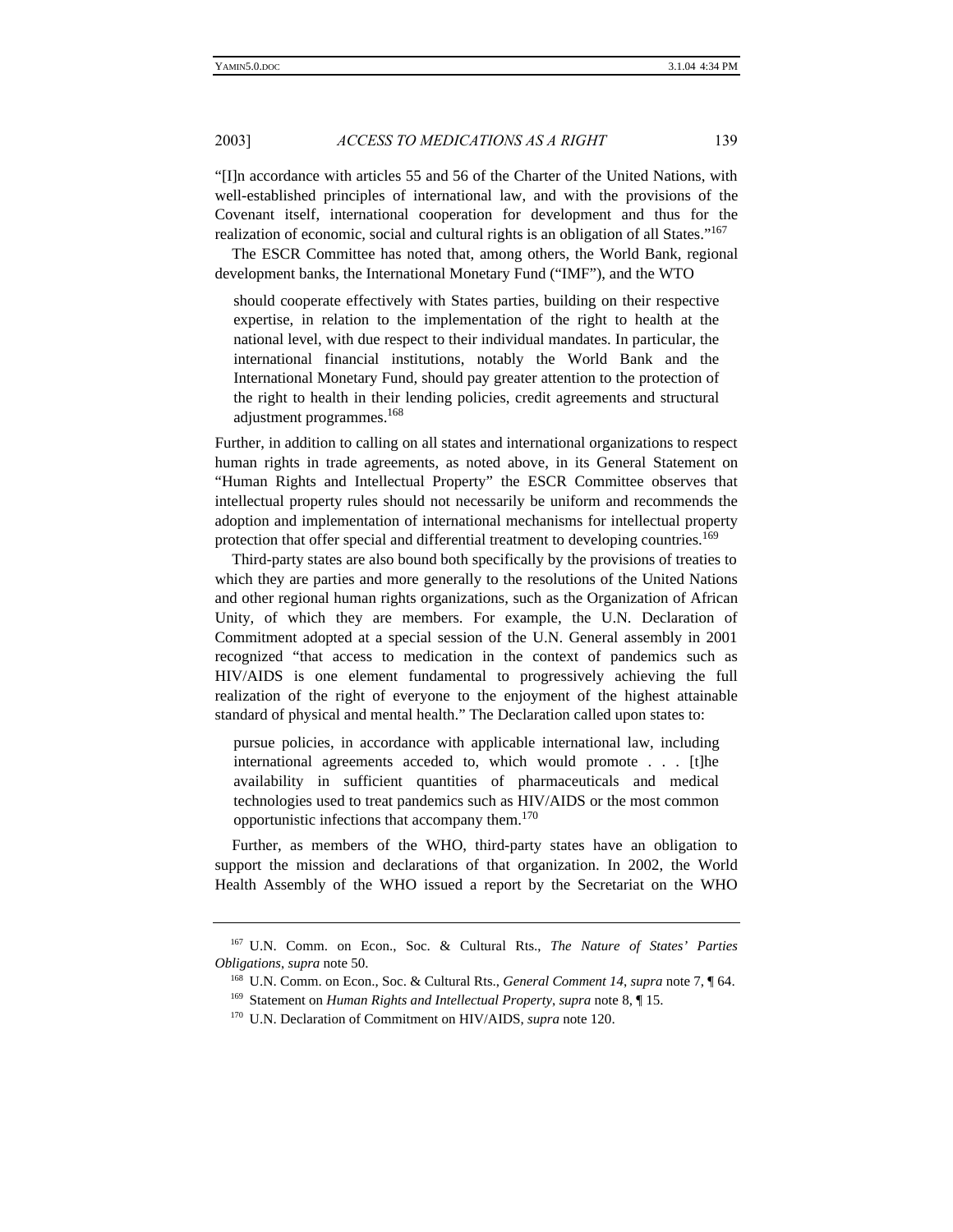medicines strategy: "expanding access to essential drugs." In that report the WHO stated as a commitment for 2003 to:

ensure that national strategies, supported by regional and international strategies, are developed in close collaboration with the international community, including Governments and relevant intergovernmental organizations, as well as with civil society and the business sector, to strengthen health care systems and address factors affecting the provision of HIV-related drugs, including anti-retroviral drugs, inter alia, affordability and pricing, including differential pricing, and technical and health-care system capacity. Also, in an urgent manner make every effort to provide progressively and in a sustainable manner, the highest attainable standard of treatment for HIV/AIDS . . . and to cooperate constructively in strengthening pharmaceutical polices and practices, including those applicable to generic drugs and intellectual property regimes, in order further to promote innovation and the development of domestic industries consistent with international law.<sup>171</sup>

As members of the WHO, governments have an obligation to adopt measures consistent with these goals and not to contravene directly any of these commitments.

The ESCR Committee has explicitly stated with respect to the ICESCR: "States parties should refrain at all times from imposing embargoes or similar measures restricting the supply of another State with adequate medicines and medical equipment. Restrictions on such goods should never be used as an instrument of political and economic pressure."<sup>172</sup> In its General Comment No. 3, the ESCR Committee noted the obligation of all States parties to "take steps, individually and through international assistance and cooperation, especially economic and technical, towards the full realization of the rights recognized in the Covenant," including the right to health.<sup>173</sup>

In General Comment No. 14, the ESCR Committee went further, specifically calling on states parties to:

recognize the essential role of international cooperation and comply with their commitment to take joint and separate action to achieve the full realization of the right to health. In this regard, States parties are referred to the Alma-Ata Declaration which proclaims that the existing gross inequality in the health status of the people, particularly between developed and developing countries, as well as within countries, is politically, socially and economically unacceptable and is, therefore, of common concern to all

<sup>171</sup> U.N. Comm. on Econ., Soc. & Cultural Rts., *General Comment 14*, *supra* note 7, ¶ 55. <sup>172</sup> *Id.* ¶ 41.

<sup>173</sup> U.N. Comm. on Econ., Soc. & Cultural Rts., *The Nature of States' Parties Obligations*, *supra* note 50, ¶¶ 13-14.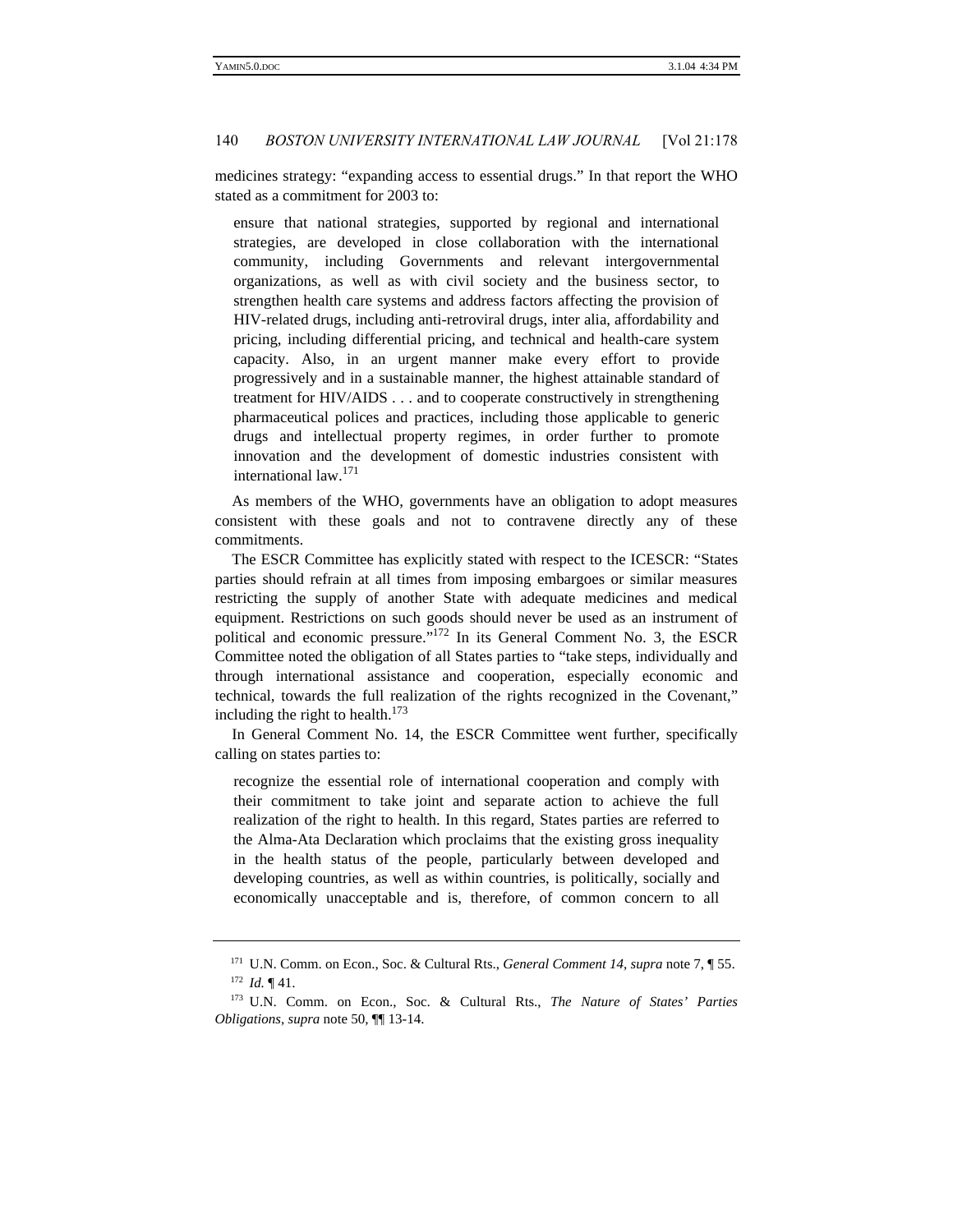countries.<sup>174</sup>

Although the extent of third-party states' obligation to underwrite the provision of pharmaceuticals in developing countries may be unclear, it is clear that to comply with their international obligations under the ICESCR, states parties at a minimum:

have to respect the enjoyment of the right to health in other countries, and to prevent third parties from violating the right in other countries, if they are able to influence these third parties by way of legal or political means, in accordance with the Charter of the United Nations and applicable international law.<sup>175</sup>

Compliance would include "influence" over pricing policies established by their domestic pharmaceutical companies as well as by the WTO and other international institutions.

The ESCR Committee also affirms with respect to international agreements and institutions:

States parties should ensure that the right to health is given due attention in international agreements and, to that end, should consider the development of further legal instruments. In relation to the conclusion of other international agreements, States parties should take steps to ensure that these instruments do not adversely impact upon the right to health. Similarly, States parties have an obligation to ensure that their actions as members of international organizations take due account of the right to health. Accordingly, States parties which are members of international financial institutions, notably the International Monetary Fund, the World Bank, and regional development banks, should pay greater attention to the protection of the right to health in influencing the lending policies, credit agreements and international measures of these institutions. <sup>176</sup>

Thus, when their trade and finance ministries participate in the negotiation or interpretation of trade agreements, such as the TRIPS Agreement, and loan terms or debt-repayment schedules, third-party states parties to the ICESCR undertake responsibilities to consider and protect the right to medications, as part of the right to health. Third-party states that are signatories but not parties to the ICESCR assume obligations in accordance with the Vienna Convention on the Law of Treaties "to refrain from acts that would contravene the object and purpose" of the treaty, an obligation which remains in force until such time as the state makes clear its intention not to become a party to the ICESCR.<sup>177</sup> States that are neither parties nor signatories nevertheless assume general obligations not to contravene U.N.

<sup>174</sup> U.N. Comm. on Econ., Soc. & Cultural Rts., *General Comment 14*, *supra* note 7, ¶ 38.

<sup>175</sup> *Id.* ¶ 39.

<sup>176</sup> *Id.*

<sup>177</sup> Vienna Convention, *supra* note 15, at art. 18.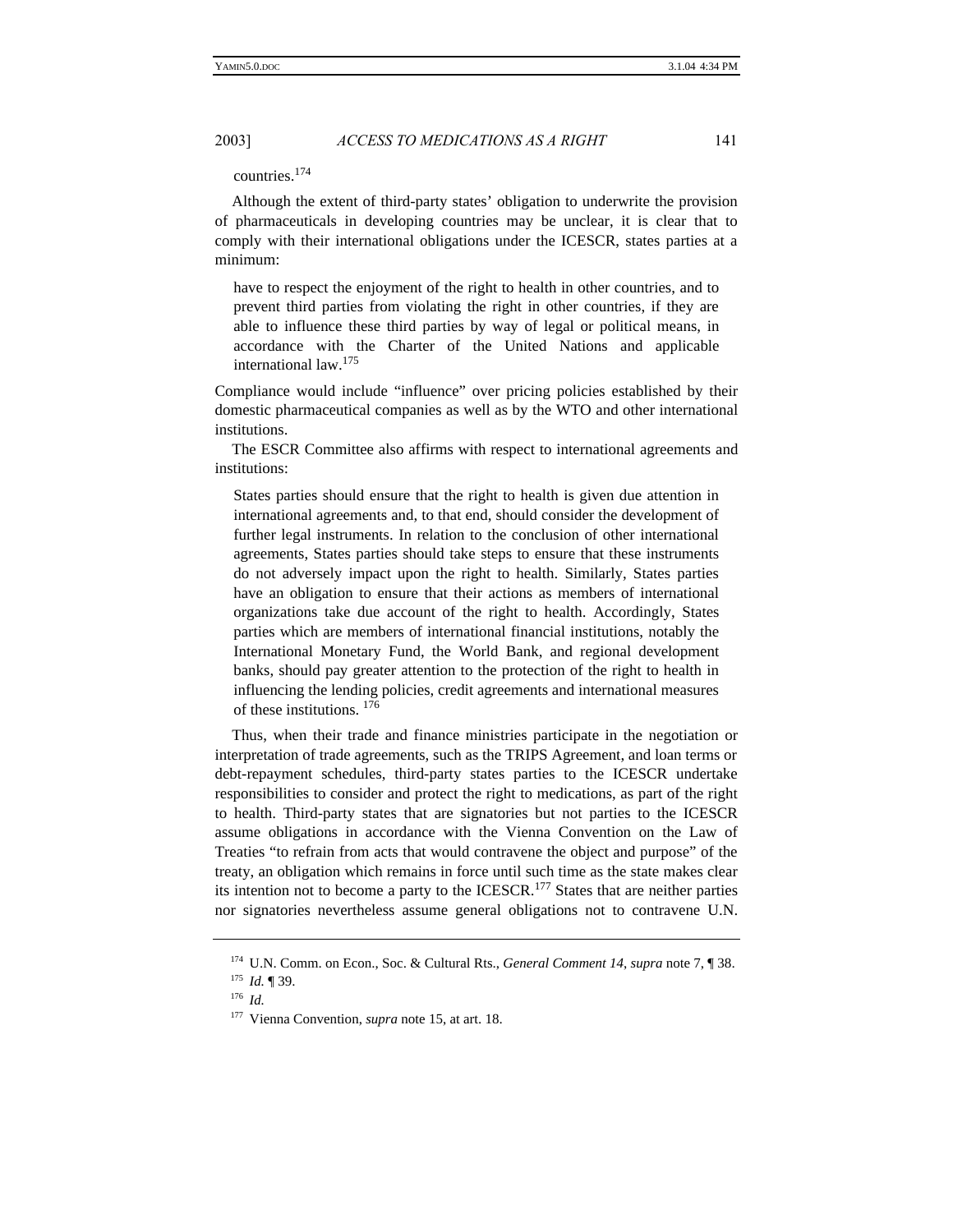resolutions in this regard, as members of the United Nations.

Thus, proposed changes to Canada's Patent Act and Food and Drugs Act that would put into practice a recent WTO decision allowing countries producing generic copies of patented drugs under compulsory licenses to export them to countries with little or no manufacturing capacity should be applauded as being fully consistent with both Canada's human rights obligations and its obligations under the DOHA Declaration and the TRIPS Agreement.<sup>178</sup> On the other hand, it is reasonable to affirm that the efforts of the U.S. government, which is a signatory but not a party to the ICESCR, to deliberately block intellectual property reform in Thailand, Brazil, and South Africa constituted violations of the government's general obligation not to contravene the object and purpose of the treaty.<sup>179</sup>

Obligations to respect the spirit of international law also apply to the use of third-party states' bilateral development aid. For example, a clear violation of human rights principles would occur were the U.S. government to expand its "global gag rule" to HIV funding, thereby disqualifying a large number of organizations—especially family planning programs—from delivering integrated HIV prevention services and medications. The "global gag rule" prevents any organization that offers abortion-related services or even counselling from receiving U.S. development assistance. In addition to the ICESCR, the United States is a signatory to the Children's Convention and to the Women's Convention, under which such actions would clearly be prohibited as they would foreseeably lead to more women's and children's morbidity and mortality.<sup>180</sup>

In short, human rights law establishes some clear and reasonable parameters for governments, for third-party states, and for some international institutions to follow with respect to laws and policies affecting access to medications. As the U.N. Special Rapporteur on the Right to Health has stated:

Of course there are grey areas . . . . And there are good faith disputes and disagreements, just as there are in economics and trade. But the important point is that the right to health is not just a slogan—it is not a bumper sticker—it has normative depth and something constructive and concise to say to economics and trade."<sup>181</sup>

Indeed, it cannot be underscored too frequently that human rights is a formal body of law in addition to a framework of principles; as such it binds developed as

<sup>178</sup> *See, e.g.,* Press Release, United Nations, United Nations Human Rights Expert Welcomes Canadian Initiative on Access to Low-Cost Drugs in Developing Countries (Nov. 7, 2003), *available at* http://www.un.org/News/Press/docs/2003/hr4702.doc.htm.

<sup>179</sup> *See, e.g.,* Rosemary Sweeney, *The U.S. Push for Worldwide Patent Protection for Drugs Meets the AIDS Crisis in Thailand: A Devastating Collision*, 9 PAC. RIM L. & POL'Y J. 445 (2000).

<sup>&</sup>lt;sup>180</sup> Being a signatory binds the state not to take actions that would contravene the general intent of the treaty. *See generally* Vienna Convention, *supra* note 15.

<sup>181</sup> Panel Presentation of Paul Hunt, *supra* note 162, at 2.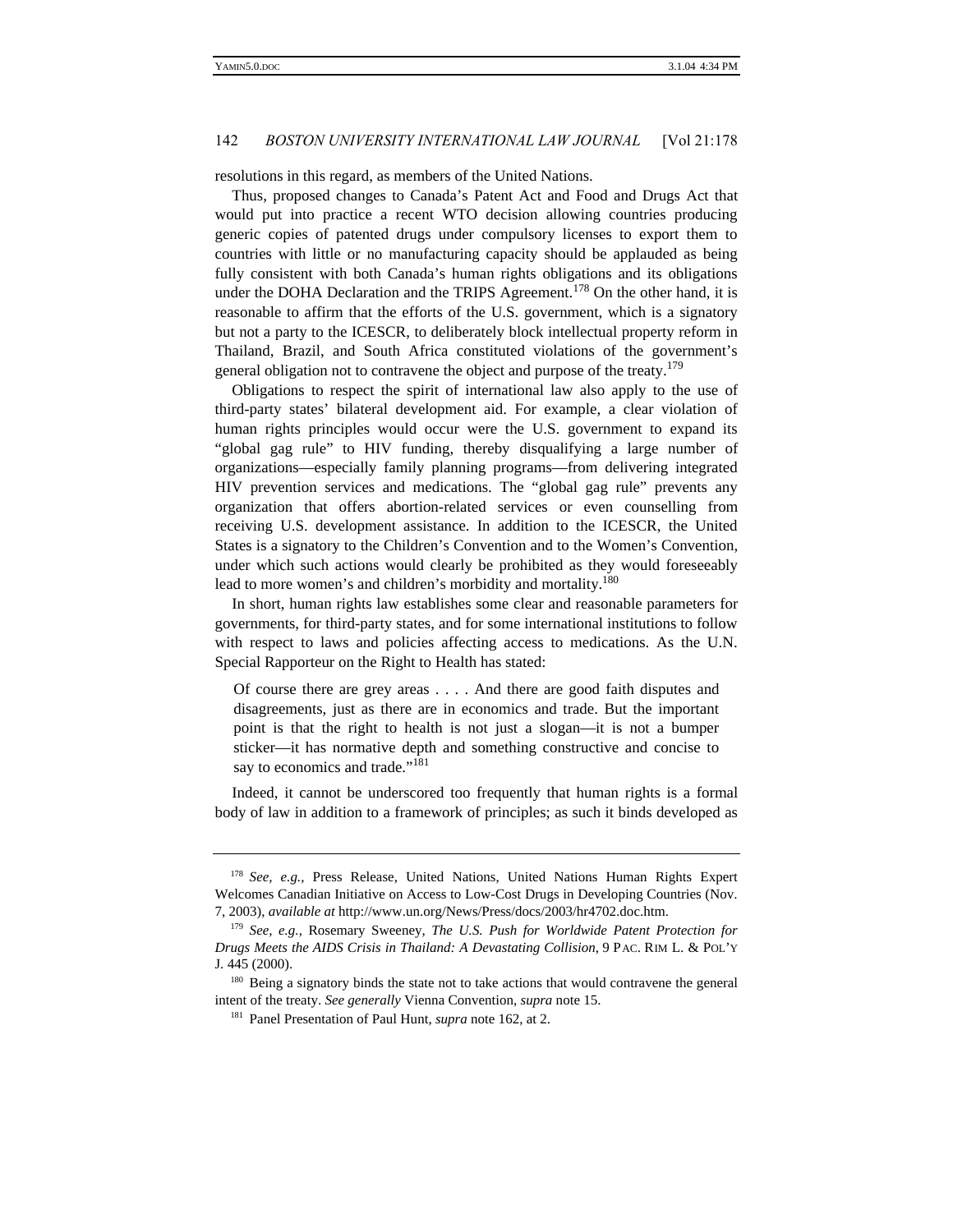well as developing states that have voluntarily ratified treaties or joined international organizations. For example, the three-pronged governmental obligations flowing from the right to health impose some limitations on the untrammeled discretion of policy-makers, which can be made consistent with the TRIPS Agreement and other international trade obligations. In short, they require states: (1) to refrain from taking actions or enacting laws that would restrict the availability or accessibility of medications; (2) to protect the public's access to medications from threats imposed by third parties, including pharmaceutical companies; and (3) to take deliberate steps to move toward the progressive realization of access to medications on a non-discriminatory basis. Third-party states and international organizations have also assumed specific obligations under human rights law, which should, and can, guide their decision-making and legislative action.

#### IV. CONCLUSIONS

Compassion is a notoriously unstable emotion; as such, it ill-serves the interests of the millions who desperately need access to medications in order to survive.<sup>182</sup> In Botswana, adult rates of HIV infection stood at 38.8% at the end of 2001; in Zimbabwe they were 33.7%.<sup>183</sup> Present projections for a fifteen year-old Southern African's chance of dying of HIV/AIDS vary between one in three and one in two.<sup>184</sup> These statistics are nothing short of scandalous in a world where effective therapy does exist. Similarly, tuberculosis deaths occur almost exclusively among the destitute, whether in the developing world or to a lesser extent in the inner cities of countries in the North.<sup>185</sup> As James Gathii writes, "The handouts that pharmaceutical companies have announced are laudable but the existence of such handouts does not address the question of affordability in the long-term."<sup>186</sup> The Zapatista rebels in Southern Mexico, who suffered from a desperate lack of the most basic medications, health care, and other social services, put the issue of charity more sharply in a communiqué explaining the causes of their rebellion: "these crumbs of charity solve our problems for no more than a moment, and then death returns to our houses. That is why we think, no, no more, enough of this dying useless deaths, it would be better to fight for change."<sup>187</sup>

<sup>182</sup> *See* SUSAN SONTAG, REGARDING THE PAIN OF OTHERS 101 (2003).

<sup>&</sup>lt;sup>183</sup> UNAIDS, Table of Country-Specific HIV/AIDS estimates and Data, end 2002, in World Health Organization, report on the Global HIV/AIDS Epidemic, 2002, *at* http://www.who.int/hiv/pub/epidemiology/pubepidemic2002/en (last visited June 24, 2003).

<sup>184</sup> Joseph, *supra* note 117, at 427, n. 7.

<sup>185</sup> *See* FARMER, *supra* note 13, at 147.

<sup>&</sup>lt;sup>186</sup> Gathii continues: "In addition, it is possible that these ad hoc responses and the infrequency with which AIDS drugs are consumed in Africa may contribute to the creation of drug-resistant strains of the virus." Gathii, *supra* note 14, at 271.

<sup>&</sup>lt;sup>187</sup> Communique from the CCRI-CG of the EZLN, January 6, 1994 *quoted in* FARMER, *supra* note 13, at 203.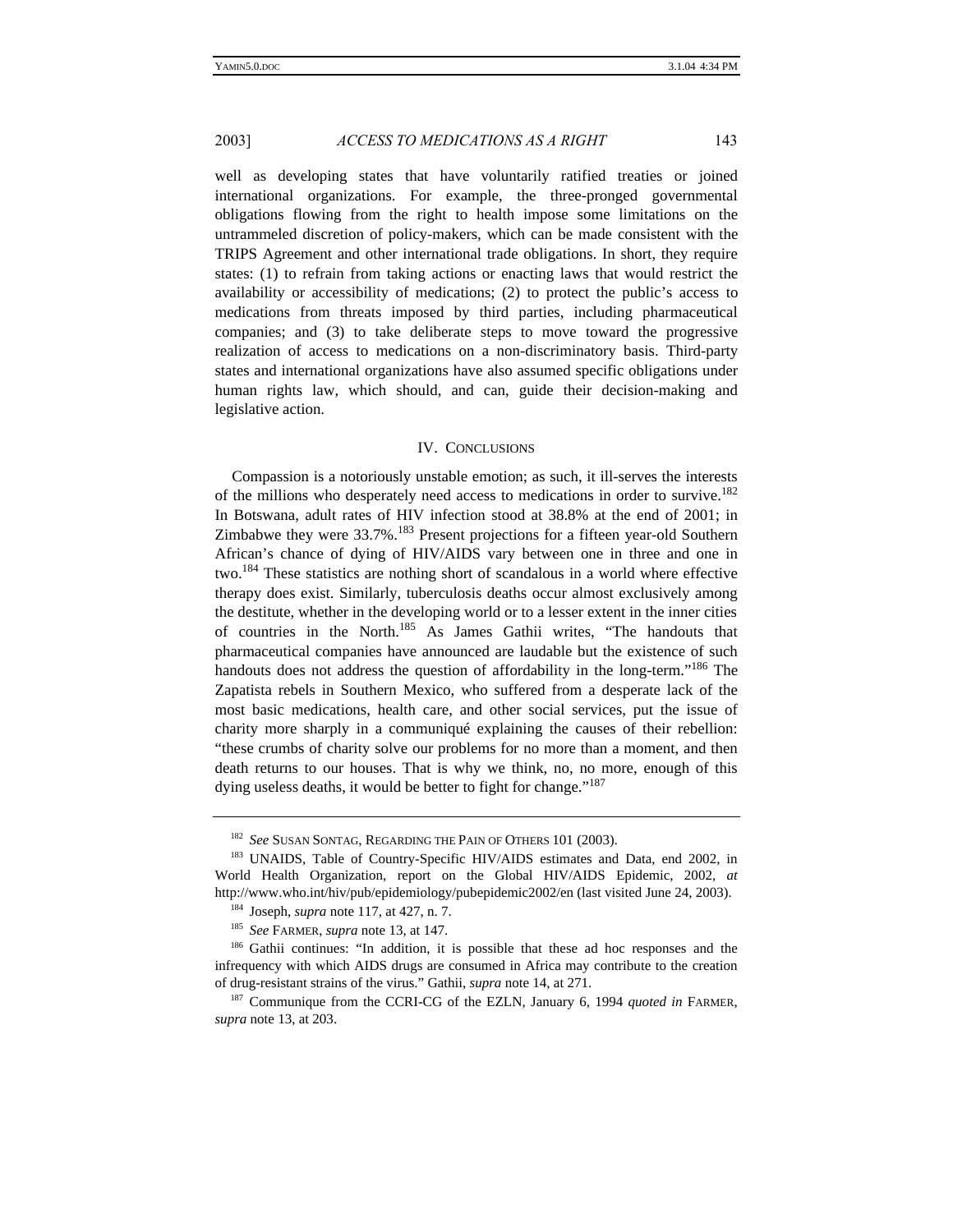Viewing access to medications as a matter of *fundamental human rights* forces us to face the momentous suffering and loss of life that is occuring in developing countries due to HIV/AIDS, tuberculosis, malaria, and other diseases as not just a tragedy; it forces us to recognize it as a horrific injustice. A human rights paradigm demands that we locate the suffering in the developing world on the same political and economic map as the privileges of many in the industrialized world, and to go beyond acknowledging or studying that suffering to protest and remedy it actively—to fight for change, as the Zapatistas assert.

Human rights sets out an alternative paradigm to models based entirely on charity or cost-effectiveness, which among other things, demands meaningful popular consultation and participation in decisions affecting access to medications, including the adoption of trade and intellectual property regimes that could affect accessibility.<sup>188</sup> In addition to underscoring principles of, inter alia, participation, non-discrimination, and concern for marginalized or vulnerable groups, a human rights framework with respect to access to medications is also grounded in specific norms under international law.

For example, access to medications has been recognized as implicating both the right to life and the right to health under international law. Both international adjudicatory bodies and domestic tribunals are finding enforceable dimensions to these rights in order to be consistent with local constitutions as well as international law. Further, a recent General Statement by the ESCR Committee makes it clear that the right to the benefits of scientific progress, including medications, must be respected in the realms of international trade and finance and provisions must be made for protecting the public health. The issue of access to medications, as it plays out in real people's lives, also involves the rights to an adequate standard of living and to social security, and affects the rights to work and to education.

Although there are clearly challenges and numerous specific questions that have yet to be defined, applying a human rights framework is neither unrealistic nor premature in terms of the development of international norms. In particular, this article has discussed States' specific obligations under the ICESCR and other international treaties to respect, to protect, and to fulfill the right to health, including ensuring access to basic medications, which are directly relevant to both policy-making and judicial interpretation. Indeed, increasingly, domestic courts are subjecting the reasonableness of such governmental measures to judicial scrutiny and mandating government programs to pay for such medications, especially in the case of HIV/AIDS. Moreover, international institutions and third-party States also incur the obligation under treaty-based and charter-based international law to respect international human rights, including the right to health, and intellectual property regimes, including the TRIPS Agreement, should be interpreted in light of those obligations.<sup>189</sup>

<sup>188</sup> U.N. Comm. on Econ., Soc. & Cultural Rts., *General Comment 14*, *supra* note 7, ¶ 36.

<sup>&</sup>lt;sup>189</sup> See generally Expert Declaration of James Packard Love, Director, Consumer Project